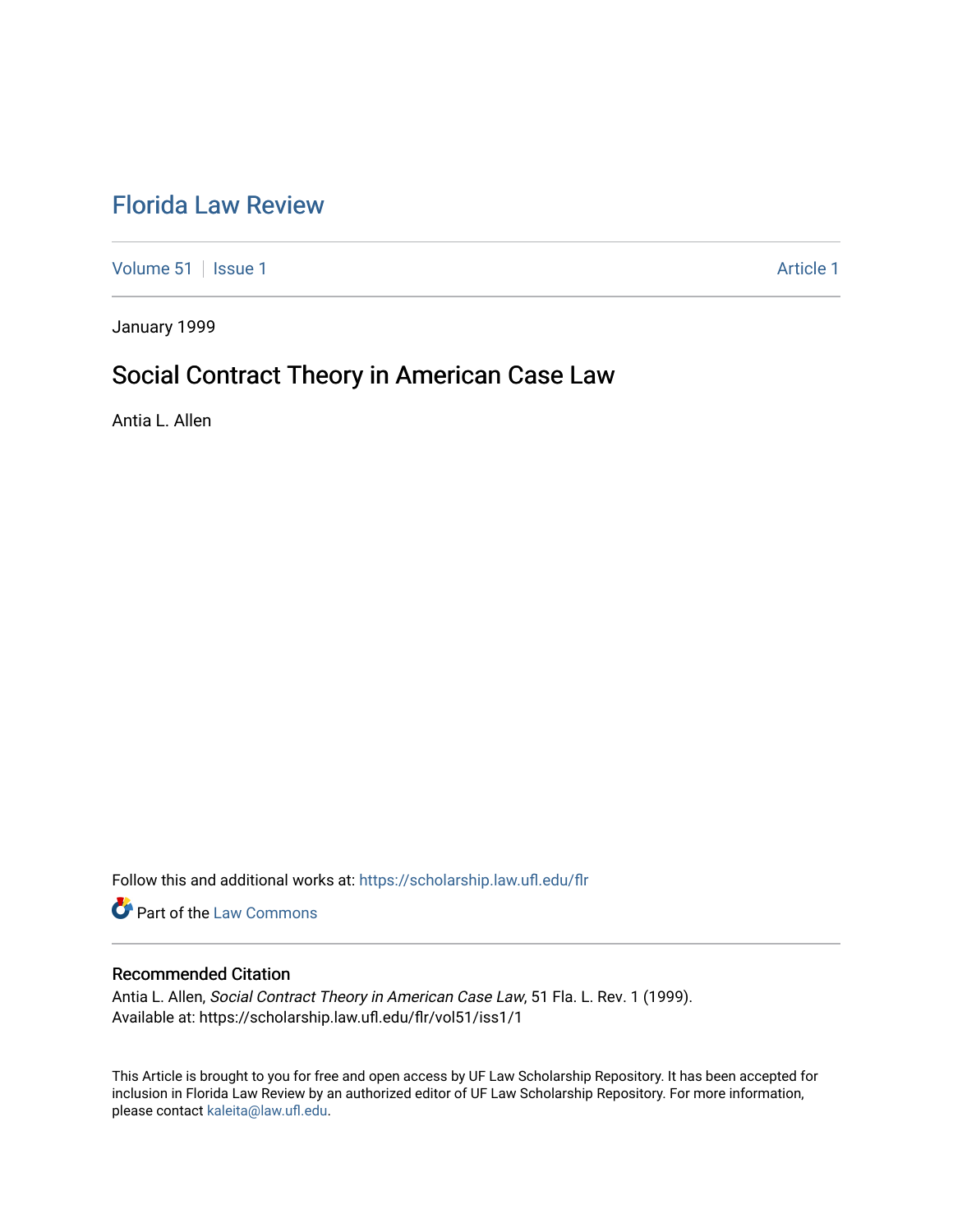# **Florida Law Review**

VOLUME 51 JANUARY 1999 NUMBER 1

# **DUNWODY DISTINGUISHED LECTURE IN LAW**

# **SOCIAL CONTRACT THEORY IN** AMERICAN **CASE** LAW

*Anita L. Allen\**

| I. |                                                         |    |
|----|---------------------------------------------------------|----|
|    | A. Methods and Assumptions  11                          |    |
|    |                                                         |    |
|    | II. THE STATE OF NATURE                                 | 18 |
|    | A. Environmental Attributes                             | 20 |
|    |                                                         | 23 |
|    | C. Freedom to Contract                                  | 25 |
|    | D. Things Without Owners                                | 25 |
|    | III. THE SOCIAL CONTRACT                                | 26 |
|    | A. Social Contract as Consensual, Rational Principles   | 27 |
|    | 1. In Tort and Property Law                             | 28 |
|    |                                                         | 30 |
|    | B. Social Contract as Revolution and Constitution       | 33 |
|    | C. The Legal System as a Social Contract                | 35 |
|    | D. Contracts and Reliance Interests as Social Contracts | 36 |
|    |                                                         | 38 |

 $\lambda$ 

<sup>\*</sup> Professor, University of Pennsylvania School ofLaw. J.D., Harvard Law School; Ph.D. University of Michigan. This essay was delivered as the 1998 Dunwody Lecture at the University of Florida College of Law.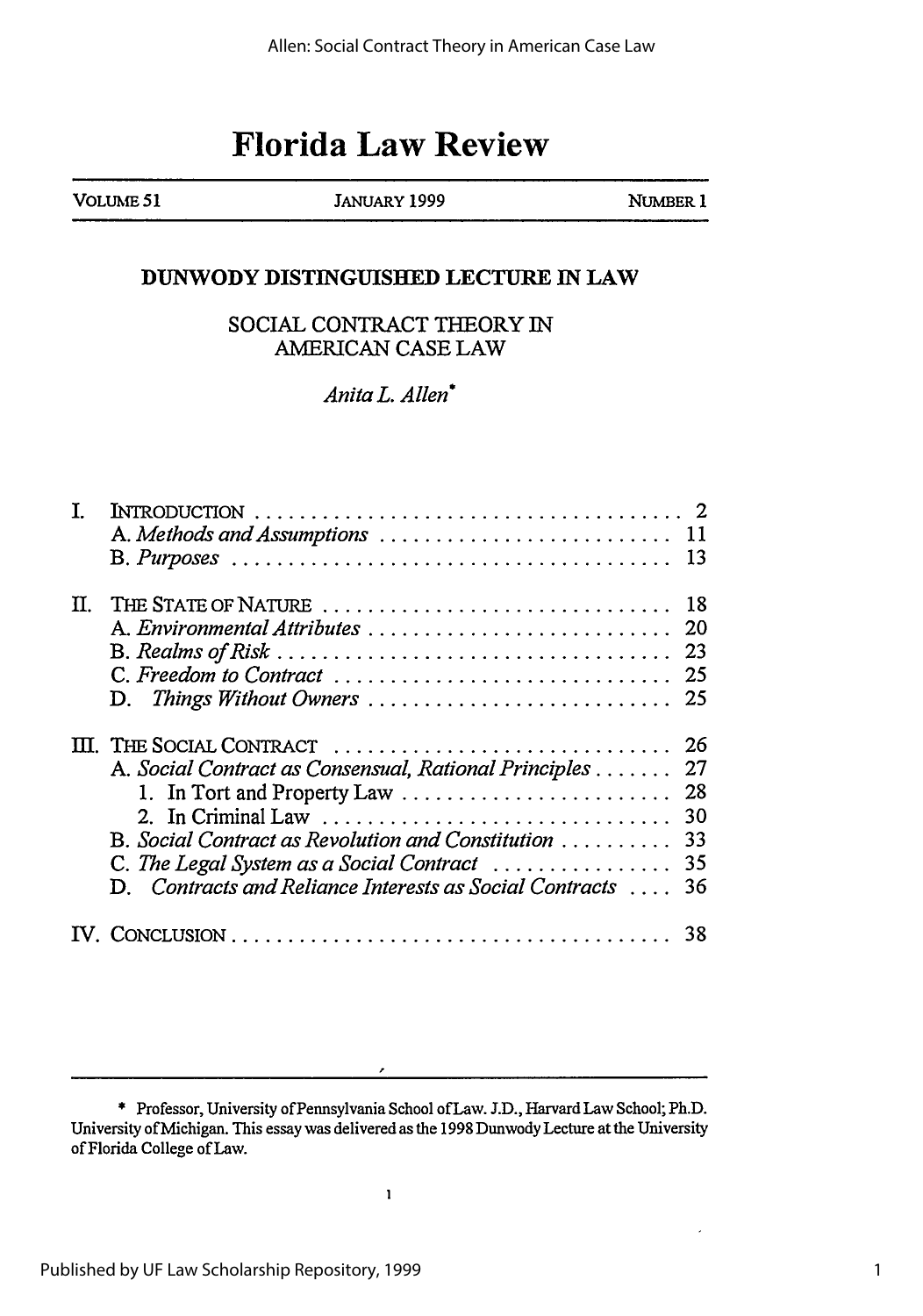*LORIDA LA WREIEW*

[Vol. **51**

# I. INTRODUCTION

The concept of contract is the "union of the ideas of agreement and obligation."' Social contract theories seek to legitimate civil authority **by** appealing to notions of rational agreement.<sup>2</sup> These diverse theories of morality, politics, and law posit actual or hypothetical circumstances of preregulated society, termed the "state of nature"<sup>3</sup> in early modern social contract theories and the "original position" in John Rawls's theory.<sup>4</sup> Social contract theories provide that rational individuals will agree **by** contract, compact, or covenant to give up the condition of unregulated freedom in exchange for the security of a civil society governed **by** a just, binding rule of law.

The legal system of the United States has an important relationship to social contract theory.<sup>5</sup> Scholars believe social contractarian<sup>6</sup> philosophy

3. Locke, *supra* note 2, at 4.

 $\overline{\mathbf{2}}$ 

4. JoHN RAWLS, A THEORY OF JUSTICE 17-22 (1971). Rawls revived scholarly interest in social contract theories. His theory has been widely discussed, criticized, and applied in diverse scholarly legal and philosophical circles. *See, e.g., Charles W. Collier, Intellectual Authority and InstitutionalAuthority,* 42 J. LEGAL EDUC. 151, 167-68 (1992); Norman Daniels, *Health-Care Needs andDistributive Justice,* 10 PHIL. &PUB. **AFF.** 146, 161-65 (1981); John M. Evans, *Let Our Parents Run: Removing the Judicial Barriers for Parental Governance of Local Schools,* 19 HASTINGS CONST. L.Q. 963, 1007-08 (1992); George P. Fletcher, *Law andMorality: A Kantian Perspictive,* 87 COLUM. L. REv. 533, 543-44 (1987); Thomas M. Franck, *Is Justice Relevant to the International Legal System?,* 64 NOTRE DAME L. REv. 945, 951-54 (1989); W. Robert Gray, *The Essential-Functions Limitation on the Civil Rights of People with Disabilities and John Rawls's Concept ofSocialJustice,* 22 N.M.L. REv. 295 (1992); Wendy Collins *Perdue,Personal Jurisdiction and the Beetle in the Box,* 32 B.C.L. REV. 529,546-47 (1991); David **A.J.** Richards, *Free Speech and Obscenity Law: Toward a Moral Theory ofthe FirstAmendment,* 123 U. PA. L. REV. 45, 60 (1974) [hereinafter Richards, *Free Speech];* David **A.J.** Richards, *Human Rights and the Moral Foundations of the Substantive Criminal Law,* 13 GA. L. REV. 1395, 1408-13 (1979) [hereinafter Richards, *Human Rights];* Eleanor Swift, *A Foundation FactApproach to Hearsay,* 75 CAL. L. REv. 1339, 1375 n.108 (1987); AndrewE. Wetzler, Note, *The Ethical Underpinnings oftheEndangeredSpeciesAct,* 13 VA. ENVTL. L.J. 145,178-79 (1993); JeffreyAbramson,Ronald *Dworkin and the Convergence of Law and Political Philosophy,* 65 TEX. L. REV. 1201, 1202-08 (1987) (book review); Richard Schmalbeck, *The Justice of Economics: An Analysis of Wealth Maximization as a Normative Goal,* 83 COLUM. L. REv. 488, 510-12 (1983) (book review).

*5. See* **ALFRED** H. KELLY **ET AL.,** THE AMERICAN CONSTITUTION ITS ORIGINS **AND** DEVELOPMENT 118 (6th ed. 1983); THE ORIGINS **OF** THE AMERICAN CONSTrTUTION at viii-ix (Michael Kanunen ed., 1986); Andrew C. McLaughlin, *Social Compact and Constitutional Construction,* 5 AM. HIST. REV. 467, 467 (1900) ("Students of American history or political philosophy need not be told that in the Revolutionary period men believed that society originated in compact."); *see also* BERNARD BAiLYN, THE IDEOLOGICAL ORIGINS OF THE AMERICAN

<sup>1.</sup> WELLSTOOD A. WATT, THE THEORY OF CONTRACT IN ITS SOCIAL LIGHT 1 (1897).

*<sup>2.</sup> See, e.g.,* THOMAS HOBBES, LEVIATHAN 132-33 (Michael Oakeshott ed., MacMillan 1977) (1651); JOHN LOCKE, *An Essay Concerning* the *True, Original, Extent and End of Civil Government: Second Treatise on Government, in* SOCIALCONTRACT 3, 10-11 (Oxford Univ. Press 1962) (1690); JEAN-JACQUES ROUSSEAU, *On* the *Social Contract, in* THE BASIC POLITICAL WRITINGS 141 (Donald A. Cress ed. & trans., Hackett Publ'g 1987) (1762).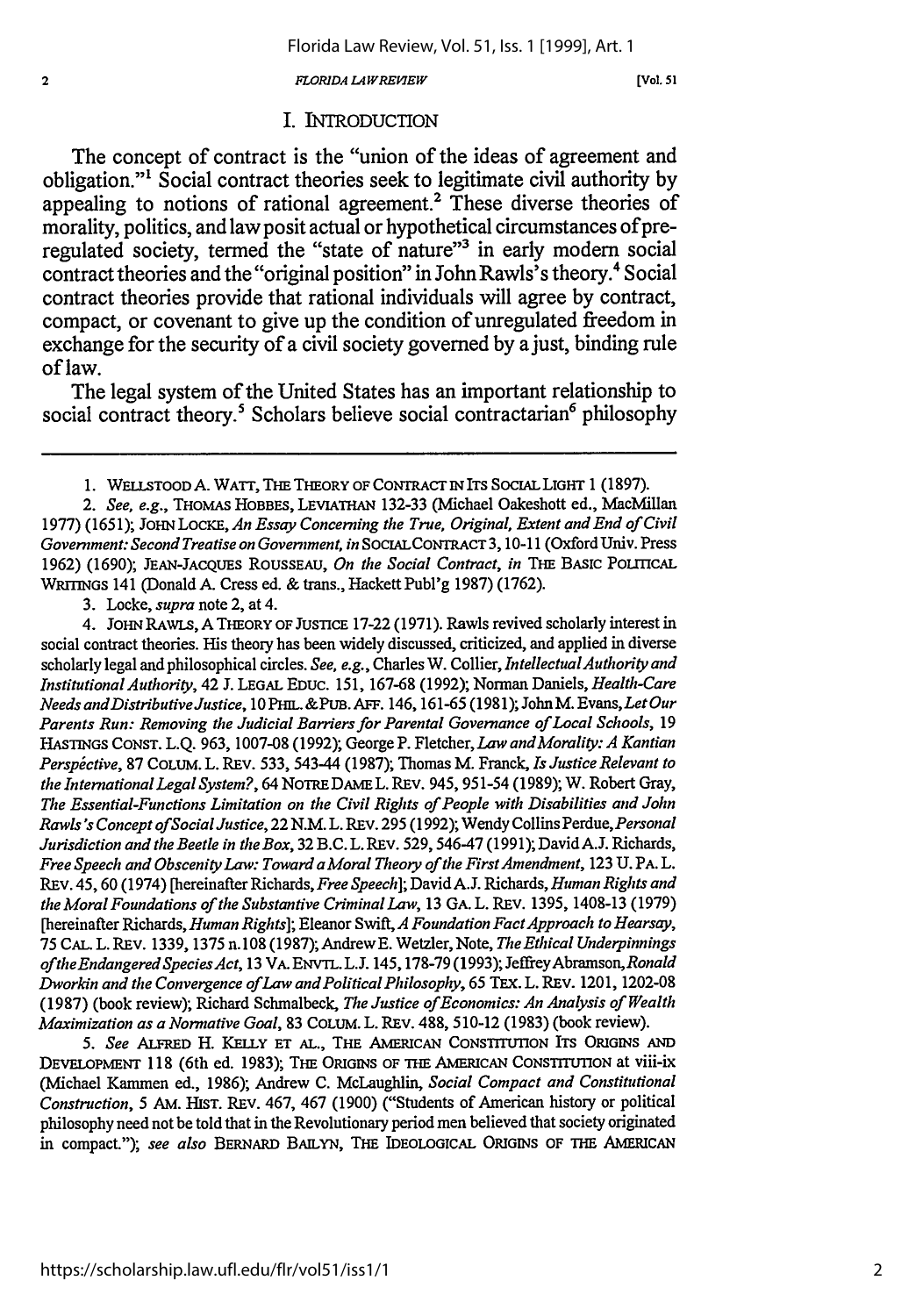influenced the founding of the United States and its Constitution.7 According to some historians, the American colonists relied upon liberal, Lockean notions of a social contract to spirit rebellion against unwanted British rule.<sup>8</sup> Historians have maintained that social contractarian theories of political order significantly influenced the people who wrote and defended the Declaration of Independence, the original Constitution, and the Bill of Rights.<sup>9</sup> Legal scholars have assumed or argued the propriety of

REVOLUTION 58-59 (1967); ARTHUR E. SUTHERLAND, CONSTITUTIONALISM IN AMERICA: ORIGIN ANDEVOLuTIONOFITSFUNDAMENTALIDEAS 6 (1965); GORDONS. WOOD, THE CREATION OF THE AMERICAN REPUBLIC 1776-1787, at 282-91 (1969); Louis Henkin, Revolutions and Constitutions, 49 LA. L. REv. 1023, 1029 (1989); Thad W. Tate, *The Social Contract in America, 1774-1787: Revolutionary Theory as a Conservative Instrument,* 22 WM. & MARY Q. 375, 376 (1965).

6. Early Americans often used the terms "compact," and "covenant" synonymously with "contract." *See WOOD, supra* note 5, at 541 (quoting a colonial era writer who treated the words compact, agreement, covenant, and bargain as synonyms); *see also* CUNToNRossrrER, **SEEDTME** OF **THE** REPuBuc: **THE** ORIGIN OF **THE** AMERICAN TRADrION OF PoLrncAL LmERTY 405 **(1953)** (noting that "Colonial writers used the words compact, contract, or covenant"). Still, as Rossiter suggests, each of the three terms has its own history and connotations. *See id.* at 53 (describing the original Puritan concept of "covenant" as instrumental in helping to swell the broader social contract idea).

7. See PAULINE MAIER, FROM RESISTANCE TO REVOLUTION 27 (1972) (noting that social contractarian thinkers generated "a corpus of ideas about public and popular authority and popular political responsibilities that shaped the American revolutionary movement"); JOHN WITHERSPOON, LECTURES ON MORAL PHILOSOPHY 45 (Jack Scott ed., 1982); Andrea Brenneke, *Civil Rights Remedies for Battered Women: Axiomatic & Ignored,* 11 LAw & **INEQ.** 1, 18 (1992) ("American civil rights theory derives in part from the **171** century 'social contract' tradition .... *");* Martin C. Loesch, *Motive Testimony and a Civil Disobedience Justification,* 5 NOTRE DAME J.L. ETHICS & PUB. POL'Y 1069, 1074 (1991) ("The Revolution in America in 1776 found philosophical foundation in the social contract theorists.. **.** *."). See generally* John F. Fenton, Jr., The Theory of the Social Compact and Its Influence Upon the American Revolution 37-65 (1891) (unpublished doctoral thesis, Columbia College) (on file with author) (discussing the impact of social contractarian thought on colonial America).

*8. See, e.g.,* WrTHERSPOON, *supra* note **7.** *But see* STEVEN M. DWORETZ, THE UNVARNISHED DOCTRINE: LOCKE, LIBERALISM, AND THE AMERICAN REVOLUTION 5-7 (1990) (stating that by the 1960s historians began to regard liberal Lockean contractarianism as having little influence on pre-revolutionary American political thought compared to civic republican influences); James T. Kloppenberg, *The Virtues ofLiberalism: Christianity, Republicanism, and Ethics in EarlyAmerican PoliticalDiscourse,* 74 J. **AM.** HIST. 9, 9-33 (1987) (depicting Lockean liberalism as only one of three significant intellectual influences in early America).

*9. See* State v. Clark, 592 S.W.2d 709, 721 (Mo. 1979) ("History tells us that the Framers ... were influenced by the teachings of Aristotle, Locke, Rousseau, and others, and by the social contract concept they espoused.'); CARLBEcKER, **THE** DECLARATION OFINDEPENDENCE:A STUDY IN THE HISTORY OFPOIHCALIDEAs A27-31,62-63,79 (1972); KELLYET AL., *supra* note **5,** at 118; Wendy **E.** Parmet, *Health Care and the Constitution: Public Health and the Role of the State in the FramingEra,* 20 HASTINGS CONST. **L.Q.** 267, **310** (1993) ("To Americans searching for a way to legitimate their separation from England, social contract theory provided an ideal inspiration. ... Jefferson relied upon the rhetoric of social contract theory in the Declaration of Independence .... State constitutions, and ultimately the federal one, were conceived as new

1999)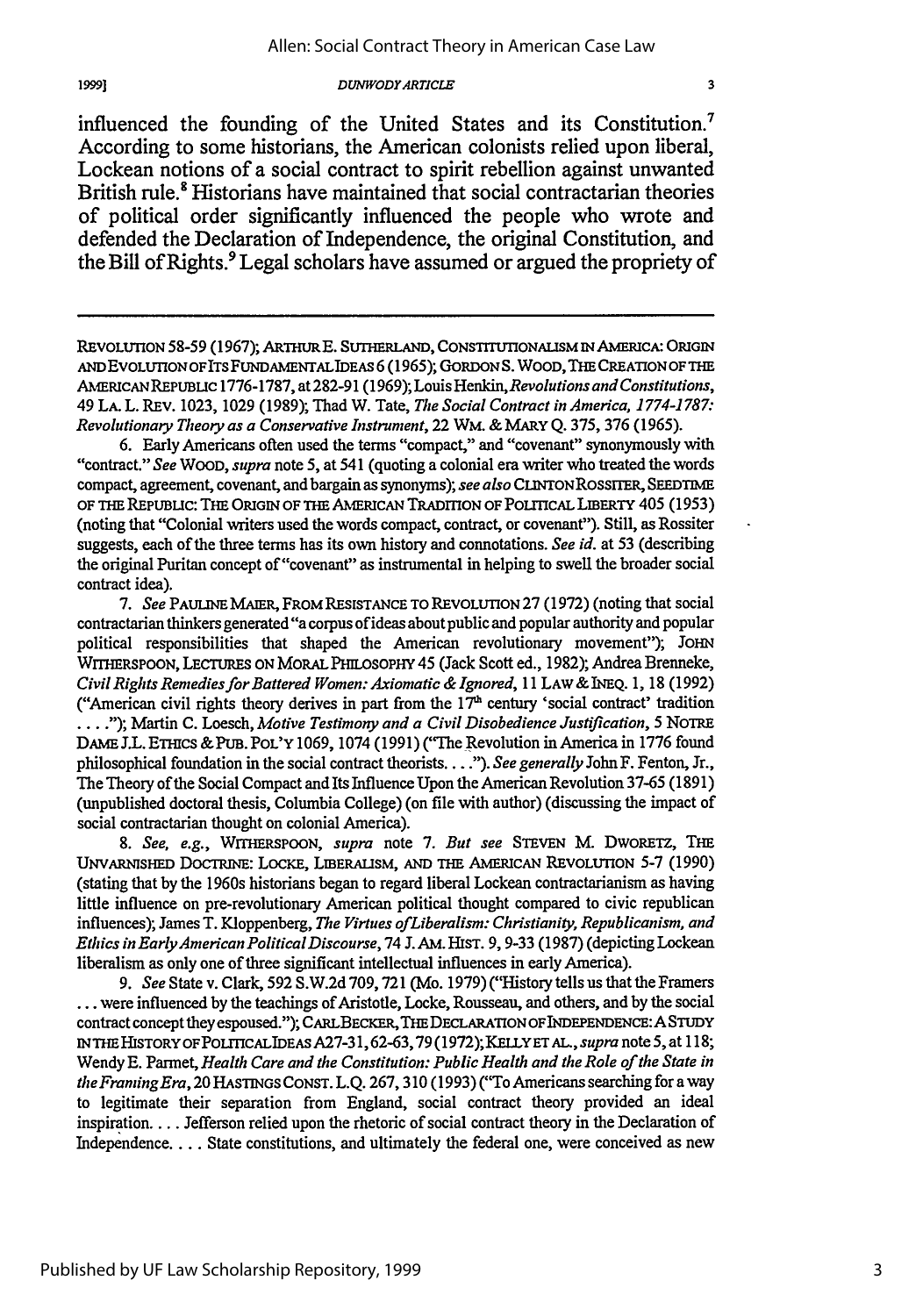*FLORIDA LA WREPlEW[*

 $\overline{4}$ 

advancing social contractarian arguments for or against doctrinal traditions and innovations in law." Professor David **A.J.** Richards has argued both that American law has roots in the social contract tradition, and that the social contract tradition has direct implications for how courts ought to interpret provisions of the Constitution today: social contractarian influences on constitutionalism in the United States justify adopting normative social contractarian analysis as a framework for constitutional interpretations of religious freedom, free speech, and personal privacy.<sup>11</sup>

Scholars disagree about the precise character of the relationship between U.S. law and social contractarian thought.<sup>12</sup> They dispute the extent to which liberal philosophy, as opposed to civic republican philosophy, guided the founding. They also dispute the extent to which the seminal ideas of John Locke and other liberal social contractarians played a role. 13 Moreover, scholars who accept a significant social contractarian

11. *See DAVID A.J. RICHARDS*, TOLERATION AND THE CONSTITUTION (1986); *see also* Richards, *Human Rights, supra* note 4, at 1404-05; Richards, Free *Speech, supra* note 4, at 60-61.

12. A popular traditional reading of history assigned a large role to contractarian thought. See, e.g., DWORETZ, *supra* note 8, at 5-6; JOHN C. MILLER, ORIGINS OF THE AMERICAN REVOLUTION 170-76 (1943); see also BAILYN, supra note 5, at 58-59. Scholars began to read the history differently in the 1960s. *See, e.g., DwORETz, supra* note 8, at 6; cf. Daniel T. Rodgers, *Republicanism: The Career of a Concept,* 79 **J.** AM. HIsT. 11, 13-17 (1992) (accounting for the "paradigm shift" that, inthe 1960s and 1970s, led republicanism to supplant liberalism, including social contract theory, as the supposed major influence on early American political and legal thought).

13. *Compare* John Dunn, *The Politics ofLocke in England and America in the Eighteenth Century, in* JOHN LOCKE: PROBLEMS **AND** PERSPECTIVES 45, 79 (John W. Yolton ed., 1969) (stating that Locke may have influenced colonialists, but only by "intellectual osmosis") *and* GARY

social contracts.") (footnotes omitted). *See generally* Fenton, *supra* note **7.**

<sup>10.</sup> *See, e.g.,* Richard B. Stewart, *The Reformation of American Administrative Law,* <sup>88</sup> HARV.L.REV. 1667, 1718 (1975) ("[P]arallels between private and public law appear ultimately to stem from a contractarian view of the state as an artificial person."); Edward J. Sullivan, Lucas *and Creative Constitutional Interpretation,* 23 ENvTL. L. 919, 919 (1993) (certain "cases have eroded the underpinnings of the social contract which underlies environmental regulation"); Cass R. *Sunstein, Standing and the Privatization ofPublicLaw,* 88 CoLuM. L.REv. 1432, 1435 (1988) ("[t]he underlying theory [of the early period of administrative law] was based on notions of social contract"); *see also* Aileen M. Bigelow, *In the Ghetto: The State's Duty to Protect Inner-City Childrenfrom Violence,* 7 NOTRE **DAME** J.L. ETHICs & **PUB.** POL'Y 533, 556-59 (1993) (arguing that the social contract requires states to protect inner-city children from violence); Brenneke, *supra* note 7, at 19-22 (arguing that the state's failure to enforce the social contract, in favor of women, leads to spousal abuse); Gordon A. Christenson, *UsingHuman RightsLaw to Inform Due Process and Equal Protection Analyses,* 52 **CINCINNATI** L. REv. 3, 12-13 (1983) (using social contract theory to enforce international human rights); Ken Gormley, *One Hundred Years of Privacy,* 1992 Wis.L. REv. 1335, 1409-13; Stephen Holmes, *Welfare Rights as Property Rights, in* **RESPONSIBILITY,** RIGHTS, **AND** WELFARE: THE THEORY **OF** THE WELFARE **STATE** 88 **(J.** Donald Moon ed., 1988) (stating that the duty to help the poor is founded on the social contract); Gerald L. Neuman, *Whose Constitution?,* 100 YALE L.J. 909, 923-27 (1991) (finding that aliens' rights are based on the social contract).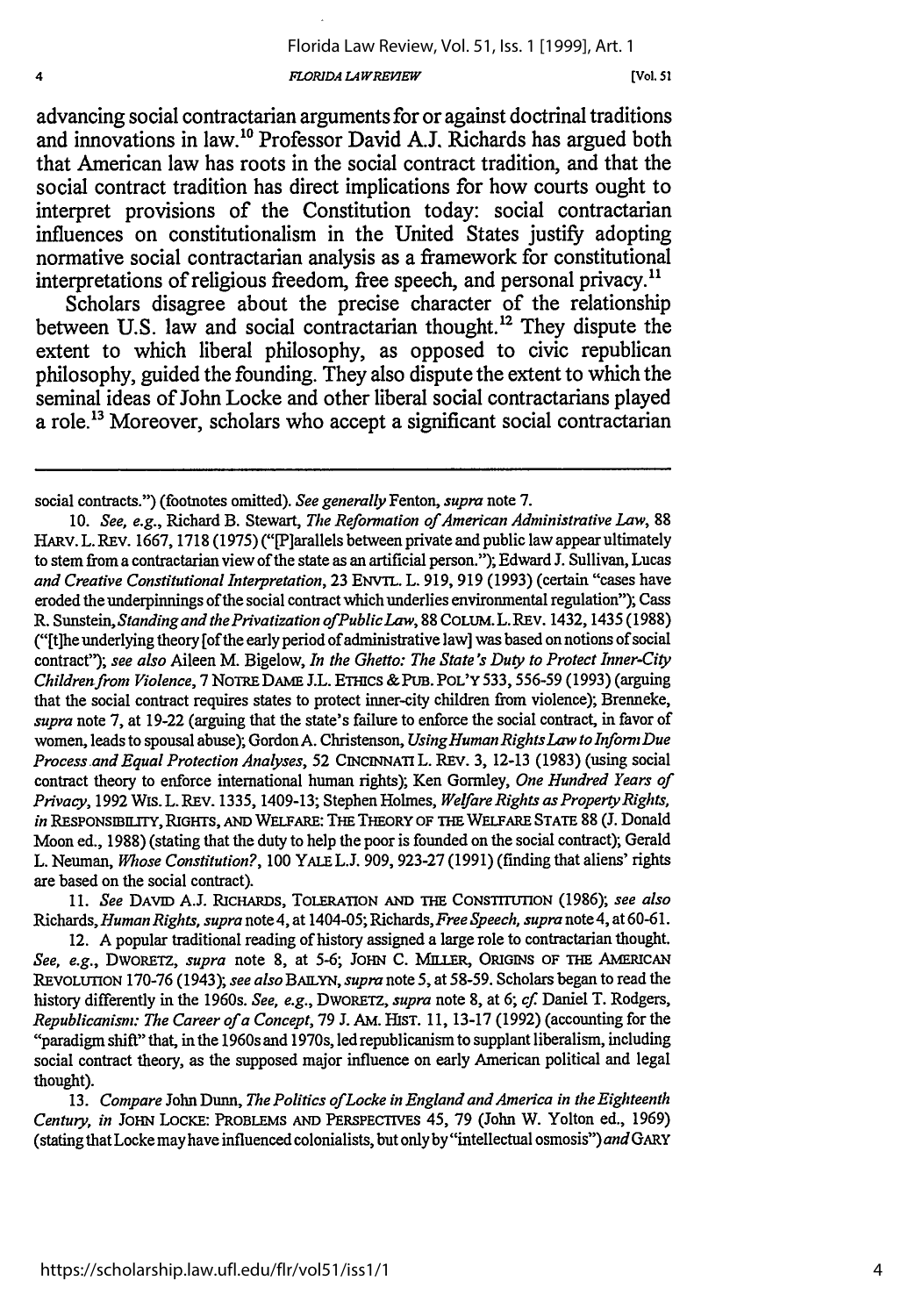influence on the founding of the United States dispute the degree to which exposure to social contractarian philosophy may have influenced particular historical figures, for example, John Quincy Adams, Thomas Jefferson, and James Madison.<sup>14</sup>

**A** great deal has been written about the seeming social contractarian foundations of the Declaration of Independence and the Constitution. However, little has been written about the roles social contractarian thought may have played in subsequent jurisprudence in the United States. Indeed, one prominent scholar has concluded that "[t]he idea of the social contract implicit in America's rights ideology served the new nation well at the beginning, but had no further use."<sup>15</sup>

**My** central thesis is that the idea of the social contract has had noteworthy uses since the American Revolution. As discussed below, the idea of the social contract as a source of legitimate and consensual authority has surfaced in constitutional, statutory, and common law cases in this century and the last.<sup>16</sup> Judicial opinions relating to matters as varied

14. *See, e.g., ADRIENNE KOCH, THE PHILOSOPHY OF THOMAS JEFFERSON 140-41 (1957); THE* MIND OF THE FOUNDER: SOURCES OF THE POLITICAL THOUGHT OF JAMES MADISON xxiii-xxiv, 367, 420, 439 (Marvin Meyers ed., 1981). Recent courts have cited Madison's appeal to the social contract to explain the evils of bills of attainder and ex post facto laws. *See* State v. Myers, 923 P.2d 1024, 1030 (Kan. 1996); State v. Cookman, 920 P.2d 1086, 1092 (Or. 1996).

15. Henkin, *supra* note 5, at 1033; cf. United States v. Verdugo-Urquidez, 856 F.2d 1214, 1220 (9th Cir. 1988), *rev'd* 494 U.S. 259 (1990) (finding that framers rights ideology explicated by reference to the state of nature).

16. An interesting social contractarian legacy is article **1,** section 1 of the Connecticut Constitution. *See* M. Kate Curran, Note, *Illegal Aliens, the Social Compact and the Connecticut Constitution,* 13 BRIDGEPORTL. REV. 331 (1993) (concluding that the state constitution "expressly incorporates a social compact theory of government"). Article I, section 1 of the Connecticut Constitution provides that "All men when they form a social compact, are equal in rights; and no man or set of men are entitled to exclusive public emoluments or privileges from the community." This provision has surfaced in the case law as a source of alleged rights and duties. *See, e.g.,* Hilton v. City of New Haven, 661 A.2d 973, 984 (Conn. 1995) (constitutionality of decision to close overflow homeless shelter); Moore v. Ganim, 660 A.2d 742, 749-50 (Conn. 1995) (constitutionality of statute terminating general assistance benefit).

A similar social contractarian equal protection clause appears in the Texas Constitution. *See* Rodriguez v. Motor Express, Inc., 909 S.W.2d 521, 526 (Tex. App. 1995) (quoting TEx. CONsT. *ART.* 1, § 3). Such a clause, but declaring all "freemen" who join in compact as equal, was deleted from the Alabama state constitution. *See* Pinto v. Alabama Coalition for Equity, 662 So. 2d 894, 909 (Ala. 1995) (Houston, J., concurring).

Wn!S, INVENTINGAMERICA:JEFFERSON'SDECLARATIONOFINDEPENDENCE 239 (1978) ("Jefferson drew his ideas and words from these men, who stood at a conscious and deliberate distance from Locke's political principles.") *with MILLER, supra* note 12, at 170 ("If any one man can be said to have dominated the political philosophy of the American Revolution, it is John Locke."); cf. Ronald Hamowy, *Jefferson and the Scottish Enlightenment: A Critique of Gary Wills's Inventing America: Jefferson's Declaration of Independence,* 36 WM. & MARY Q. 503, 505-08 (1979) (assessing evidence of Locke's influence on Jefferson).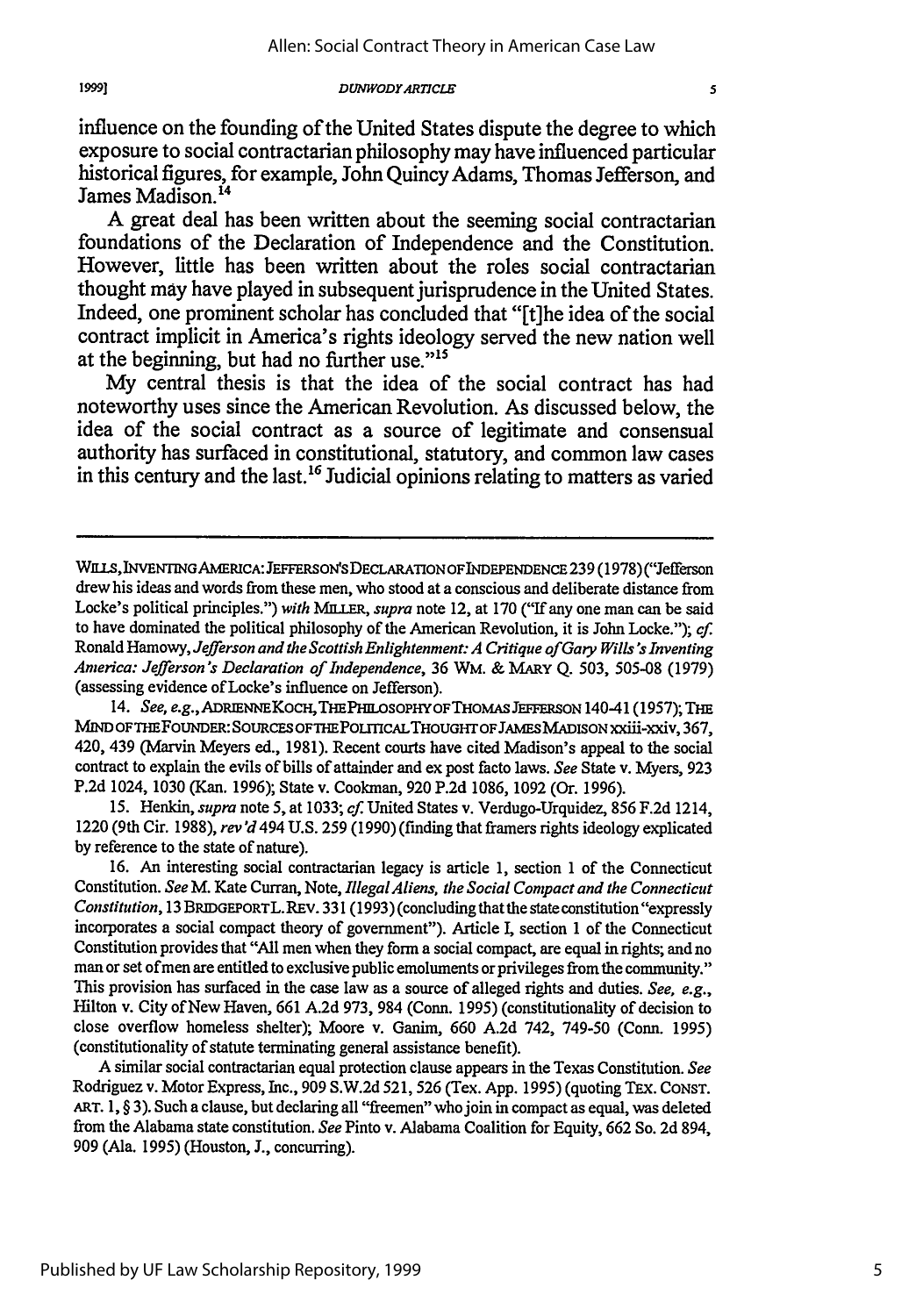*FLORIDA LA WREfKEW*

|  | as sovereignty, <sup>17</sup> slavery, <sup>18</sup> alienage, <sup>19</sup> the negligence rule, <sup>20</sup> criminal |  |  |  |  |  |
|--|--------------------------------------------------------------------------------------------------------------------------|--|--|--|--|--|
|  | incarceration, <sup>21</sup> Congressional nondelegation, <sup>22</sup> land use, <sup>23</sup> the law of               |  |  |  |  |  |
|  | finds, <sup>24</sup> public health, <sup>25</sup> self-incrimination, <sup>26</sup> civil forfeiture, <sup>27</sup> debt |  |  |  |  |  |

17. *See* Kawananakoa v. Polyblank, 205 U.S. 349, 353 (1907) ("Some doubts have been expressed as to the source of the immunity of a soveriegn power from suit without its permission, but the answer has been public property since before the days of Hobbes. (Leviathan, C. 26,2.)"); Occidental ofUmm al Qaywayn, Inc. v. A Certain Cargo of Petroleum, 577 F.2d 1196, 1204 (5th Cir. 1978) ("In their external relations, sovereigns are bound by no law, they are like our ancestors before the recognition or imposition of the social contract."); Carl Marks & Co. v. USSR, 665 F. Supp. 323, 333 (S.D.N.Y. 1987) ("The classic expression of the doctrine of absolute immunity in our courts was offered, in language resonant of Thomas Hobbes by Chief Justice Marshall in *The Schooner Exchange v. M'Faddon, I* 1 U.S. (7 Cranch) 116, 137, 3 L.Ed 287 (1812).").

18. *See* Scott v. Sandford, 60 U.S. (19 How.) 393 (1856); State v. Post, 20 **N.J.L.** 368 (1845) (blacks outside the social contract).

19. *See Verdugo-Urquidez,* 856 F.2d, at 1231-33. Courts sometimes describe each nation of the world as having its own social contract. *See, e.g.,* Banco Nacionale de Cuba v. Chase Manhattan Bank, 505 F. Supp. 412, 447 (S.D.N.Y. 1980), *aff'd in part,* 658 F.2d 875 (2d Cir. 1981) (finding that a new social contract in a foreign nation does not give rise to claims for compensation for bad investments abroad). So, while aliens may be excluded from our social contract, they have the possibility of inclusion in their own.

20. *See* Losee v. Buchannan, 51 N.Y. 476 (1873).

6

21. *See* Baker v. Cuomo, 58 F.3d 814 (2d Cir. 1995) (stating that New York statutes disenfranchising incarcerated felons were rationally related to social contract principles). *Cf.* Imprisoned Citizens Union v. Sharp, 473 F. Supp. 1017, 1027 (E.D. Pa. 1979) (finding that prisoners' rights were supported by the social contract).

22. *See* Bank One Chicago v. Midwest Bank & Trust Co., 516 U.S. 264 (1996) (stating that Locke was opposed to legislative delegation); United States v. Williams, 691 F. Supp. 36,44 n.5 (M.D. Tenn. 1988) ("[The nondelegation doctrine is derived from the contractarian view that 'laws derive their legitimacy from the consent of the governed and, in the American polity, the constitutional delegation of lawmaking power to the Congress establishes this consent."' (quoting Peter H. Aranson et al., *A Theory of Legislative Delegation*, 68 CORNELL L. REV. 1, 5 (1982)).

23. *Cf.* Sarasota County Anglers Club, Inc. v. Bums, 193 So. 2d 691, 693 (Fla. 1st DCA 1967) (stating "that the public interest demands that there be some impairment of the individual citizen's right to enjoy absolute freedom in the use of public" lands).

24. *Cf* Texaco, Inc. v. Short, 454 U.S. 516,526 n. 19 (1982) ("right to appropriate a derelict ... existed in a state of nature"); Hener v. United States, **525** F. Supp. 350, 353 (S.D.N.Y. 1981) (involving a dispute over rights to salvage silver from a sunken barge and stating that "[t]he common law of finds treats property that is abandoned as returned to the state of nature").

25. *See* Jacobson v. Massachusetts, 197 U.S. 11,27 (1905) (holding that state police powers extend to compulsory vaccinations and citing a phrase from the Massachusetts Constitution "that laid down as a fundamental principle of the social compact that the whole people covenants with each citizen, and each citizen with the whole people, that all shall be governed by certain laws for 'the common good"'); *cf.* Munn v. Illinois, 94 U.S. 113, 124 (1876) (finding that the state may regulate the maximum charges allowed for the storage of grain); Home Tel. & Tel. Co. v. City of LosAngeles, **155** F. 554,568-69 (C.C.S.D. Cal. 1907) (power to regulate telephone charges); City & County of Denver v. Denver & Rio Grande R.R., 167 P. 969, 969-70 (Colo. 1917) (ordering removal of certain railroad tracks in town); Board of Barber Examiners v. Parker, 182 So. 485, 504-05 (1938) (power to regulate barbers).

26. *See* Phelps v. Duckworth, 772 F.2d 1410 (7th Cir. 1985) ("Even Thomas Hobbes,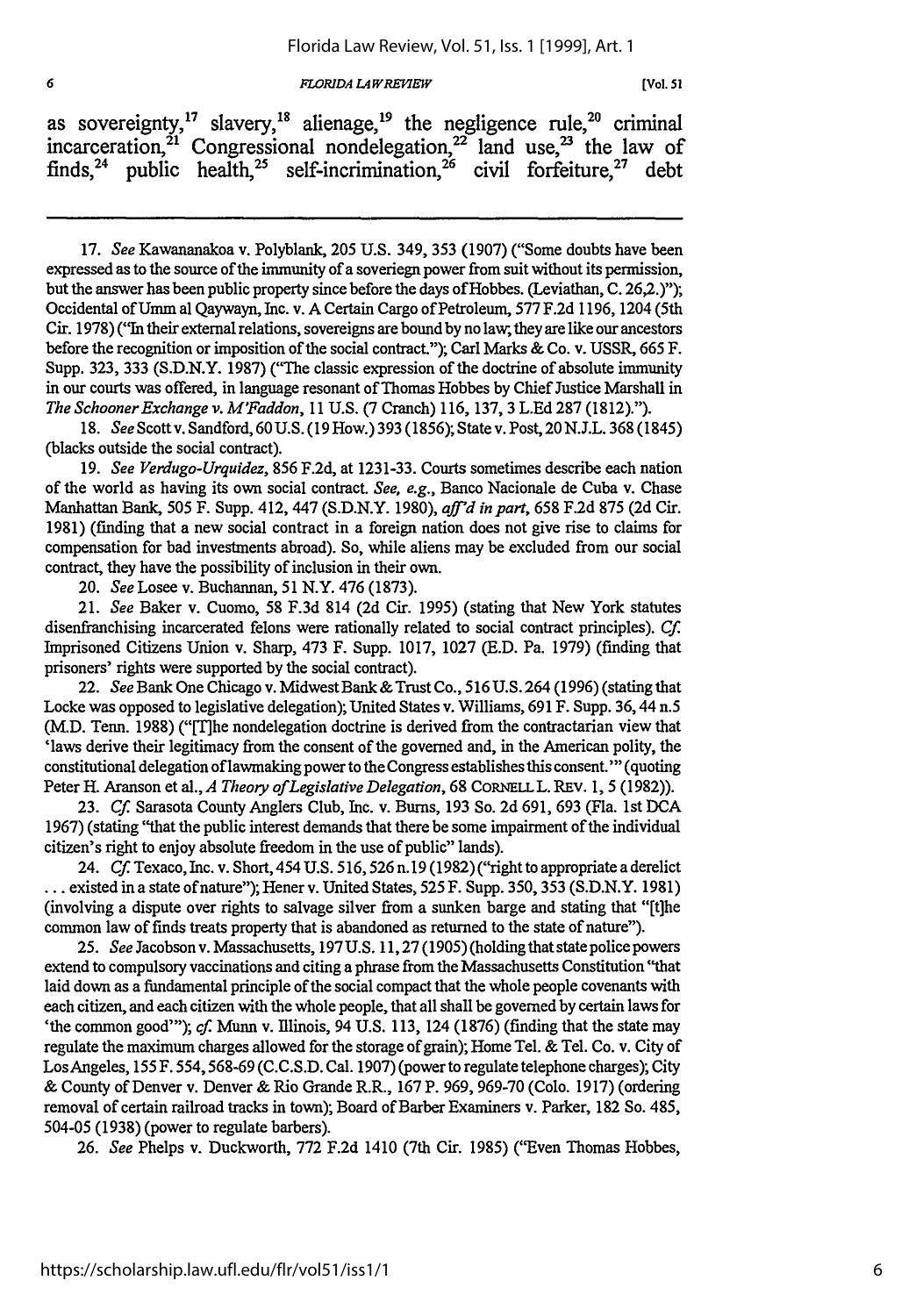collection,<sup>28</sup> and the right to privacy<sup>29</sup> feature social contractarian rationales or rhetoric. Some of these opinions set major precedents. For example, the first American case to recognize a free-standing right to privacy did so on distinctly natural law and social contractarian grounds.<sup>30</sup> That judges have drawn upon the social contract tradition in their written opinions, has gone pretty much unexamined. In this lecture, I describe a broad selection of state and federal judges' most explicit uses of social contractarian philosophy.<sup>31</sup>

Social contractarian thought figures in American case law in at least three explicit ways, the first one less interesting than the others. First, courts invoke the names and views of noted contractarian philosophers-Locke, Hobbes, Rousseau, and Rawls-as corroborating scholarly authority. Locke's theory of government stressed individual rights against civil authority.<sup>32</sup> Accordingly, judges cite Locke as scholarly authority for decisions that would limit the power of government in the interest of individual liberty or private property.<sup>33</sup> Judges have cited both

31. What counted as an example of legal contractarianism for purposes of this study? I rejected as overly broad any judicial appeal to reason or the rational self as a limitation on government power or individual freedom. I adopted two criteria: (1) any judicial appeal in a published opinion to the need to accept government power or limitations on government power for the sake of a civilized or civil society, by reason of rational assent, contract, compact, or covenant; and (2) any express judicial use of the terms "social contract, compact, or covenant," "state of nature," or Locke, Hobbes, Rousseau and Rawls in a published opinion. The majority of the cases included in this paper are those meeting criteria (2), with a few meeting criterion (1).

32. *See* People v. Walton, 383 N.E.2d 1000, 1002 **(111.** App. Ct. 1979) (citing Locke's *Second Treatise on Government).*

33. Grandly describing "the importance of private property as a concomitant to liberty," a dissenting judge in *United States v. \$12,390, 956* F.2d 801, 810 (8th Cir. 1992) (Beam, **J.,** dissenting) stated that "[t]he Fifth Amendment embodies the Lockean belief that liberty and the right to possess property are an interwoven whole." In an eminent domain case, *Florida Rock Industries, Inc. v. United States,* 8 **Cl.** Ct 160, 168 (1985), Judge Kozinski firmly stated that the court would not "free the United States of all constitutional constraints in the area of economic regulation." Kozinski went on to quote libertarian Professor Richard Epstein: "Our guiding principle should derive from our Lockean tradition-a tradition that speaks about justice and natural *rights."Id* at 168-69 (quoting Richard *Epstein,JudicialReview: Reckoning on TwoKinds of Errors,* 4 CATO J. 711, 716 (1985); *see also* Garner v. United States, 501 F.2d 228, 245 (9th Cir. 1972) (Koelsch, J., dissenting) ("Concern for the accusatorial system is a concern for the

staunch defender of authoritarian government" defended the right against self-incrimination.).

<sup>27.</sup> *See* United States v. 785 St. Nicholas Ave., 983 F.2d 396, 402 (2d Cir. 1993) ("The true reason for permitting forfeiture, according to Blackstone, was that it is part of the price a citizen must pay for breaking the social contract by violating the law.").

<sup>28.</sup> *See* Davis v. Richmond, 512 F.2d 201, 204-05 (1st Cir. 1975) (distraint of lodger's property).

<sup>29.</sup> *See* Pavesich v. New England Life Ins. Co., 50 S.E. 68, 69 (Ga. 1905).

**<sup>30.</sup>** *See id.* ("The individual surrenders to society many rights and privileges which he would be free to exercise in a state of nature, in exchange for the benefits which he receives as a member of society.").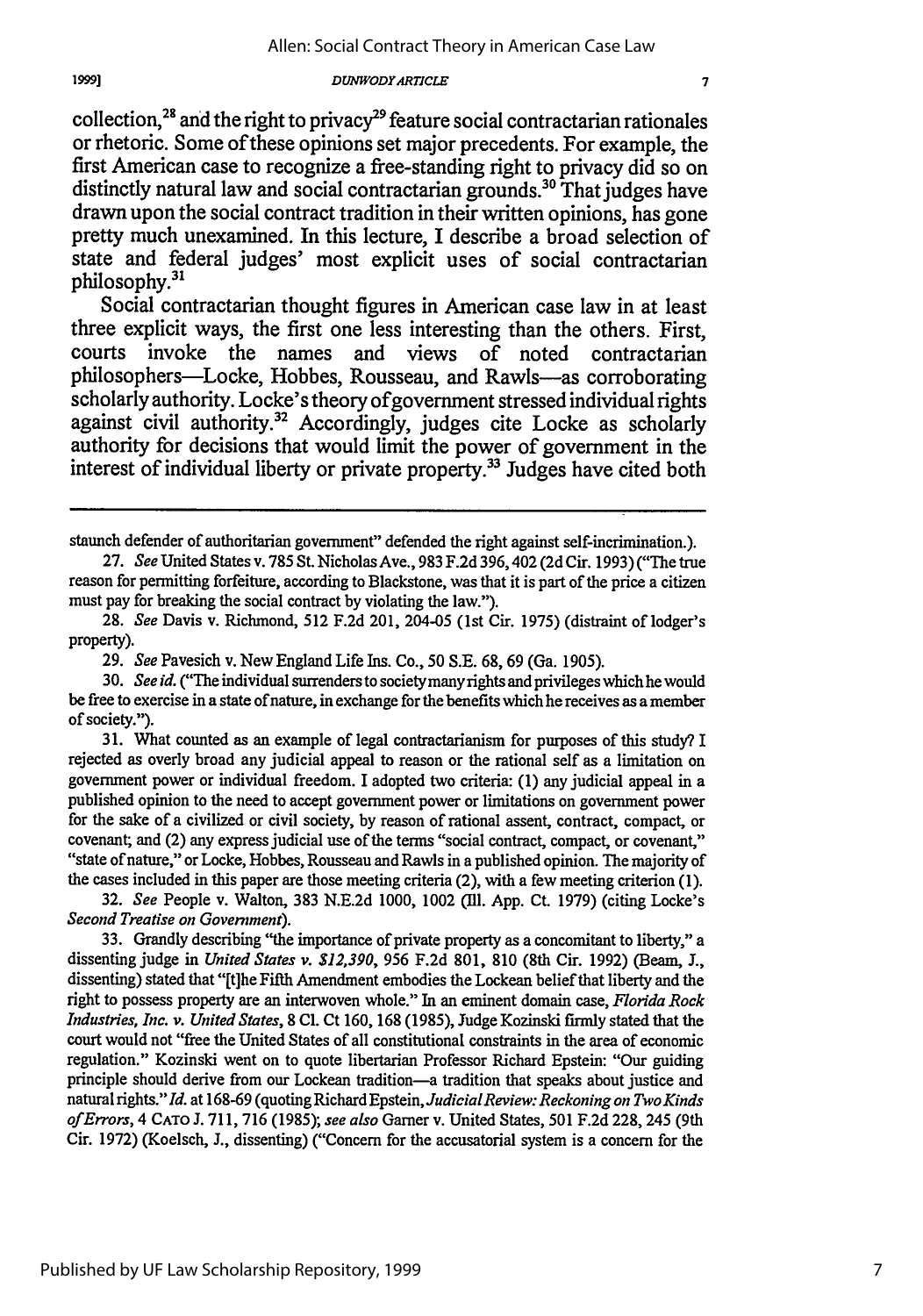#### *FIORIDA LAWRE7EW*

[Vol. **51**

Locke and Hobbes as venerated support for the Fifth Amendment privilege against self-incrimination.<sup>34</sup> Notwithstanding the civil libertarian understanding of the right against self-incrimination defended in his *Leviathan,* Hobbes argued for a near absolute form of sovereign government over the individual. 5 From time to time judges cite Hobbes with plain disapproval as a paradigm of illiberal political extremism.<sup>36</sup> Judges seeking warrant for extending government power or granting governmental immunities have cited Hobbes with approval.<sup>37</sup> Rousseau's

34. *See Garner,* **501** F.2d at 245 (Koelsch, J., dissenting). In *Garner,* Judge Koelsch argued in his dissent that Lockean ideas of government protect an individual's right to invoke the Fifth Amendment. Courts cite Hobbes, along with Locke, in support of the constitutional right against compulsory self-incrimination:

**A** covenant to accuse oneself, without assurance of pardon, is likewise invalid. For in the condition of nature, where every man is judge, there is no place for accusation; and in the civil state the accusation is followed with punishment, which, being force, a man is not obliged not to resist.

Communist Party of the United States v. Subversive Activities Control Bd., **367 U.S. 1, 180** (1961) (quoting HOBBES, *supra* note 2, at 110-11). Justice William **0.** Douglas chose to quote at length the distinctly contractarian rational for the prohibition against compulsory selfincrimination. *See id.* In a dissenting opinion **by** Justice Douglas in *CommunistParty* he made the case for a strict application of the Fifth Amendment prohibition against self-incrimination on behalf of members of the Communist party. *See id.* Douglas quipped that "even as ardent an advocate of the totalitarian state as Thomas Hobbes respected this core of privacy." *Id. Phelps v. Duckworth,* **772 F.2d** 1410 (7th Cir. 1985), is another example of the "even Hobbes" rhetorical move, in association with a liberal defense of the Fifth Amendment privilege against selfincrimination. In *Phelps,* Judge Cumnings alludes to the "centuries old" principle, asserting that "[e]ven Thomas Hobbes, staunch defender of authoritarian government though he was, wrote that **...** 'no man can be obliged **by** covenant to accuse himself."' *Id.* at 1417 (quoting HOBBES, *supra* note 2, at 110).

*35. See HOBBES, supra* note 2, at 132; *cf* United States v. Cox, 342 F.2d 167, 193 n.19 (5th Cir. 1965) (citing proposition that "Hobbes told us long ago, and everybody now understands that there must be a supreme authority, a conclusive power, in every state on every point somewhere." (quoting WALTER BAGEHOT, THE ENGLISH CONSTITUTION 248 (1872))).

36. *See, e.g.,* Times Film Corp. v. City of Chicago, 365 U.S. 43, 79 (1961) (Douglas, J., dissenting) ("Hobbes was the censor's proponent.");Phelps, 772 F.2d 1417; *cf CommunistParty,* 367 U.S. at 180 (Douglas, **J.,** dissenting) ("Even as ardent an advocate of the totalitarian state as Thomas Hobbes respected this core of privacy."). *But see* Christensen v. Valentine, 122 F.2d 511, 523 (2d Cir. 1941) ("Hobbes **...** perhaps erroneously [is] regarded as an extreme absolutist").

37. Thus one court cited Hobbes' rule of law warning that: "For as long as every man

8

preservation of individual privacy as well, reflecting the Lockean notion that government is essentially a restraint on liberty and ought to leave the individual alone."); *In re* Cincinnati Radiation Litig., **874** F. Supp. **796, 815 (S.D.** Ohio 1995) ("John Locke, the ideological father of the American Revolution," asserted that "[t]he function of the law... [is] to protect individual liberty from restraint **by** government or others."); Brown & Williamson Tobacco Corp. v. **FTC, 710 F.2d 1165, 1177** n.6 (6th Cir. **1983)** (stating that Locke called for rules of law designed to protect against arbitrary government).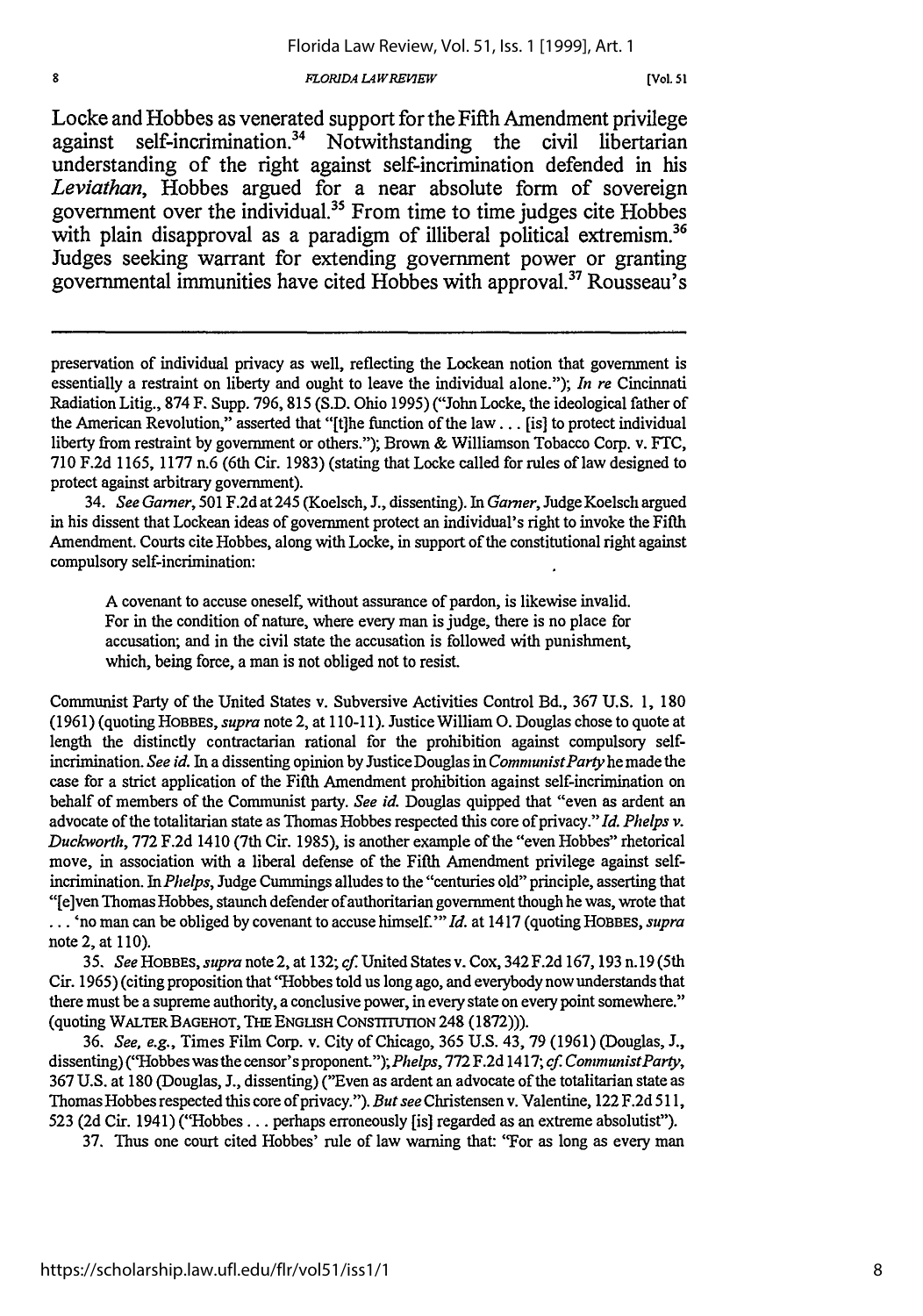views about the role of the public in rearing and educating children were contrasted with the contemporary **U.S.** view favoring private child rearing in *Franz v. United States."8* In another court of appeals case, the judge again mentioned Rousseau in relation to the dilemma of introducing public law into the private sector.<sup>39</sup> The name of John Rawls, the leading contractarian political theorist of our times, appears more than a dozen times. Rawls is cited, for example, in a dissenting opinion in a torts case **in** which the judge adopted Rawls's methodology of reasoning about justice from the original position.<sup>40</sup> Rawls's overall influence on case law may be more subtle. One detects a slight increase in the number of cases employing generic, overt social contractarian references in the decades following the publication of *A Theory of Justice*<sup>41</sup> than in the immediately prior few

38. 707 F.2d 582, 599 n.72 (D.C. Cir. 1983).

39. *See* Brockway Motor Trucks v. NLRB, 582 F.2d 720, 722 (3d Cir. 1978) (citing Rousseau, Selnick, Judith Sklar and Roberto Unger). Judge Adams commenced a labor relations case with an unusually philosophical statement of the difficulty of reconciling "ideals of public law" and responsibility with "norms of private right and individualism, fundamental to our society." *Id.*

40. See Barnes v. Tools & Machinery Builders, Inc., 715 S.W.2d 518, 523-24 (Mo. 1986) (Donnelly, J., dissenting). This heavy-handed importation of the *Theory of Justice* to the common law was an attempt to resolve with fairness the issue of liability in a negligence action. *See id.* at 524. *.*

Judges have cited Rawls in more than a dozen other cases. His version of social contract theory is recognized in the majority opinion in *Davis v. Fulton County,* 884 F. Supp. 1245, 1254 (E.D. Ark. 1995), *affd,* 90 F.3d 1346 (8th Cir. 1996) (private sphere limits public responsibility); *In reJointEastern andSouthernDistrictAsbestosLitigation,* 878 F. Supp. 473,561 (E. & S.D.N.Y. 1995), *aff'd,* 100 F.3d 944 (2d Cir.), *af'd,* 100 F.3d 945 (2d Cir. 1996), *aff'd inpart, vacated in part,* 78 F.3d 764 (2d Cir. 1996) (contractual basis for *society);McAdoo v. Diaz,* 884 P.2d 1385, 1390 (Alaska 1994) (altruism possible); *Runway 27 Coalition, Inc. v. Ergen,* 679 F. Supp. 95, 105 (D. Mass. 1987) (limits of public authority); *Factors Etc., Inc. v. Pro Arts, Inc.,* 652 F.2d 278, 285 (2d Cir. *1981);MemphisDev. Found. v. Factors* Etc., *Inc.,* 616 F.2d 956, 958 (6th Cir. 1980) (desire for good will of others); *Repetti v. Gil,* 372 N.Y.S.2d 840, 848 (Sup. Ct. 1975) (liberty is first principle of justice); *Auld v. Estridge,* 382 N.Y.S.2d 897, 904 (Sup. Ct.1976), *aff'd,* 395 N.Y.S.2d 969 (App. Div. 1977) (justice is fairness); *andK-Martv. Ponsock,* 732 P.2d 1364, 1368 (Nev. 1987). Rawls is cited in a concurring opinion in *Goetzv. Crosson,* 967 F.2d 29, 30 (2d Cir. 1992) (Newman, J., concurring) (veil of ignorance) and *United States v. Lucas,* 2 **M.J.** 834, 838 (A.C.M.R. 1975) (control of individual conduct). Finally, Rawls is cited in a dissenting opinion in *WesternAddition Community Org. v. NLRB,* 485 F.2d 917,938 (D.C. Cir. 1973), rev'd *sub non, Emporium Capwell Co. v. Western Addition Community Org.,* 420 U.S. 50 (1975) (requirements of justice); Jensen *v. ARA* Servs., *Inc.,* 736 S.W.2d 374 (Mo. 1987) (justice as fairness); and *People v. Julliet,* 475 **N.W.2d** 786, 810 (Mich. 1991) (reflective equilibrium).

41. RAWLS, supra note 4.

holdeth this Right of doing anything he liketh, so long are men in the condition of War." Christensen, 122 F.2d at 523 (quoting HOBBES, *supra* note 2). Hobbes's view that the powers of sovereigns are absolute and indivisible make his *Leviathan* an apt cite, as in *United States v. Cox*, 342 F.2d at 193 & n. 19, a case concerning the discretionary prosecutorial powers of the United States through its Attorney General.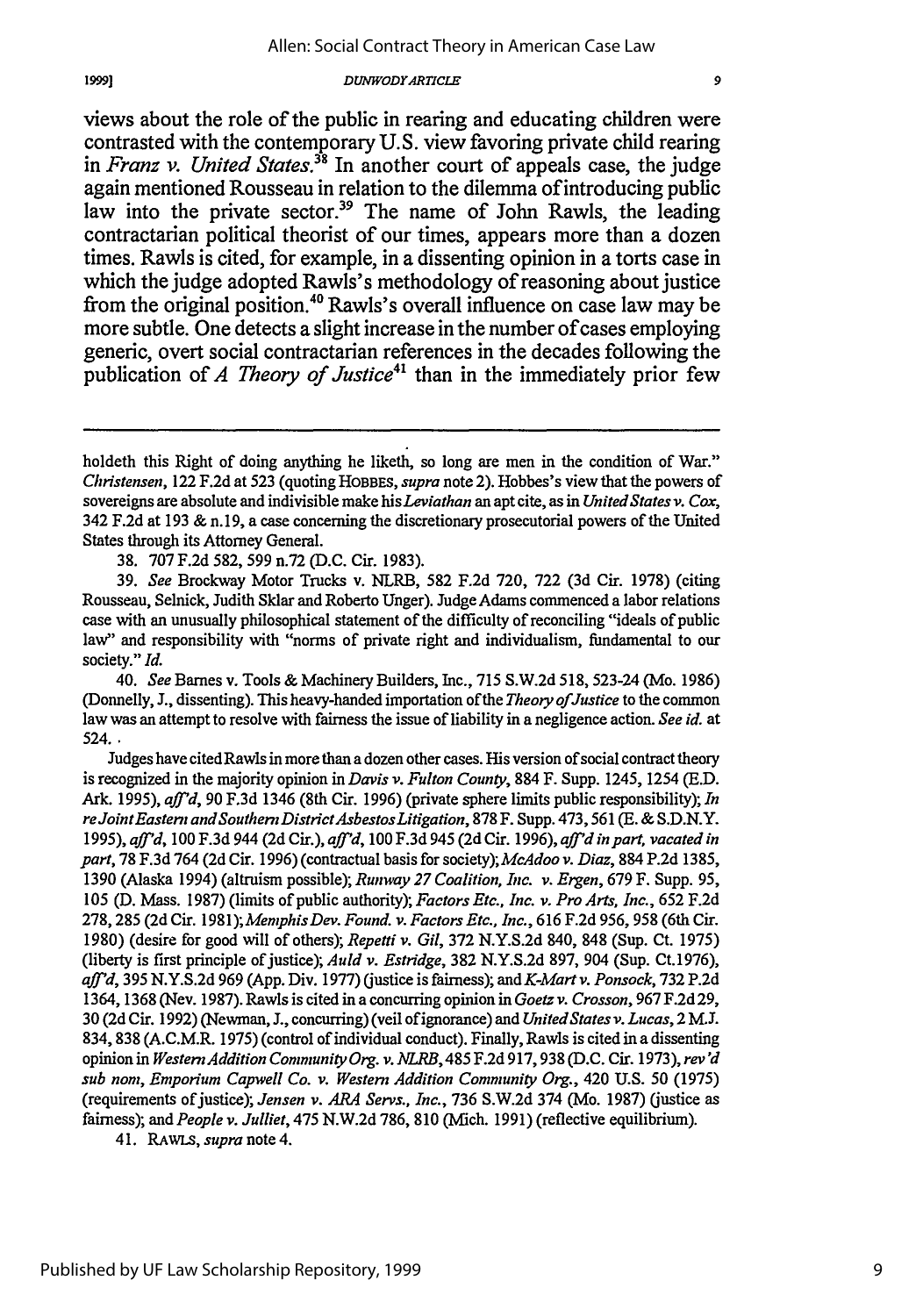*FLORIDA LA WRE'IEW*

[Vol. *51*

decades.

Invocations to the social contract tradition occur in passing as rhetorical flourishes, adding little more than a thin luster of literacy to a judge's prose.<sup>42</sup> Sometimes, they run deeper.<sup>43</sup> Indeed, there is more to social contractarianism in the case law than explicit mentions-in-passing of the names of famous philosophers. As described below in Part **I,** judges have relied on the social contractarian idea of the state of nature as a principle of decision. Social contractarians use the term "the state of nature" as the imagined original condition of pre-civil society, and the condition into which human society would devolve without effective government. In some instances, judges link the term "state of nature" to specific philosophers or political theorists. But in other instances, judges use the term without mentioning its philosophic roots. "State of nature" has come to have several distinguishable jurisprudential meanings in the case law, only one of which is "natural state."<sup>44</sup>

Like "state of nature," the expression "social contract" has multiple meanings in the law. As elaborated below in Part **I,** in dozens of instances, and for a variety of purposes since the late eighteenth century, judges have made explicit mention of the idea of the "social contract" or "social compact<sup>3</sup> in the course of articulating majority, concurring, or dissenting opinions. Judges mention the social contract both with approval, as part of efforts to justify a particular conclusion of law, and with disapproval to condemn what they mean to present as archaic thinking.45 **Of** particular

43. *See* Pavesich v. New England Life Ins. Co., 50 S.E. 68, 69 (1905).

44. The phrases "natural" and "natural state" are not strong signs ofsocial contractarianism; but "state of nature" is, particularly when used to refer to something other than an actual natural state of a person or thing. In a case alleging that the foul odor emanating from a calf-feeding facility violated the Clean Air Act, the court cited an earlier court's definition of "natural"; one of 15 meanings ofnatural in the 1934 Webster's Dictionary was "state ofnature." *See* State v. F/R Cattle Co., 828 S.W.2d 303, 305 (Tex. App. 1992).

45. Judge Mikva, in dissent, dismissed "state ofnature" based rationales as "antediluvian"

<sup>42.</sup> *See, e.g.,* Justice v. Elrod, 832 F.2d 1048 (7th Cir. 1987) ("Yet apart from a vague and legally ungrounded invocation of a supposed pre-constitutional right to bear arms—a Hobbesian right of self-defense in the state of nature **....** ); Archie v. City of Racine, 826 F.2d 480, 486-87 (7th Cir. 1987) ("We hasten to add that our recognition of the nonjusticiability of these issues is not acquiescence in a Hobbesian state of nature where criminals or madmen terrorize others with impunity."); United States v. Cangiano, 491 F.2d 906, 915 n.2 (2d Cir. 1974) (Oakes, J., dissenting) ("Iln a true state of nature—zoological or otherwise—obscenity would not exist; it is, as the philosopher Berkeley would have said, only because it is perceived in the eye of the viewer."). Judge Irving Younger began one of his opinions: "Perhaps chief among the assurances which together make up the social contract is the judiciary's promise never to close the courthouse doors." 500 West 174 St. v. Vasquez, 325 N.Y.S.2d 256, 257 (Civ. Ct. 1971); *see also* Johnson v. Pataki, 655 N.Y.S. 2d 463, 467 (App. Div. 1997) ("They have no greater identifiable 'right' to a district attorney who universally renounces the death penalty than any other group of voters would have to a governor who embraces their own particular vision of Mr. Thomas Hobbes' [sic] Social Contract.").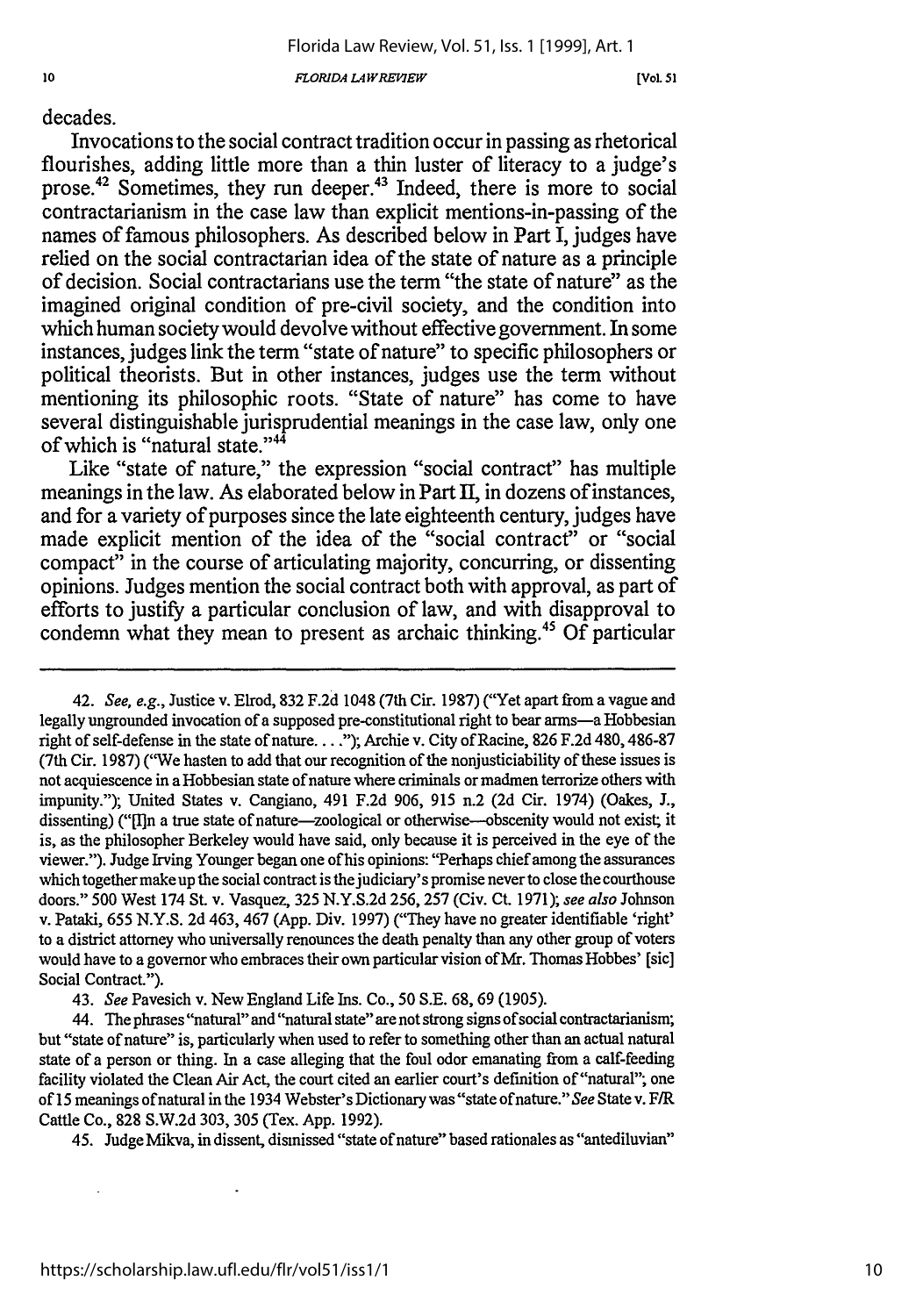interest are cases in which courts use the concept of a social contract with implicit or explicit approval as part of a serious-seeming effort to justify a legal result.

### *A. Methods and Assumptions*

The computer greatly improves a scholar's ability to survey case law efficiently and to provide factual answers to specific questions about the social contractarian dimensions of case law.<sup>46</sup> How often, and in what eras, have courts explicitly invoked the social contract tradition in published cases? In what kinds of cases, and for what purposes, have judges adduced the idea of the social contract? Which judges have most frequently cited social contractarian ideas? Does contractarian thought appear more often in majority and concurring opinions, or in dissenting opinions? Which philosophers' versions of the social contract have judges most commonly cited, and for what purposes? Fairly good answers to these questions are available and worth having. My traditional and electronic search uncovered numerous instances ofjudges mentioning or using social contract theory in 18th, 19th, and 20th century published case opinions.

I uncovered fewer instances of distinctly social contractarian language and thought than I had anticipated. The currency of the idea of the social contract in popular culture<sup>47</sup> and academic scholarship,<sup>48</sup> combined with the

47. The popular vitality ofthe modem idea ofthe social contract is in evidence in the realms of public law. It was in evidence in 1994 when the Republicans in Congress signed what they termed a "Contract with America," exploiting the pervasive habit of conceiving good and legitimate government as the product of political bargains. *Cf* Kery *Murakami, Suit Claims GOP Stole Idea for 'Contract': Washington Man Wants CreditforInventing Campaign Tactic,* WASH. PosT, July 6, 1996, at A13 (describing Newt Gingrich-led Contract with America and similar pledges by another politician).

The idea was in evidence in 1995 when Congressional Telecommunications Sub-Committee chair Ed Markey said he wanted "to reinvigorate the social compact between broadcasters and the American people." *KimMcAvoyMarkeyLays outLegislativeAgenda, BRoADcAsTnG&CABLE,* Oct. 10, 1994, at 22, 22. An attorney's materials for a recent continuing legal education course introduced a "social contract interpretation of the power of eminent domain." Gavin M. Erasmus, *Eminent Domain Jurisprudence,* ALI-ABA CouRsE OF STUDY, Jan. **7, 1994,** at 1 & **3.**

48. Numerous scholars have studied social contract thought and incorporated social

thought. Washington Water Power Co. v. Federal Energy Regulatory Comm'n, 775 F.2d 305, 338 (D.C. Cir. 1985) (Mikva, **J.,** dissenting).

<sup>46.</sup> This is a computer-assisted study. I employed an on-line computer service to identify cases containing specific contractarian terminology and the names of specific contractarian philosophers. I employed search terms, including "social contract," "social compact," "covenant," "state of nature," "Hobbes," "Rousseau," "Rawls," "Kant," and "Locke." Search terms and potential search terms such as "Locke" and "civilized society" posed problems of overinclusiveness. I also used computers to create a data-base for sorting cases by date and subject matter. I am grateful for the help of research assistants Norma Schrock, Thaddeus Pope, Michael Seidl, and Erin Kidwell.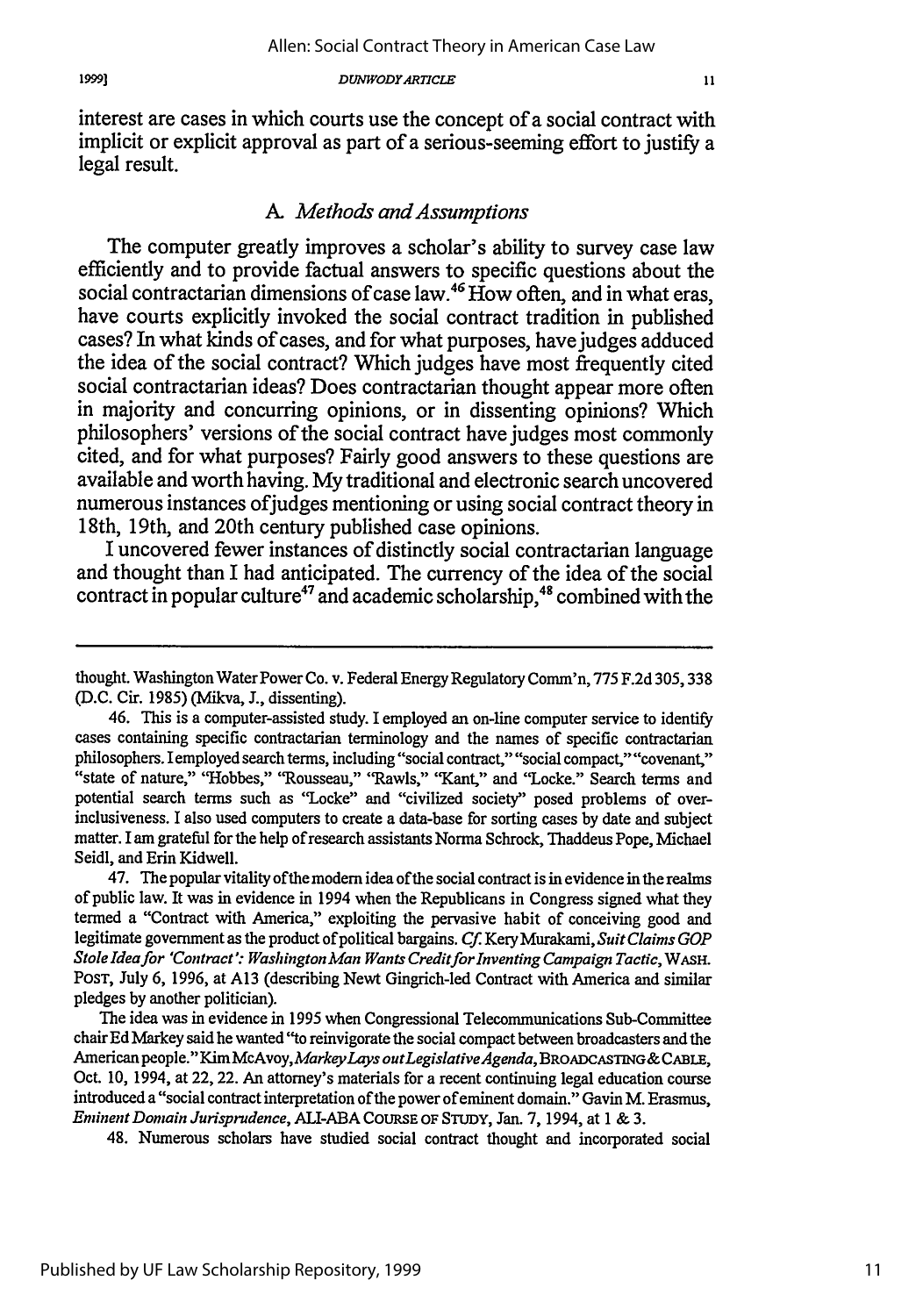#### $FLORIDA$ *LAWREVIEW*

broad claims some historians and philosophers make about the significance of the social contract tradition to America's founding and Constitution.<sup>49</sup> led me to expect to uncover a couple of thousand, rather than a couple of hundred relevant cases making express use of the "social contract." I uncovered fewer instances of distinctly social contractarian language and thought than anticipated. Of course, not all American judicial opinions are available through on-line services. And subtle manifestations of social contractarianism in case law elude mechanical discovery. The opinion of the New York Court of Appeals in the definitive negligence case *Losee v. Buchanan*<sup>50</sup> includes an argument to the effect that we are surely willing to surrender the freedom to demand compensation for blameless accidental injury in exchange for the conveniences of a civilized industrial society. The court's argument strongly suggests the social contractarian tradition, but without specific mention of the name of a contractarian philosopher. The same is true of *State v. Post*,<sup>51</sup> in which the court invoked consensualism and reciprocity in defense of a gradual approach to ending slavery.<sup>52</sup>

In designing my search I distinguished between contract theory and *social* contract theory. Ideals of contract flourished in Western thought in one form or another before the full flowering of social contract theory. To be sure, liberal social contract theorists have tended to emphasize the importance of freedom of contract, along with property rights.<sup>53</sup> But in American law, judicial appeal to principles of free contract are not, *ipso facto*, appeals to social contract theory. Owen Fiss might disagree. He discerns quite a bit more social contractarianism in case law than I do.<sup>54</sup> Eben Moglen got it right when he criticized Fiss for interpreting as an

49. *See* sources cited *supra* notes 5-15.

*50.* 51 N.Y. 476 (1873) (imposing liability for injuries caused by an exploding boiler depending upon whether defendant acted negligently).

- 51. 20N.J.L. 368 (1845).
- 52. *See id.* at 386.

contractarian thinking in their work. *See generally* DAvID GAUTHIER, MORAL DEALING: CONTRACT, *ETHICS,* AND REASON (1990) [hereinafter MORAL **DEALING];** DAVID GALrfHER, MORALS BY AGREEMENT (1986); JEAN HAMPTON, HOBBES AND THE SOCIAL CONTRACT TRADITION (1986); DAVID **AJ.** RICHARDS, TOLERATI6N AND THE CONSTITUTION (1986); *cf.* CHARLES W. MILLS, THE RACIAL CONTRACT (1997); BRIAN SKYRMS, EVOLUTION OF THE SOCIAL **CONTRACT** (1997).

<sup>53.</sup> *See* Jordan v. Duff& Phelps, Inc., 815 F.2d 429 (7th Cir. 1987) ("[T]he fundamental function of contract law (and recognized as such at least since Hobbes's day) is to deter people from behaving opportunistically toward their contracting parties **... ."** (quoting RICHARD A. POSNER, ECONOMIC ANALYSIS OF LAW 81 (3d ed. 1986))); James Boyle, *Legal Realism and the Social Contract: Fuller's Public Jurisprudence ofForm, Private Jurisprudence ofSubstance,* 78 CORNELL. REv. 371, 387-88 & n.72 (1993) (noting that both social contract and legal contract theory emphasize freedom and "respect for private property").

<sup>54.</sup> *See* OWENM. Fiss, **8** TROUBLEDBEGINNNGSOFTHEMODERNSTATE, 1888-1910, at 159 (1993).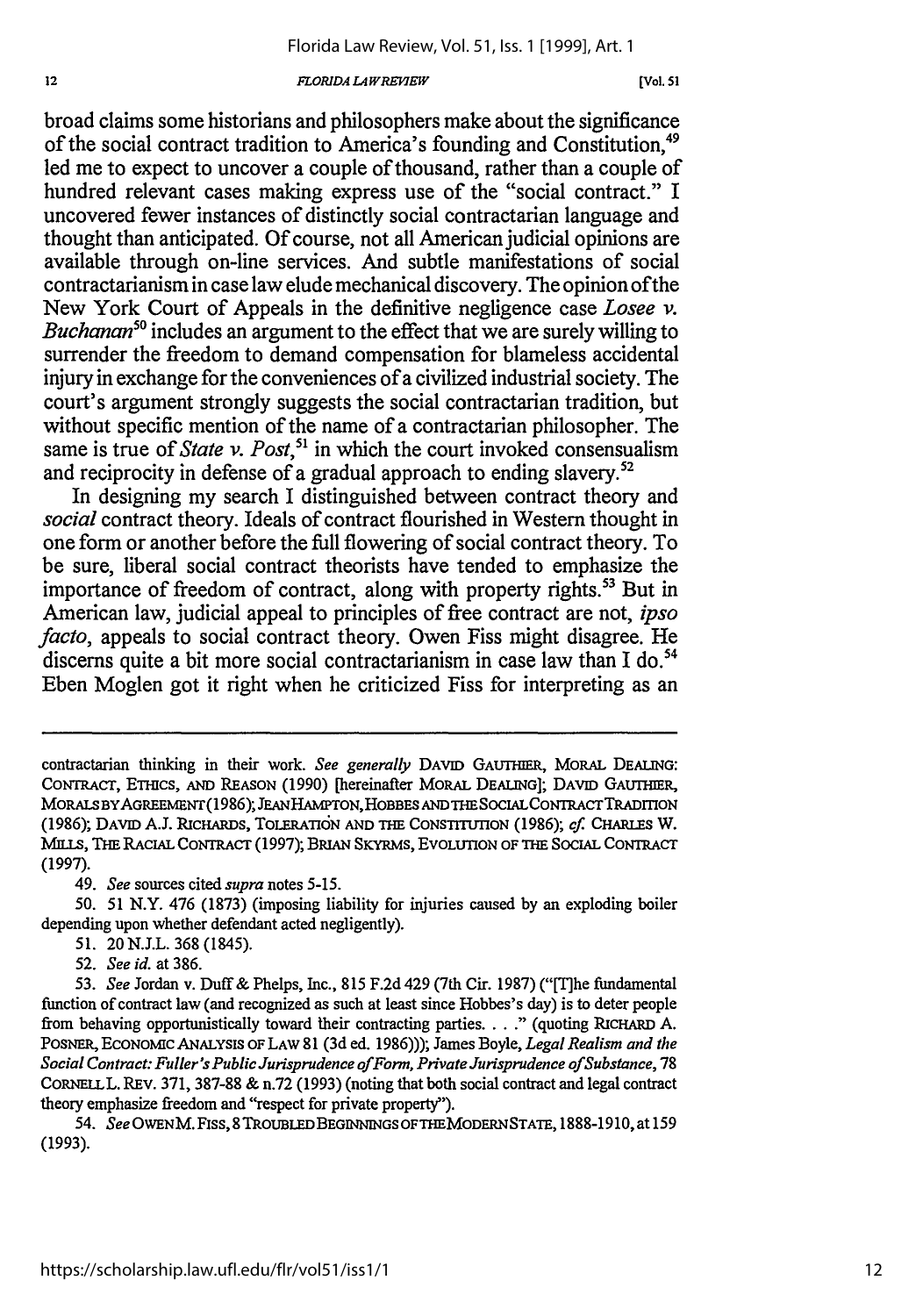instance of social contractarianism just about any example of a judge grappling with issues of freedom from government restraint.<sup>55</sup> For purposes of this study, I did not treat stand-alone legal contractualism as evidence of post-Revolutionary era uses of social contract theory in law. One would find an overwhelming abundance of social contractarianism in the case law if one attributed to social contract theory all glorification of the idea of binding private agreement and freedom from restraint.

# *B. Purposes*

My central purposes in examining the significant post-Revolutionary uses of the social contract tradition are to isolate and to put into perspective, social contractarianism as a potentially problematic form of judicial doctrine and figurative legal rhetoric.<sup>56</sup> The fiction of the social contract evolving from a state of nature<sup>57</sup> has powerful meaning in American culture. Attractive and entrenched, social contractarianism has utility for judicial opinion-writing. Judges required to justify their decisions in written opinions can capitalize on the flexibility and broad appeal of social contract theory.

The potentially problematic character of social contractarianism in law derives precisely from the cultural status of social contract theory as a source of an especially seductive, malleable fiction. In the past, judges' reliance on social contractarianism led courts to provide palatable but superficial rationales for decisions that may have been genuinely controversial. Moreover, judges' reliance on social contractarianism has served the interests of injustice-even extremes of injustice. Past errors of inadequate rationalization and injustice are easily repeated, so long as the myths and metaphors of social contract theory retain force.

As myth, social contractarian thought functions to enlarge judicial attributions of legal obligation beyond the realm of mere compulsion and

19991

*<sup>55.</sup> See* Eben Moglen, *Holmes* 's *Legacy and the New Constitutional History,* 108HARV.L. REv. 2027, 2033-34, 2038-39 (1995) (reviewing Fiss, *supra* note 54).

<sup>56.</sup> *See* L.H. LARuE, CONSTITUTIONAL LAW AS FICTION: NARRATrvE **IN THE** RHETORIC OF AUTHORITY (1995). The study of legal metaphor is not uncommon. *See* **HAIG** A. BOSMAJIAN, METAPHOR **AND** REASON IN JUDICIAL OPINIONS (1992); Jan **G.** Deutsch, *Law as Metaphor: A StructuralAnalysis of Legal Process,* 66 GEO. L.J. 1339 (1978); Burr Henly, *"Penumbra" The Roots ofa LegalMetaphor,* 15 HASTINGS CONST. L.Q. 81 (1987); Thomas *Ross, Metaphor and Paradox,* 23 GA. L. REv. 1053 (1989); Steven L. Winter, *The Metaphor of Standing and the Problem of Self-Governance,* 40 STAN. L. REV. 1371 (1988); Steven L. Winter, *Transcendental Nonsense, Metaphoric Reasoning, and the Cognitive Stakes for Law,* 137 **U.** PA. L. REv. 1105, 1159-71 (1989). I do not attempt in this article to answer all the worthy questions one might ask and answer about the social contract legacy in American law in the computer age.

<sup>57.</sup> *See* Edwards v. Leopoldi, 89 A.2d 264, 267 (N.J. Super. Ct. App. Div. 1952) (acknowledging perspective that"social contract" is a legal fiction); cf. LAWRENCEM. **SOLAN, THE LANGUAGE** OF **JUDGES** (1993).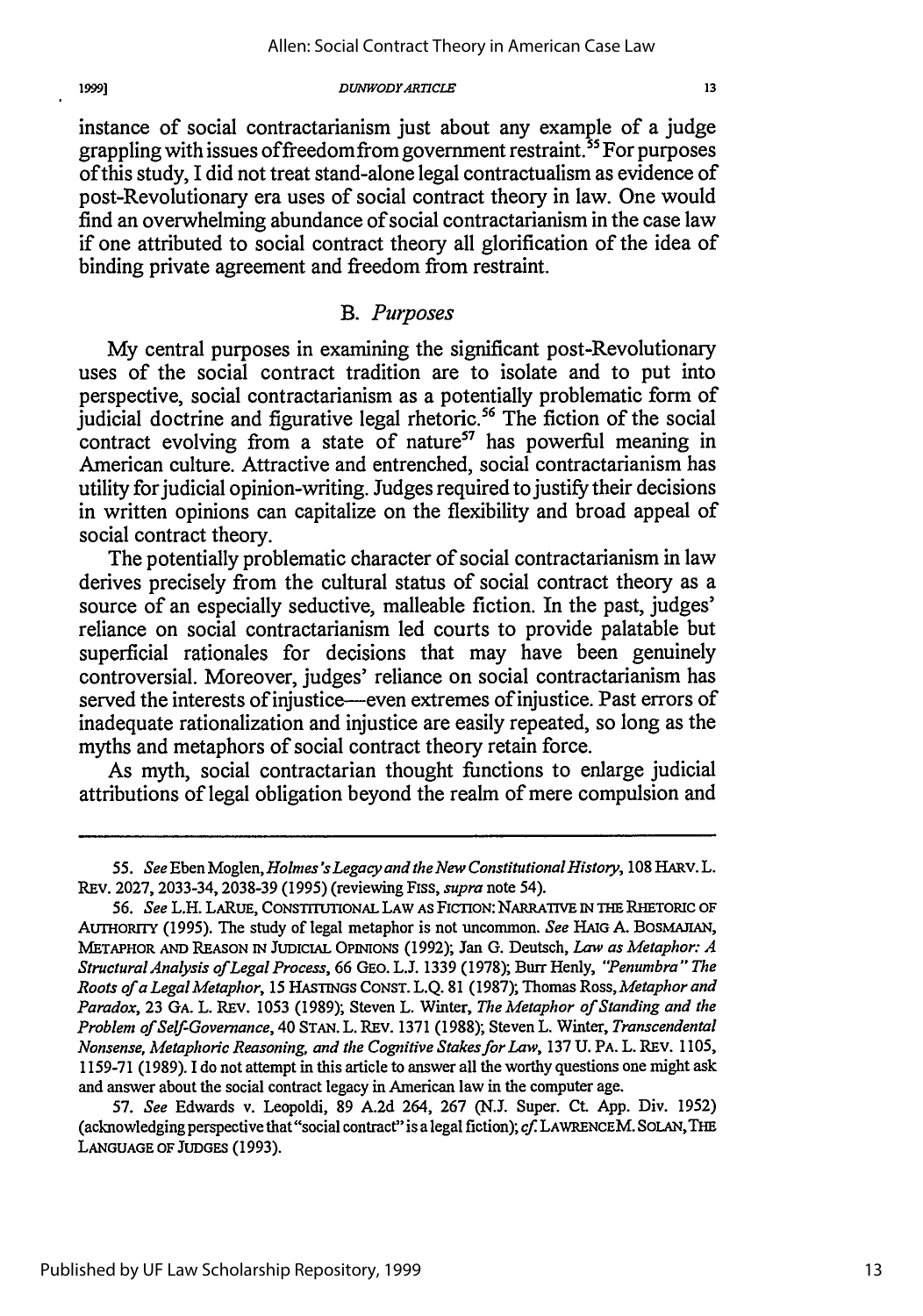#### *FLORIDA L4 WREMVEW*

competing interests. Roland Barthes's account of mythology suggests that "myth has the task of giving an historical intention a natural justification, and making contingency appear eternal."58 This same account suggests that "myth is depoliticized speech" that gives things "a natural and eternal justification."<sup>59</sup> Literal law can be politically raw; naming our actual predicament can diminish us. Mythic law enlarges us with stories of agency and purpose. Myth-making, like other modes of legal fiction, is a useful but dangerous dimension of judicial law.<sup>60</sup> In its mythic dimension, the social contract invites us to see our rights and duties as more than merely human or local conventions, even though they are recognizably at least that. The state of nature and the social contract unite in a myth that invites us to see our practices and the society that they constitute as justified and just by virtue of inevitable rational choices made against a background of risk and violence not of our own creation. Urging realism in law, Justice Hugo Black suggested that the social contract, natural law and other "great juristic myths of history"<sup>61</sup> are best shelved.

As metaphor, social contract rhetoric is a vehicle for moving language beyond the limitations of literal speech. Metaphorical speech shapes how we view reality; indeed, what we regard as reality. Metaphor can hide what is unpleasant and unwanted, and focus attention on what is pleasant and wanted.<sup>62</sup> The metaphorical transformation of reality has important consequences for conduct in the practical realm where metaphors become "a license for policy change and political and economic action."<sup>63</sup> Metaphors and other judicial tropes should be identified and understood, since their acceptance or rejection "will determine the legal principles and doctrines by which we will be guided and ruled."<sup>64</sup>

The judicial opinion has many functions: it teaches, it explains, it exhorts, it compels. Strictly literal rationales for legal decisions would require judges and the general public to confront law in its coercive and contingent aspect as an instrument of power and pragmatism. Literal law can be frightening. The idea of a social contract forged out of natural chaos and competition has functioned to cushion, though not fully disguise, the

 $14$ 

64. BosMAirAN, *supra* note 56, at 205.

**<sup>58.</sup>** ROLAND BARTHES, MYTHOLOGIES 142 (Annette Lavers trans., 1972).

*<sup>59.</sup> Id.*

**<sup>60.</sup>** *See* LON FULLER, LEGALFIcTIONS (1967).

<sup>61.</sup> Federal Power Comm'n v. Natural Gas Pipeline Co., 315 U.S. 575, 605 n.6 (1941) (Black, Douglas, & Murphy, J.J. concurring).

**<sup>62.</sup>** *See* GEORGE LAKOFF & MARK JOHNSON, METAPHORS WE LrvE BY 10-13 (1980). In Brophy v. New England Sinai Hosp., Inc., 497 N.E.2d 626, 641 n.1 (Mass. 1986) (Lynch, J., dissenting), the dissenting judge shifted focus from the grim realities of a comatose, helpless life in a persistent vegetative state by appeal to the idea of the social contract empowering us and compelling the state to respect the "sanctity of life."

<sup>63.</sup> LAKoFF & JOHNSON, *supra* note 62, at 156.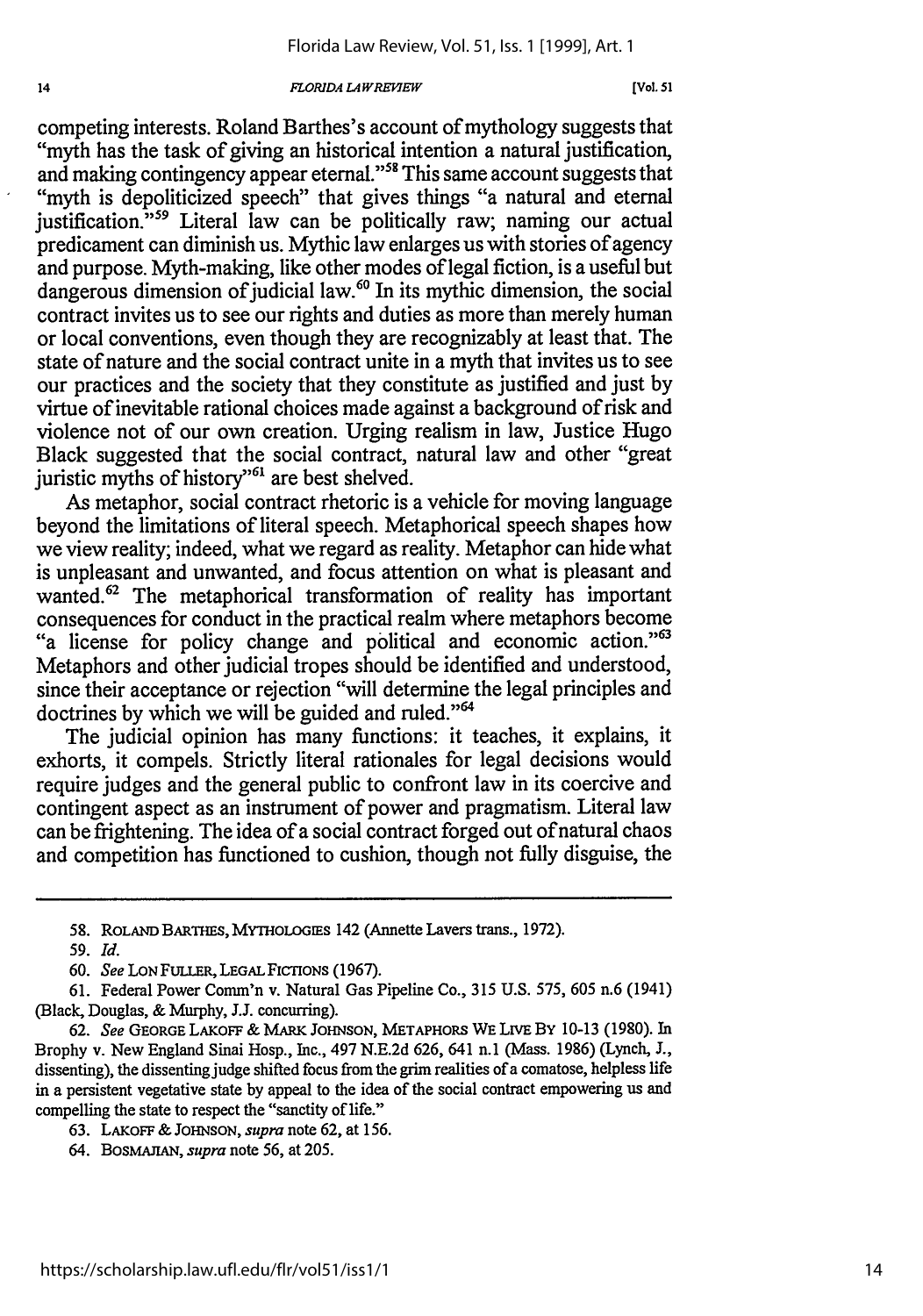coercive dimensions of law. According to David Gauthier, "[t]he contractarian brings good news-there is a touchstone for moral practices and political institutions."<sup>65</sup> Judges evoke the idea of the social contract to package as good news what is bound to be received as bad news to losing litigants. The contractarian judge locates morality and justice, not in feeling, fixed duties, or utility, but "in the intelligent ordering of our mutual affairs in ways that benefit each, and so are rationally acceptable to each."<sup>66</sup> The litigant who loses in the resolution of a particular dispute nonetheless wins as a "potential partner in 'a cooperative venture for mutual advantage."<sup>67</sup> In its metaphoric dimension, the social contract converts positive law into gospel.

Invoking the key elements of social contract theory-the state of nature and the social contract—masks judicial and other governmental coercion in a cloak of consensualism and rational self-interest. Pointing this out is not a condemnation of social contractarianism in law. There are often good reasons to present the literal truth of inevitable coercion in metaphor. Appeal to a social contract can foster the spirit of cooperation and compromise. Yet, there are sometimes good reasons not to conceal truth in metaphor.

An elderly woman is working alone in a store across the street from a county jail. Exploiting his status as a trustee, a pretrial detainee with a history of assaulting senior citizens, escapes and brutally rapes and beats the shopkeeper. The federal district court hearing motions in the subsequent civil action brought by the woman and her spouse is drawn to the logic of *DeShaney v. Winnebago Couny:68* the public sector is not liable for private misconduct. 69 The judge cites *DeShaney,* but also cites John Rawls and the social contract tradition.<sup>70</sup> But, the contractarian's argument that the powers and duties of government are justly limited by conditions of rational consent does not explain the holding *ofDeShaney* or why the woman's injuries in this case should go uncompensated. The explanation could be that the injury was foreseeable and the shopkeeper was the cheapest cost avoider; or that the public sector's financial resources are limited and better allocated to other purposes; or that the potential for a flood of litigation is too great. Liberal social contract theory's generic preserve of a private sphere does not dictate the level of care owed citizens by the state.

**<sup>65.</sup>** GAuTmER, MORALDEAUNG, *supra* note 48, at **1.**

<sup>66.</sup> *Id.* at 2.

<sup>67.</sup> *Id.* (quoting John Rawls).

<sup>68. 489</sup> U.S. 189 (1989).

<sup>69.</sup> *See* Davis v. Fulton County, 884 F. Supp. 1245 (E.D. Ark. 1995), *aff'd,* 90 F.3d 1346

<sup>(8</sup>th Cir. 1996).

**<sup>70.</sup>** *See id.*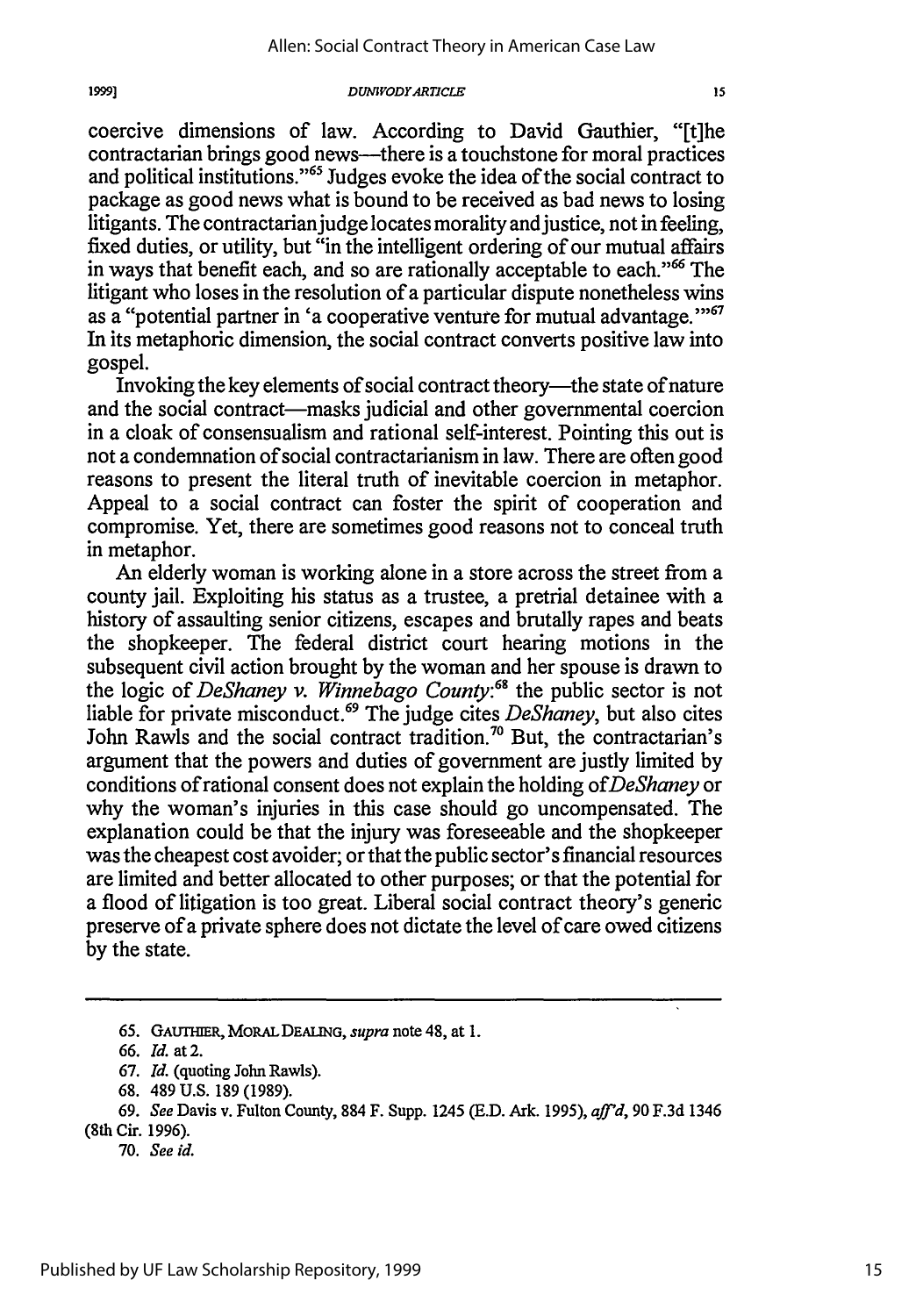#### *FLORIDA LAWRE1IEW*

 $16$ 

Judges err when, exploiting myths and metaphors derived from social contract theory, they present controversial outcomes as *requiredby* natural order and rational pact. Their error is not merely the error of heavy-handed fiction and formalism in a post-realist age, an age less tolerant of "transcendental nonsense"<sup>71</sup> than past ages. The error is potentially one of simple injustice and immorality. Contractarian arguments were employed **by** the Antebellum courts to justify slavery and political exclusion. Social contract rationalizations "validated" slavery **by** characterizing blacks as outside of the American social contract<sup>72</sup> or as parties to a social contract under which they consented to bondage in exchange for protection.<sup>73</sup> These

72. *See* Pendleton v. State, 6 Ark. 509 (1846); Jackson v. Bulloch, 12 Conn. 38 (1837); cf. Vance v. Crawford, 4 Ga. 445, 459 (1848); Mitchell v. Wells, 37 Miss. 235, 250 (1859); Anderson v. Poindexter, 6 Oh. 623 (1856); **WENDELL** PHUJPs, THE CONSTITUTION: A PRo-SLAVERY COMPACT (1856). The Supreme Court applied a kind of social contract thinking to the question of black citizenship in the infamous case of *Scott v. Sandford,* 60 U.S. (19 How.) 393 (1856), in which Justice Taney argued that slaveholding states would not have agreed to the Constitution if they had thought the word "citizens" included free blacks. *See* DON E. FEHRENBACHER, THE DRED SCOTT CASE 355 (1978); Hans W. Baade, "Original Intent" in *HistoricalPerspective: Some Critical Glosses,* 69 TEx. L. REv. 1001, 1054-55 (1991); Gerald L. Neuman, *Whose Constitution?,* 100 YALEL.J. 909, 940 (1991).

73. *See* State v. Post, 20 N.J.L 368 (1845). Locke held both that no man can by compact enslave himself to anyone and that negro slaves were justifiably enslaved as captives of ajust war, Blackstone agreed with the former point, but not the latter. See THE SOVEREIGNTY OF THE LAW 115 (Gareth Jones ed., 1973); Robert Garson, *Proslavery as Political Theory: The Examples of John C. Calhoun and George Fitzhugh,* 84 **S. ATLAImc** Q. 197, 200-01 (1985). Anthony R. Chase, *Race, Culture, and Contract Law: From the Cottonfield to the Courtroom,* 28 CONN. L. **REV.** 1, 14-15 (1995) (finding religious paternalism as a justification for slavery and Lockean natural law as a threat to slavery); Jonas Bernstein, *New Study Sweeps Arab Slaving Out from Under the Carpet,* WASH. TIMES, July 3, 1989, at D7 (finding a paternalistic contractarian justification for slavery in Arab culture).

Some courts argued that slaves were actually benefitted by their "consent" to bondage. *See* The Antelope, 23 U.S. (10 Wheat.) 66, 121 (1825) (holding that slavery was founded on captivity in war, which was a "legitimate result of force"); Hervy v. Armstrong, 15 Ark. 162, 169 (1854) ("The elevation of the white race, and the happiness of the slave, vitally depend upon maintaining the ascendancy of one and the submission of the other."); Pendleton v. State, 6 Ark. 509, 512 (1846) ("The two races, differing as they do in complexion, habits, conformations, and intellectual endowments, could not nor ever will live together upon terms of social or political equality."); American Colonization Soc'y v. Gartrell, 23 Ga. 448,464 (1857) (Liberia is filled with "[a] few thousand thriftless, lazy semi-savages, dying of famine, because they will not work! To inculcate care and industry upon the descendants of Ham, is to preach to the idle winds."); Collins v. Huchins, 21 Ga. 270, 274 (1857) ("A negro... [has] the power of thought and volition... but does not generally have judgment to direct him in what is proper for him, or prudence and selfdenial to restrain him from use of what is injurious."); Bryan v. Walton, 14 Ga. 185, 205-06 (1853) ("[T]he slave who receives the care and protection of a tolerable master, is superior in comfort to the free negro."); Gorman v. Campbell, 14 Ga. 137, 143 (1853) ("We must... [make] it the interest of all who employ slaves, to watch over their lives and safety. Their improvidence

**<sup>71.</sup>** *See* Felix Cohen, *Transcendental Nonsense and the Functional Approach,* 36 COLUM. L. REv. 809 (1935).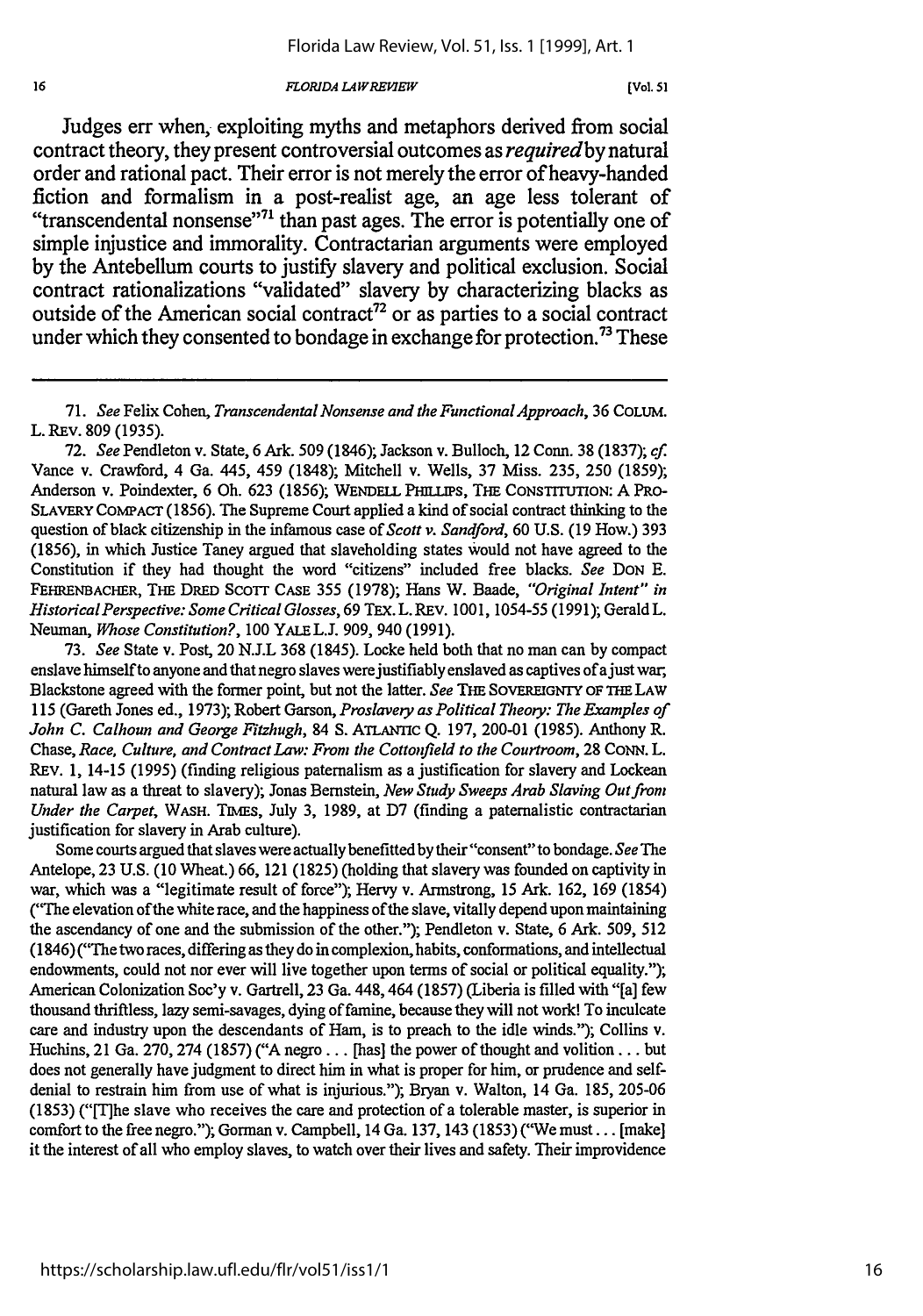#### *DUNIVODYARTCLE*

uses of the social contract metaphor are objectionable and degrading<sup>74</sup> because of what they hide and repress.75 It is surely wrong to make people complacent about the institution of human chattel slavery through the use of a persuasive metaphor of consent and self-interest. As they enlarge and comfort humanity, some social contractarian myths and metaphors "can lead to distortion and inhumanity."<sup>76</sup>

Judges go wrong, too, when they purport to derive outcomes from "axiomatic arguments about the 'state of nature."<sup>77</sup> A survey of the many uses the courts make of the expression "state of nature" reveals quite clearly that "nature" in law extends to objects and states of affairs permeated with human artifice-an urban park, a violent prison cellblock,<sup>78</sup> and an abandoned jar of money dug up at a construction site.<sup>79</sup> What judges mean by "nature" shifts from one context to another, as they struggle to justify their assignments of entitlement. There are many good economic reasons to limit municipal liability for accidental injuries on public roadways. Yet, capricious injustice, rather than justice or rational public policy otherwise conceived, is suggested by a holding that denies recovery to an injured jogger on the median-strip or shoulder of the road, because it is deemed in a "state of nature."

Lon Fuller observed that getting rid of old legal fictions may simply invite new legal fictions, no less worrisome.<sup>80</sup> I remain agnostic about whether, all things considered, social contractarian arguments merit a place in case law's justificatory tool-box.<sup>81</sup> I am certain, however, that the public

74. *See* Lakoff& Johnson, *supra* note 62, at 236.

demands it. They are incapable of self-preservation, either in danger or in disease."); Neal v. Farmer, 9 Ga. 555, 582 (1851); Vance v. Crawford, 4 Ga. 445, 459 (1848) ("[W]e concede that the condition of our slaves is humble, still it is infinitely better than it would have been, but for this very system of bondage, better than the lower orders of Europe, and better far that it would be, if they were emancipated here."); Peter v. Hargrave, 46 Va. (5 Gratt.) 12, 19 (1848); Spencer v. Pilcher, 35 Va. (8 Leigh) 565, 584 (1837).

<sup>75.</sup> *See* **EVAFEDERKrrTAY,METAPHOR:ITS** COGNmrrVEFORCE ANDLINGUISTICSTRUCTURE 103 (1989).

<sup>76.</sup> *BosMAJIAN, supra note 56,* at 42; *see also Henly, supra* note 56, at **81** (stating that legal metaphors intended to liberate thought often end up enslaving thought) (quoting Berkey v. Third Ave. Ry., 155 N.E. 58, 61 (1926)).

<sup>77.</sup> Stevens v. Tillman, 855 F.2d 394, 399 (7th Cir. 1988).

<sup>78.</sup> *See* Farmer v. Brennan, 511 U.S. 825, 833 (1994).

<sup>79.</sup> *See* Couch v. Schley, 272 S.W.2d 171,173 (Tex. Civ. App. 1954) (stating that "\$1000 in currency found while working on another's land belong[s], as in a state of nature, to the first occupant or fortunate finder")..

**<sup>80.</sup>** *See FuuLR, supra* note 60, at 17 ("Eliminating the 'fiction' from law often means only substituting dead metaphors for live ones.").

<sup>81.</sup> *See* Anita L. Allen, *Taking Liberties: Privacy, Private Choice, and Social Contract Theory,* 56 U. *CiNN.* L. REv. 461 (1987) (suggesting social contract arguments are heuristic devices for enlarging normative understanding).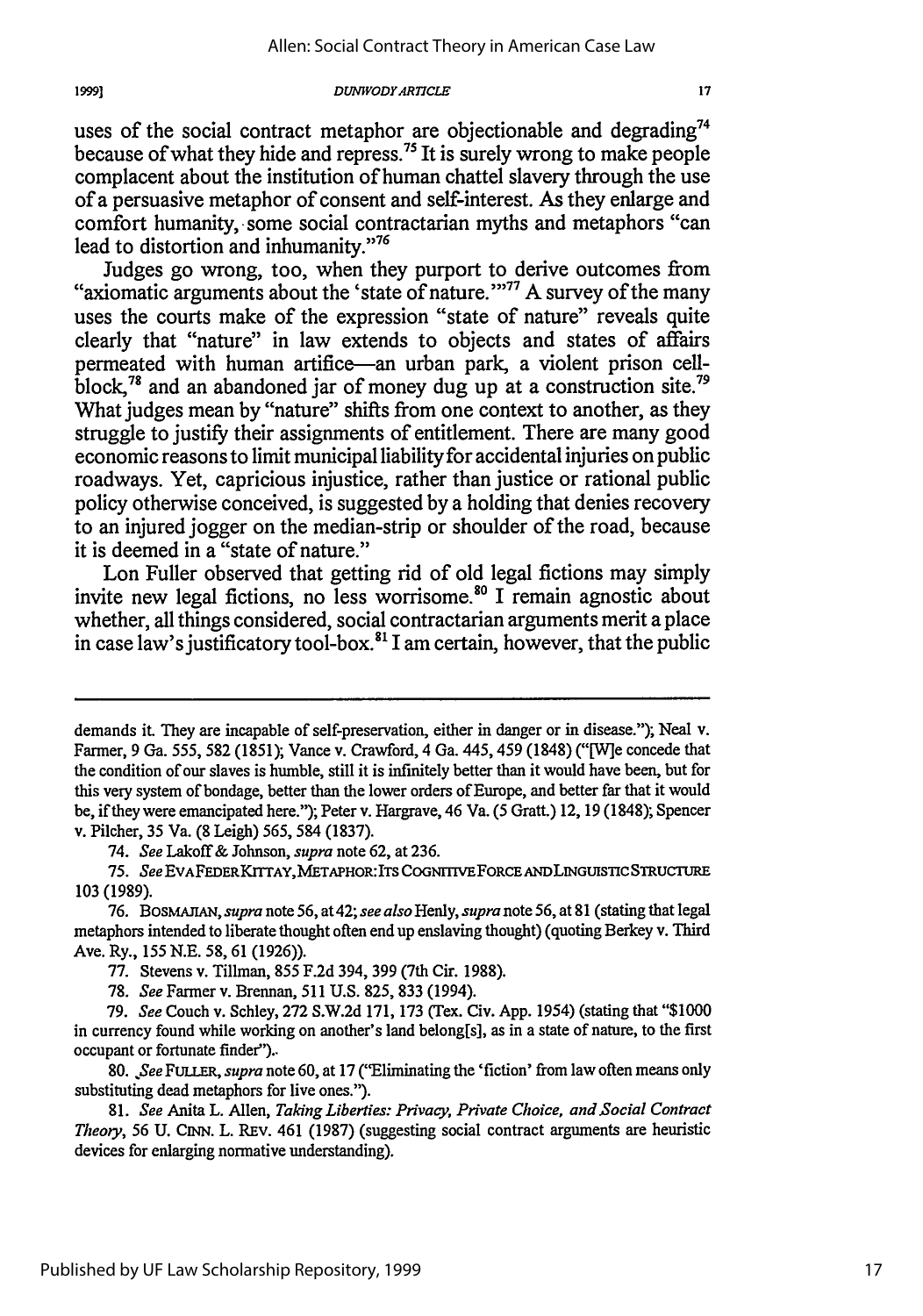#### **FLORIDA LAW REVIEW**

should scrutinize figurative social contractarian rationales when they appear in decisions with broad and controversial impact. My hope is that this brief examination of the term "state of nature" and the "social contract" in case law will go a little ways toward making judicial opinion-writers more circumspect about reliance on social contractarian rationales, and the public more circumspect about easy acceptance.

# II. THE STATE OF NATURE

In social contract theory, the state of nature is the antecedent of social contract and civil society. States of nature figure prominently in social contract theory, seldom as peaceable kingdoms, most often as conditions of unmatched peril. The social contract theory of Thomas Hobbes posits a condition of natural freedom and risk prior to the formation of civil society.<sup>82</sup> Although individuals are free in the state of nature, their freedom is obtained without reliable protection. Life is famously "solitary, poor, nasty, brutish, and short."83 Rational individuals join with others in the social contract for enhanced freedom and security. In defense of the rule of law, one court observed that the social contract creates the rule of law, and thereby allows society to benefit from the rejection of the state of nature.<sup>84</sup> Neither Hobbes nor Locke strictly believed in the existence of the state of nature as a historical event. The state of nature is a fiction. Hobbes did, however, point to pre-Columbian North America as an example of the savage condition of uncivilized natural man that England had done well to escape centuries earlier.<sup>85</sup> As noted by the Missouri judge who used John Rawls's *The Theory of Justice* as an unlikely framework for crafting a dissenting opinion in a products liability case, "the original position of equality corresponds to the state of nature in the traditional theory of the social contract."<sup>86</sup> The original position is indeed a parallel fiction. Rawls explicates the original position as a heuristic for normative reflection about the requirements of justice and fairness.

The expression "state of nature" has had an interesting and varied life in the law. It appears literally thousands of times in published opinions. Specific legal doctrines and their applications rely on the distinction between those people and things that exist in a state of nature and those that do not. Judges employ the term "state of nature" to denote one of four things: (a) the placement or condition of environmental attributes-such as

85. *See* HOBBES, *supra* note 2.

<sup>82.</sup> *See* HOBBES, *supra* note 2, at 100-02.

<sup>83.</sup> *Id.* at 100.

<sup>84.</sup> *See* Hester v. City of Milledgeville, 598 F. Supp. 1456, 1473 (M.D. Ga. 1984).

<sup>86.</sup> Barnes v. Tools & Machinery Builders, Inc., 715 S.W.2d 518, 523 (Mo. 1986) (Donnelly, J., dissenting) (quoting RAWLS, *supra* note 4, at 11-12).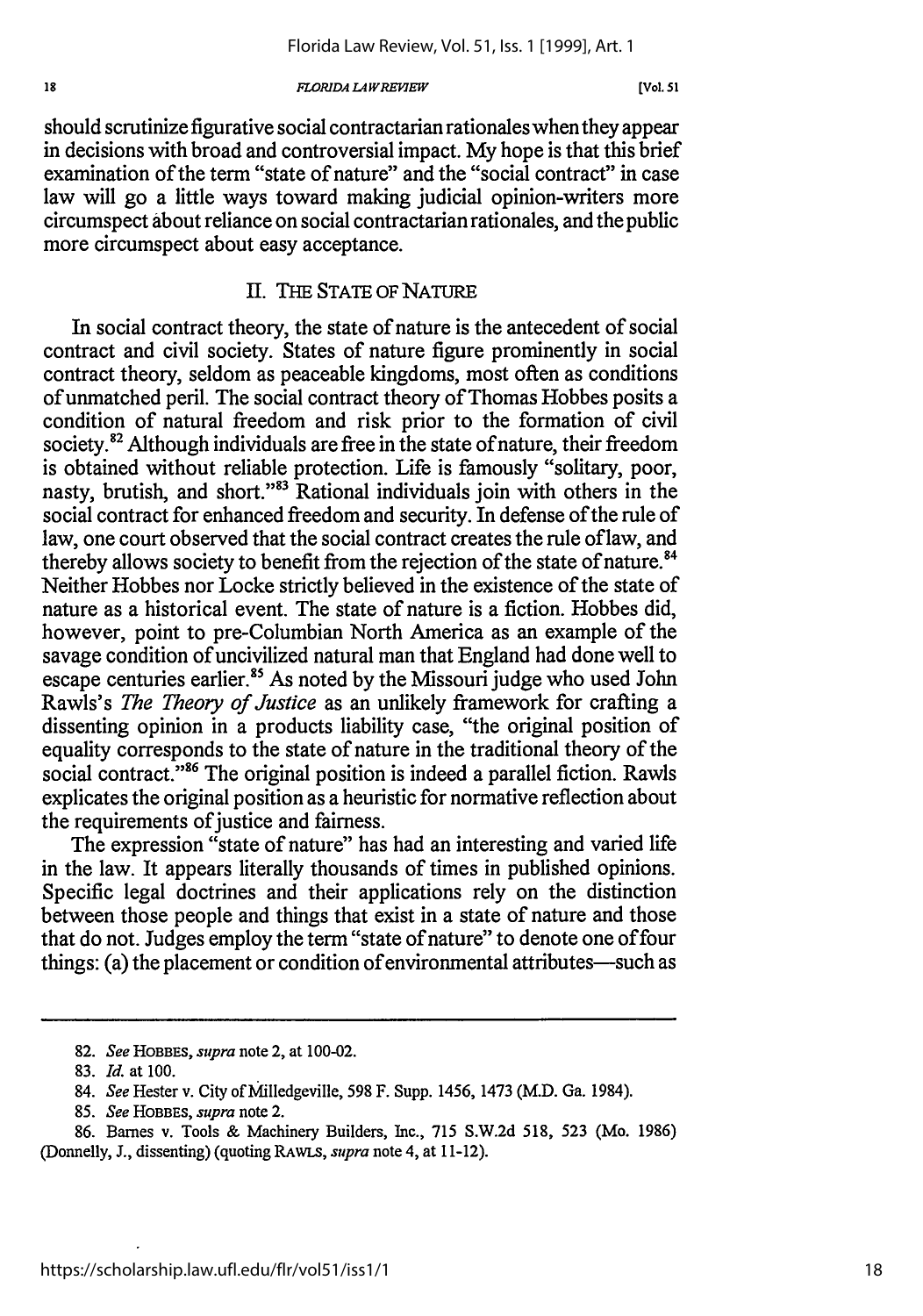parklands, <sup>87</sup> unchanneled waterways, <sup>88</sup> untamed wildlife, <sup>89</sup> unmined minerals,<sup>90</sup> unoccupied fields or forests;<sup>91</sup> (b) artificial or natural realms that expose human beings to foreseeably high risks of physical injury-such as unguarded beaches,<sup>92</sup> and poorly managed prisons;<sup>93</sup> (c) benign states of human freedom or self-sovereignty-such as the state of freedom-tocontract enjoyed **by** prospective employees who may accept or reject proffered terms of employment, or composers who may negotiate or forego fees from prospective music users;94 and **(d)** the status of unowned, lost or abandoned personality, realty, or other things deemed available for appropriation and ownership.<sup>95</sup> What the courts say exists in a state of nature and what they say does not can be surprising. Nature is not always natural in the case law.

90. *See* White v. Smyth, 214 S.W.2d 953,962 (Tex. Civ. App. 1947) (stating that"the thing taken is mineral in place, as it lies in a state of nature. It is this of which the tenant out of possession is deprived, and it is this for which he ought to be compensated **.... ).**

91. *See* Bydlon v. United States, 175 F. Supp. 891, 895-96 (Ct. **Cl.** 1959) (referring to a national forest) ("It was envisaged that the canoe and foot travel would be the sole means of transportation into this perpetuated state of nature."). An example in the context of Native American land rights is found in *Oregon Dept. ofFish & Wildlife v. Klamath Tribe,* 473 U.S. 753, 756 n.3 (1985) (citing federal statute).

92. *See* Spiegle v. Borough of Beach Haven, 281 A.2d 377, 382 (N.J. Super. Ct. App. Div. 1971).

93. *See* Nettles v. Griffith, 883 F. Supp. 136, 146 (E.D. Tex. 1995) (stating that although prison conditions may be harsh, the government is "not free to let the state of nature take its course"); Langston v. Peters, 100 F.3d 1235, 1237 (7th Cir. 1996) (holding that prison officials not liable for rape of inmate by cellmate).

94. *See* United States v. American Soc'y of Composers, Authors & Publishers, No. 13-95 (WCC), 1993 WL 187863, at \*8 (S.D.N.Y. May 27, 1993) ("By leaving parties in a 'state of nature'—that is, by leaving them to address between themselves the question of whether any particular music use... triggered a fee-the court avoided embodying ambiguity and controversy in the fee structure itself."); cf. Davis v. Richmond, 512 F.2d 201, 204-05 (1st Cir. 1975) (" $\Pi$ In either a state of nature or an organized society.., a boardinghouse keeper might reasonably assert the right to hold a guest's property within the premises until the rent is paid."). *But see* McKnight v. General Motors Corp., 908 F.2d 104, 109 (7th Cir. 1990) ("Employment at will is nota state of nature but a continuing contractual relation.").

95. *See* Texaco, Inc. v. Short, 454 U.S. 516, 526 n.19 (1981) (noting that the right to appropriate a derelict existed in a state of nature), *aff'g* 406 N.E.2d 625 (Ind. 1980).

19

<sup>87.</sup> Laird v. City of Pittsburgh, 54 **A.** 324 (Pa. 1903) ("No doubt the idea of open air and space, with the land kept in grass and trees, as ifapproximately in the state of nature, still inheres in the general understanding of the word [park] **... .").**

<sup>88.</sup> *See,* e.g., Thornhill v. Skidmore, 227 N.Y.S.2d 793 (Sup. Ct. 1961) (canal).

<sup>89.</sup> *See* State v. Bartee, 894 S.W.2d 34, 42 n.9 (Tex. App. 1994) (holding that white tail deer in a natural state of liberty cannot be subject to theft and criminal mischief statutes because Texas statute defined wild animals as a "species that normally lives in a state of nature"); Powers v. Palacios, 794 S.W.2d 493, 497 (Tex. App. 1990) (pit bull kept in defendant's residence not a wild animal because wild animals are "[a]nimals of an untamable disposition" or "animals in a state of nature").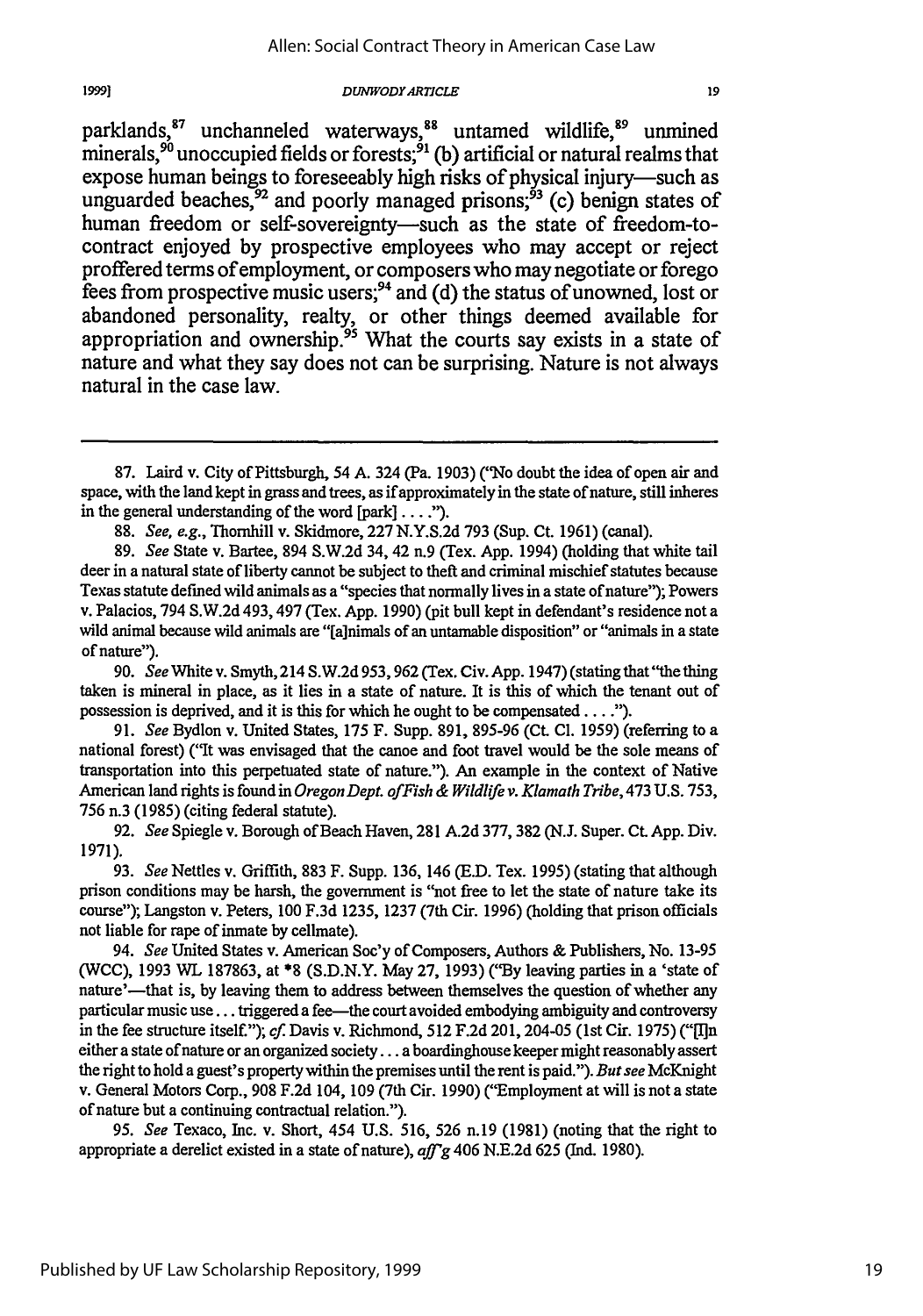*FLORIDA L4WREIEW[.*

[Vol. 51

## *A. Environmental Attributes*

Judges commonly describe environmental attributes as existing in a state of nature. In these instances, "state of nature" is a name for the placement or condition of land, plants, animals, water, and minerals antecedent to human enterprise or divorced from it. Judges commonly assert in passing that thus and such was the location of water, oil, gas, or minerals in a state of nature. In a typical instance, the court in a California case deciding riparian rights mentions in passing that "[i]n a state of nature Temecula Creek flowed through Nigger Canyon."<sup>96</sup>

Water in a river, lake, or stream is in a state of nature, courts say, if its quality or course has not been altered **by** human agency.97 Polluted water exists in a state of nature if the pollution in question is not due to human action. Water that humans have dammed, re-routed, or depleted of wildlife may no longer exist in a state of nature.<sup>98</sup> A court's judgment that a thing exists in a state of nature is not necessarily a judgment that the thing is in a pristine condition, untouched or unmarred **by** human enterprise. For example, land that exists in a state of nature is land that human beings have not yet exploited,<sup>99</sup> or have exploited, but not much altered. Uncultivated, unworked, unimproved land is in a state of nature until cultivated, worked, or improved. Acquiring title to land in a state of nature **by** adverse possession requires that the "adverse" possessor bring about "a change in condition," in addition to the usual requirements of adverse possession.<sup>100</sup>

97. *See, e.g.,* Nu-Dwarf Farms, Inc. v. Stratbucker Farms, Ltd., 470 N.W.2d 772, 777-78 (Neb. 1991) ("The record indicates that in a state of nature Tax Lot 25 did not receive surface waters from Nu-Dwarf s land. Therefore, no natural servitude was impressed upon Tax Lot 25 in favor of Nu-Dwarf's land."); Krafka v. Brase, 353 N.W.2d 276, 278 (Neb. 1984) ("The Court concludes that in a state of nature the water simply would not flow in the manner that the plaintiff claims."); Purdy v. Madison County, 55 N.W.2d 617, 619 (Neb. 1952) (concerning an unlawful diversion of water, "the question **...** is whether the county could properly **...** dam the natural drainage course where the surface waters were wont to flow in a state of nature.").

98. **Cf.** Idaho v. Oregon, 462 U.S. 1017,1035 (1983) (O'Connor, J., dissenting) (concerning the impact of dam construction on fish supply) ("This period did not reflect a pristine and irretrievably lost state of nature."); United States v. New Mexico, 438 U.S. 696, 710 (1978) (citing federal land use statute requiring that natural features of a region remain in a state of nature).

**99.** *See, e.g.,* Shellow v. Hagen, 101 N.W.2d 694,698 (Wis. 1960) (allowing public use of unimproved property in **a** state ofnature); cf Howard County v. Carroll, **526** A.2d **996,** 1001 (Md. Ct. Spec. App. 1987) (finding that the state of nature is the opposite of a state of cultivation).

100. Calhoun v. Woods, 431 S.E.2d 285,287 (Va. 1993); Leake v. Richardson, 103 S.E.2d

<sup>96.</sup> United States v. Fallbrook Pub. Util. Dist., 109 F. Supp. 28, 32 (S.D. Cal. 1952); *see also* United States v. Fallbrook Pub. Util. Dist., 110 F. Supp. 767, 773-76 (S.D. Cal. 1953) (describing the path of various bodies of waters "in a state of nature"); Coleville Confederated Tribes v. Walton, 460 F. Supp. 1320, 1334 (E.D. Wash. 1978) ("In a state of nature, No Name Creek entered Omak Lake. . . .").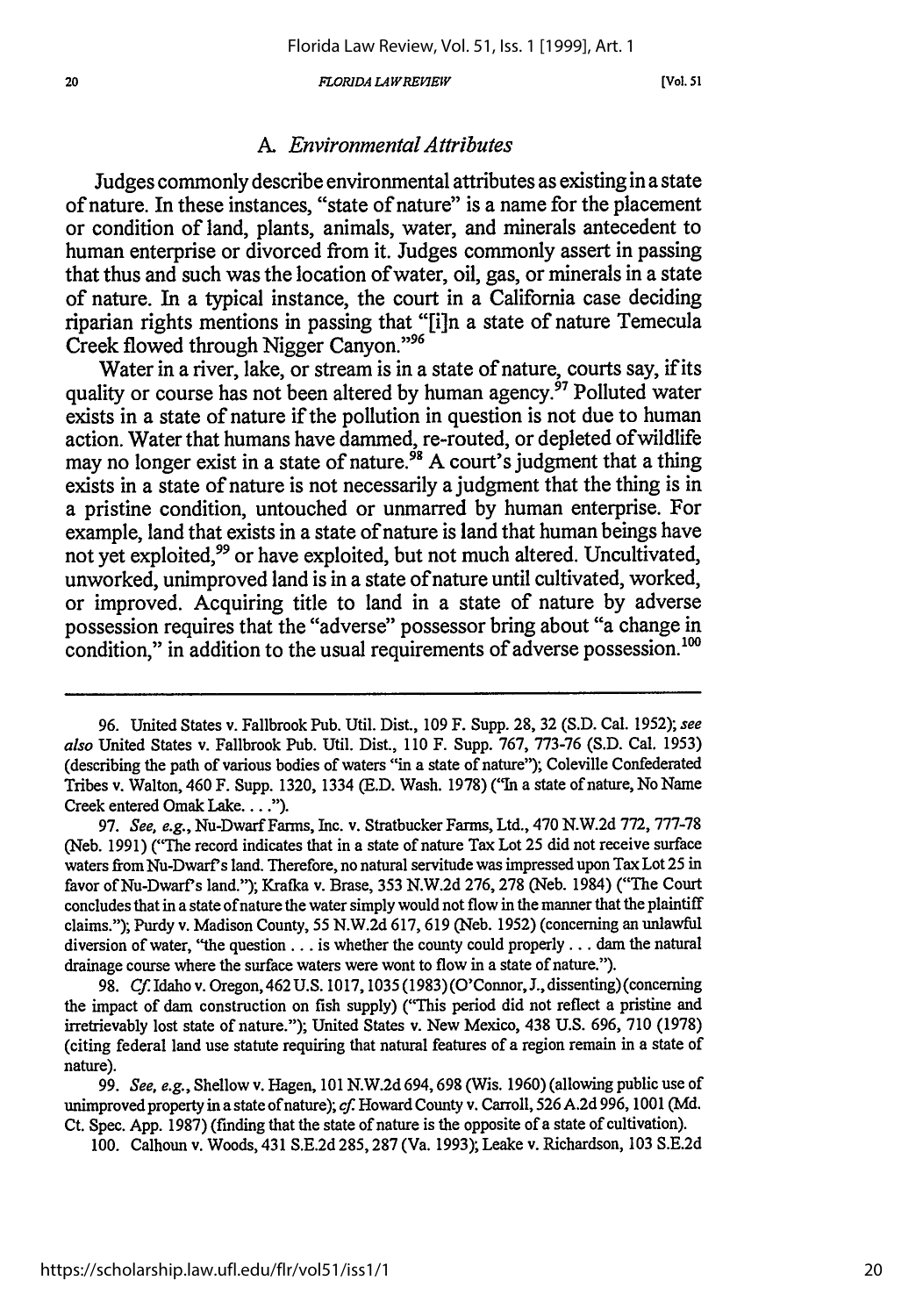Once cultivated, worked or improved, land may "revert" to a state of nature if abandoned and permitted to return to a physical condition approximating the prior uncultivated, unworked condition.<sup>101</sup> Faced with the need to define the term "park," several judges have cited a declaration of the Pennsylvania Supreme Court that the word conveys "the idea of open air and space, with the land kept in grass and trees, as if approximately in the state of nature." $102 \text{ Å}$  court's definition of "scenic easement" incorporated the idea that certain land uses should not involve "jarring human interference with a state of nature" for "there is enjoyment and recreation for the traveling public in viewing a relatively unspoiled natural landscape."<sup>103</sup>

"State of nature" commonly appears in passing as a descriptive term designating geographical placement or physical condition. It is not clear that all or even most of these appearances have a significant relation to social contract theory. The term "state of nature" makes non-trivial appearances in cases whose outcomes hinge on whether something is located where non-human forces of nature placed it, or whether something exists now in a condition for which non-human forces of nature are responsible. A defendant's right to be free of additional *advalorem* taxes may hinge on whether a drug import is a "native" substance "present in a state of nature."<sup>104</sup> The right to produce natural gas from a well may hinge on whether the gas in question would have been located at the same site in a state of nature.<sup>105</sup> In an action to quiet title to water rights, the United States argued that the outcome hinged on whether the water in question then existed where it had been located in a state of nature.<sup>106</sup> In another case, the plaintiffs alleged that officials operating a dam owned by the United States wrongfully diverted water that in a state of nature flowed in a direction of benefit to plaintiffs as riparian land owners.<sup>107</sup> Permanent impairment of a residential property's market value would support a casualty loss deduction to the extent of the permanent change in market value, held a court citing evidence that a government project would cause

1999]

103. Kamrowski v. State, 142 N.W.2d 793, 796 (Wis. 1966).

<sup>227, 234 (</sup>Va. 1958).

<sup>101.</sup> **Cf.** Oyama v. California, **332 U.S.** 633,685 (1948) (Jackson, J., dissenting) ("The lands would require continuous cultivation if they were not to revert to a state of nature.").

<sup>102. 795</sup> Fifth Ave. Corp. v. City of New York, 242 N.Y.S.2d 961, 971 (Sup. Ct. 1963) (quoting Laird v. Pittsburgh, 54 A. 324, 325 (Pa. 1903)).

<sup>104.</sup> Pharmacia Fine Chems., Inc. v. United States, 324 F. Supp. 1113, 1118 (Cust. Ct. 1971).

<sup>105.</sup> See Oklahoma Natural Gas Co. v. Mahan & Rowsey, Inc., 48 B.R. 767, 774 (Bankr. W.D. Okla. 1985).

<sup>106.</sup> See California v. United States, 235 F.2d 647, 655 (9th Cir. 1956).

<sup>107.</sup> See Turner v. Kings River Conservation Dist., 360 F.2d 184, 187 (9th Cir. 1966).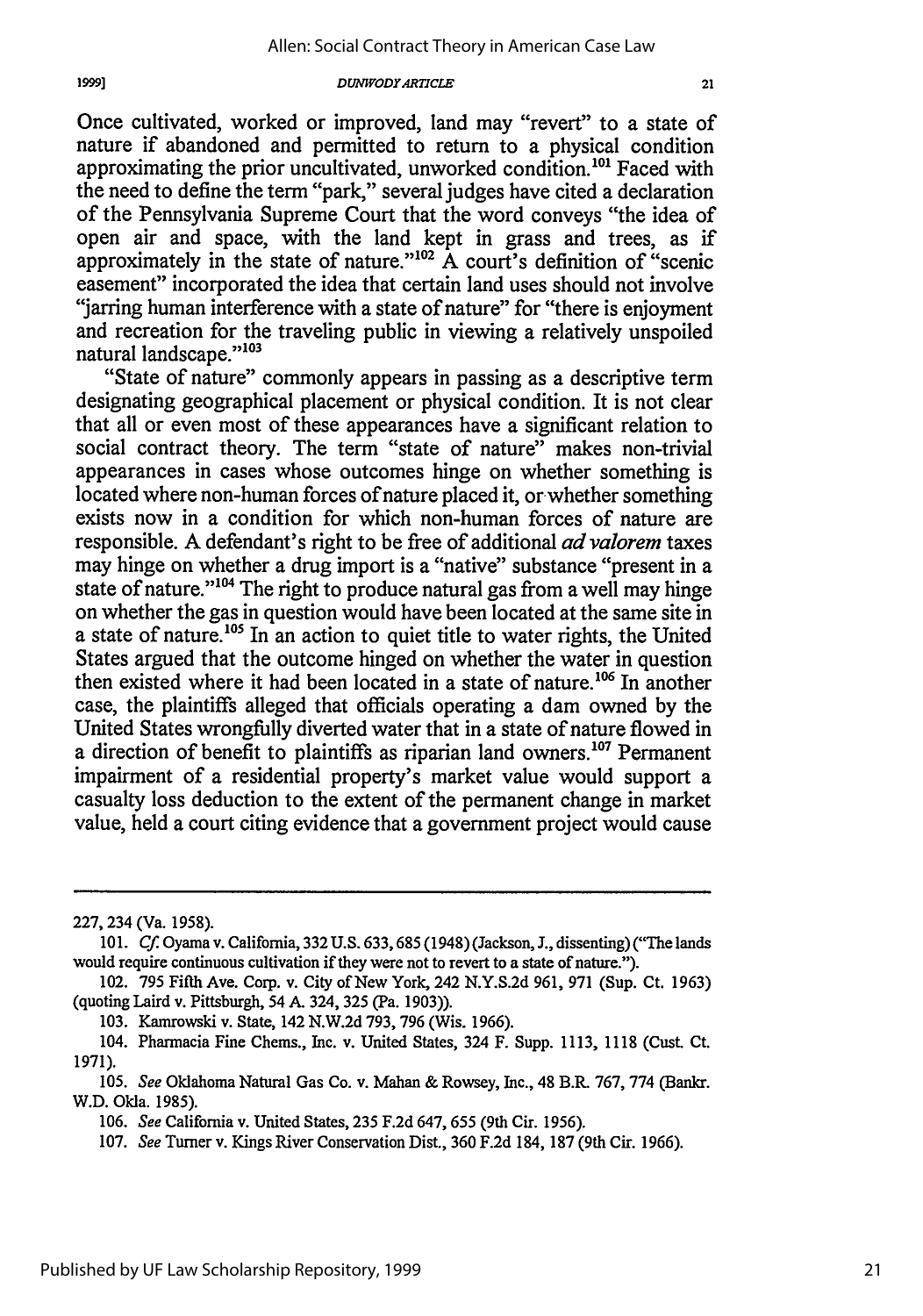#### **FLORIDA LAW REVIEW**

**[Vol. 51**

rainwater to run off faster than it would have in a state of nature.<sup>108</sup>

In several categories of doctrine, tort liability hinges on whether a condition on a defendant's land exists in a state of nature. Injuries caused by conditions on unimproved lands may go uncompensated to the extent that courts find no duty of care on the part of land owners for perils existing in a state of nature on their property.<sup>109</sup> One crosses, climbs, or jogs on an unimproved road, or portion of a road, at one's peril. The median strip, but not the main road, exists in a state of nature, according to one subtle judge.<sup>110</sup> Distinguishing conditions on land that exist in a state of nature from those that are of human artifice, courts have generally refused to extend the attractive nuisance doctrine that benefits juvenile plaintiffs and their families, to dangerous natural conditions on land."' The unsettling implication of the doctrine is that a person who would not be responsible for omitting to fence a dangerous pond, would be responsible for omitting to fence a dangerous swimming pool of equal size and depth. Criminal liability can hinge on the claim that police entered onto land in a state of nature-because entry on "unmarked, unoccupied, [and] undeveloped" land does not constitute an unreasonable search.<sup>112</sup>

Liability for damage caused by an animal depends upon whether the offending animal is wild or domesticated. One is not normally liable for the trespasses of *ferae naturae*—wild animals. Wild animals exist in a state of nature. Domesticated or captured animals generally do not. In one case illustrative of these principles, a landowner granted an easement to a turnpike authority who then built a bridge on the land.<sup>113</sup> The bridge attracted nesting pigeons, and when the pigeons damaged the landowner's adjacent property, he sued.<sup>114</sup> The trial court asserted that the turnpike

110. *See Belt,* 68 N.W.2d at 120-21.

112. United States v. Sterling, 244 F. Supp. 534, 536 (W.D. Pa. 1965).

113. *See* SeaboardAirlineR.R. v. Richmond-PetersburgTumpikeAuth., 121 S.E.2d499, 501 (Va. 1961).

114. *See id.* at 501-02.

<sup>108.</sup> *See* Finkbohner v. United States, 788 F.2d 723, 727 **(1lth** Cir. 1986).

<sup>109.</sup> *See,* e.g., Gregory v. City of Seattle, 203 P.2d 340, 342 (Wash. 1949) (holding city not liable "[mierely because this area is in a location which might reasonably be used as a means of ingress to the traveled portion of the street"); Belt v. City of Grand Forks, 68 N.W.2d 114, 120-21 (N.D. 1955).

<sup>111.</sup> *See, e.g.,* Batzek v. Betz, 519 N.E.2d 87, 89-90 (Ill. App. Ct. 1988) (finding that a teenager who fell from a tree and was rendered quadriplegic while removing dead branches that posed risk to camper was owed no duty by the landowner to warn of danger "because the unreasonable burden of improving land in a state of nature is great compared to the risk to children"); Loney v. McPhillips, 521 P.2d 340, 342 (Or. 1974); *cf.* Clarke v. Edging, 512 P.2d 30, 33-34 (Ariz. Ct. App. 1973) (stating that whether a condition on land is artificial or natural for purposes of the attractive nuisance doctrine in a case seeking damages for death of a child is a question of fact for the jury).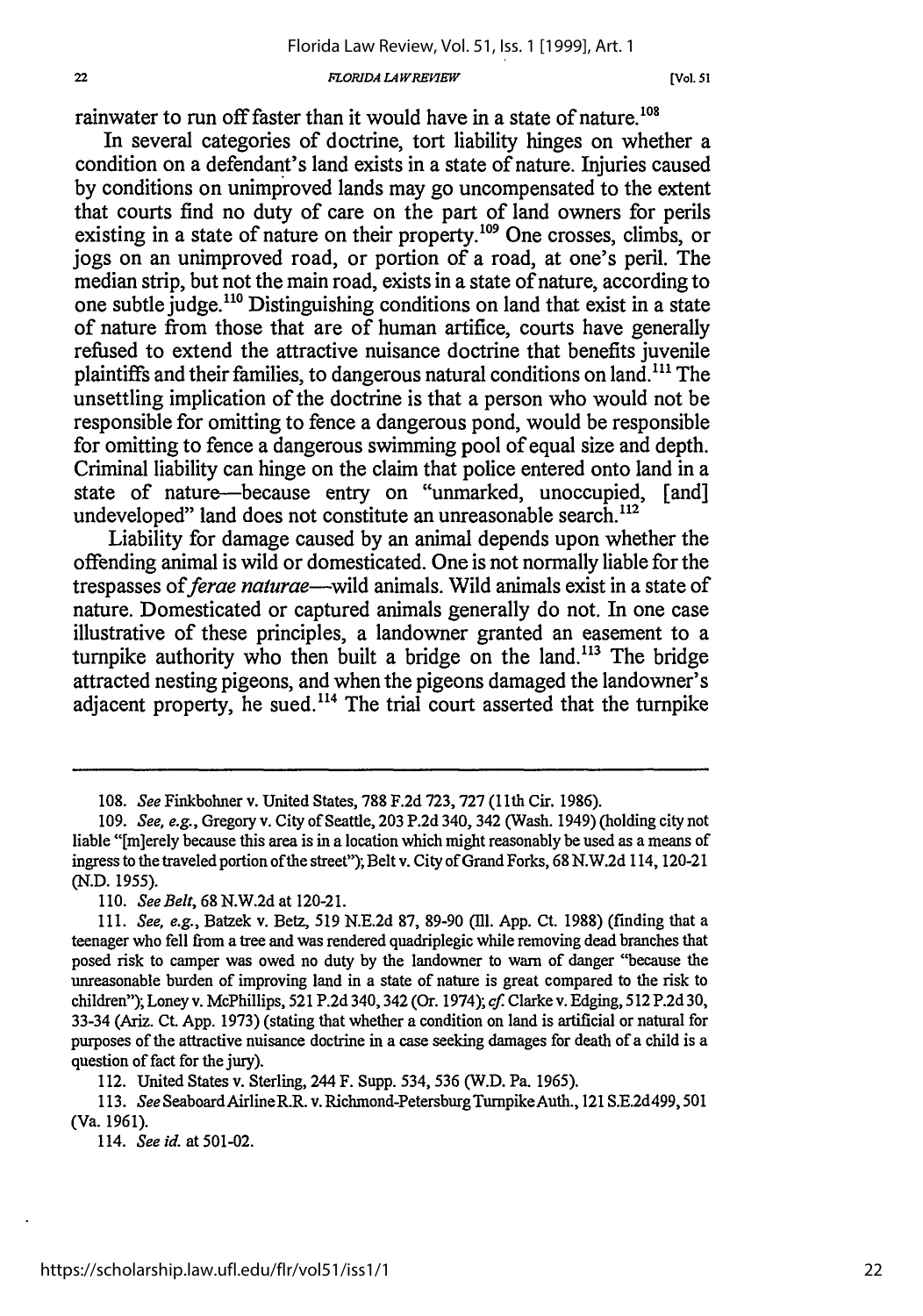authority was not liable because pigeons are wild animals.<sup>115</sup> However, another court held that attracting wild geese to an artificial pond where the defendant placed food and tended lame geese rendered the defendant liable in nuisance for crop damage done to  $\alpha$  neighbor's lands.<sup>116</sup> A dissenting judge in the goose droppings case urged that liability for acts of animals existing in the state of nature was contrary to the law.<sup>117</sup> A court held that state game laws protecting wild animals from off-season hunting extended to feral hogs "existing [by definition] in a state of nature."<sup>118</sup>

Animals living on property owned by private persons or government exist in a state of nature if they have not been domesticated or tamed. For example, a wild buck was captured and penned on county land when it injured the plaintiff.<sup>119</sup> The Supreme Court of Wisconsin concluded that although the buck was being held in captivity, it was a wild animal whose injurious conduct was not the legal responsibility of its captors.<sup>120</sup> The court argued that mature bucks have "untamable" and "ugly" dispositions, inclining them to "fight anything, including a man armed with a shovel."<sup>121</sup> Unlike bucks in captivity, rats in captivity are not wild animals. Albino white rats raised for research purposes and judged incapable of surviving "in a state of nature" were not "wildlife" for purposes of interpreting the Unemployment Compensation Act's provisions exempting agricultural labor engaged in raising wildlife.<sup>122</sup>

## *B. Realms of Risk*

The "state of nature" is a name judges give to the conditions of extreme risk they reason is the fate of society without the rule of law.<sup>123</sup> The Supreme Court of New Hampshire once described its state government as one that "originates in a social compact running between the State and the people, whose end is the protection of man's natural rights."<sup>124</sup> The court went on to explain that, "[a]ccording to eighteenth-century thought, such a social compact is a necessity because our natural rights are insecure while

<sup>115.</sup> *See id.* at 502.

<sup>116.</sup> *See* Andrews v. Andrews, 88 S.E.2d 88, 92-93 (N.C. 1955); *cf.* Sickman v, United States, 184 F.2d 616, 619-20 (7th Cir. 1950) (finding government not liable for crop damage caused by migratory wild geese allowed to congregate on federal game preserve).

<sup>117.</sup> *See Andrews,* 88 S.E.2d at 93 (Parker, J., dissenting).

<sup>118.</sup> Key v. State, 384 S.W.2d 22,24 (Tenn. 1964).

<sup>119.</sup> *See* Hudson v. Janesville Conservation Club, 484 N.W.2d 132, 133 (Wis. 1992).

<sup>120.</sup> *See id.* at 135-36.

<sup>121.</sup> *Id.* at 136.

<sup>122.</sup> Sprague-Dawley, Inc. v. Moore, **155** N.W.2d 579, 582-83 (Wis. 1968).

<sup>123.</sup> *See, e.g.,* Boddie v. Connecticut, 401 U.S. 371,374 (1971) ("[I]t is this injection of the rule of law that allows society to reap the benefits of rejecting what political theorists call the 'state of nature."').

<sup>124.</sup> State v. Brosseau, 470 A.2d 869, 877 (N.H. 1983).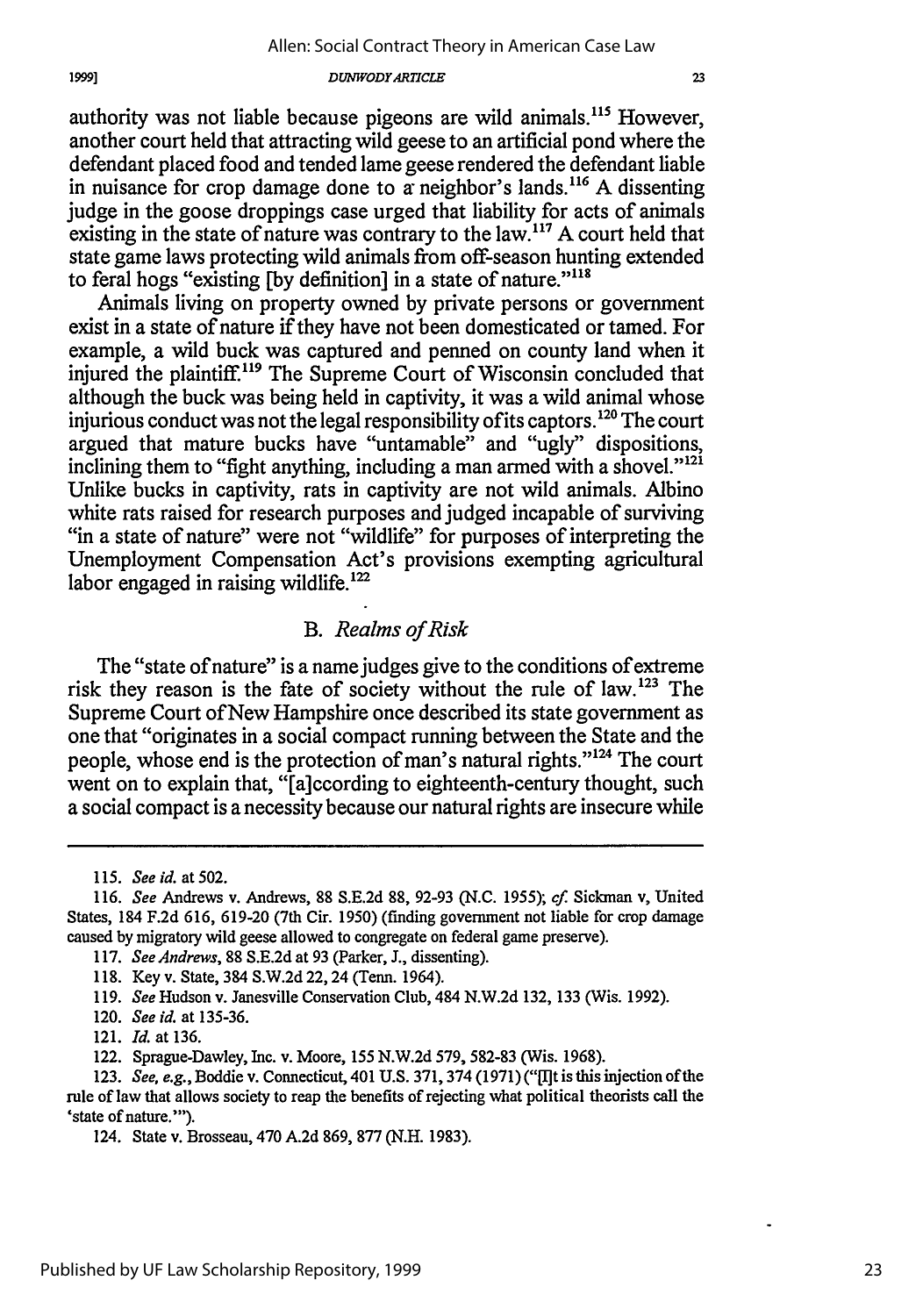*FLORIDA LA IVRBJP'1W*

we exist outside of a justly organized society or inside the 'state of nature."<sup>125</sup> Appeals in case law to the rule of law ideal warn that the state of nature is the intolerable alternative to legal order. A "civilized" society needs laws and law enforcement as reasonable constraints on individual liberty.

A court deciding whether Mexican defendants enjoy the protections of theBill ofRights protections cited a scholar quoting Blackstone's definition that "absolute rights of individuals" are those "'as would belong to their persons merely in a state of nature, and which every man is entitled to enjoy, whether out of society or in it. $1^{126}$  A dissenting opinion in a West Virginia eminent domain case described Hugo Grotius's explication of the theory of eminent domain. 127 Under this theory, eminent domain is the sovereign's right because "[t]o wish for an ownership of land that shall not be subject to royal rights is to wish for a state of nature."<sup>128</sup> Hobbes argued in like vein that investing substantially less than absolute rights in the sovereign would not effectuate the escape from the state of nature.<sup>129</sup>

Those who breach the social contract's terms against violence are subject to just punishment. One court found that persons of both sexes are subject to governmental punishment for criminal acts because, "in a state of nature no one is in subjection to another."<sup>130</sup> A civilized society needs prisons to confine dangerous criminals who violate the social contract. But according to United States Supreme Court Justice Souter, government is obligated to maintain prisons as settings for measured punishments, rather than as cruel and degrading states of nature.<sup>131</sup> Prison conditions cannot be permitted to devolve into a state of nature: "Having incarcerated 'persons [with] demonstrated proclivit[ies] for antisocial, criminal, and often violent conduct . . .having stripped them of virtually every means of selfprotection and foreclosed their access to outside aid, the government and its officials are not free to let the state of nature take its course."<sup>132</sup>

129. *See* HOBBES, *supra* note 2.

130. United States v. Kerr, 13 F.3d 203, 207 n.3 (7th Cir. 1993) (quoting WmLIAM BLACKSTONE, 4 COMMENTARIES ON THE LAWS OF **ENGLAND** 28-29).

131. *See* Farmer v. Brennan, 511 U.S. 825, 832-33 (1994) (holding that the federal government is not liable for beatings and rape, unless it was deliberately indifferent to the constitutional rights of a preoperative transsexual with feminine characteristics imprisoned in a federal penitentiary for men).

132. *Id.* at 833. The quoted language from *Farmer* has been cited repeatedly. *See, e.g., In re* Haley v. Gross, 86 F.3d 630, 640 (7th Cir. 1996); Dodson v. Reno, 958 F. Supp. 49, 55 (D.P.R.

<sup>125.</sup> *Id.*

<sup>126.</sup> United States v. Verdugo-Urquidez, 856 F.2d 1214, 1220 (9th Cir. 1988), rev'd, 494 U.S. 259 (1990) (quoting BERNARD ScHwARTZ, **1** ACOMMENTARYONTHECONSTrTUTIONOFTHE UNITED STATES: **RIGHTS** OF **THE** PERSON 170 (1968)).

<sup>127.</sup> *See* Handley v. Cook, 252 S.E.2d 147, 152-53 (W.Va. 1979) (McGraw, **J.,** dissenting). 128. *Id.* at 153.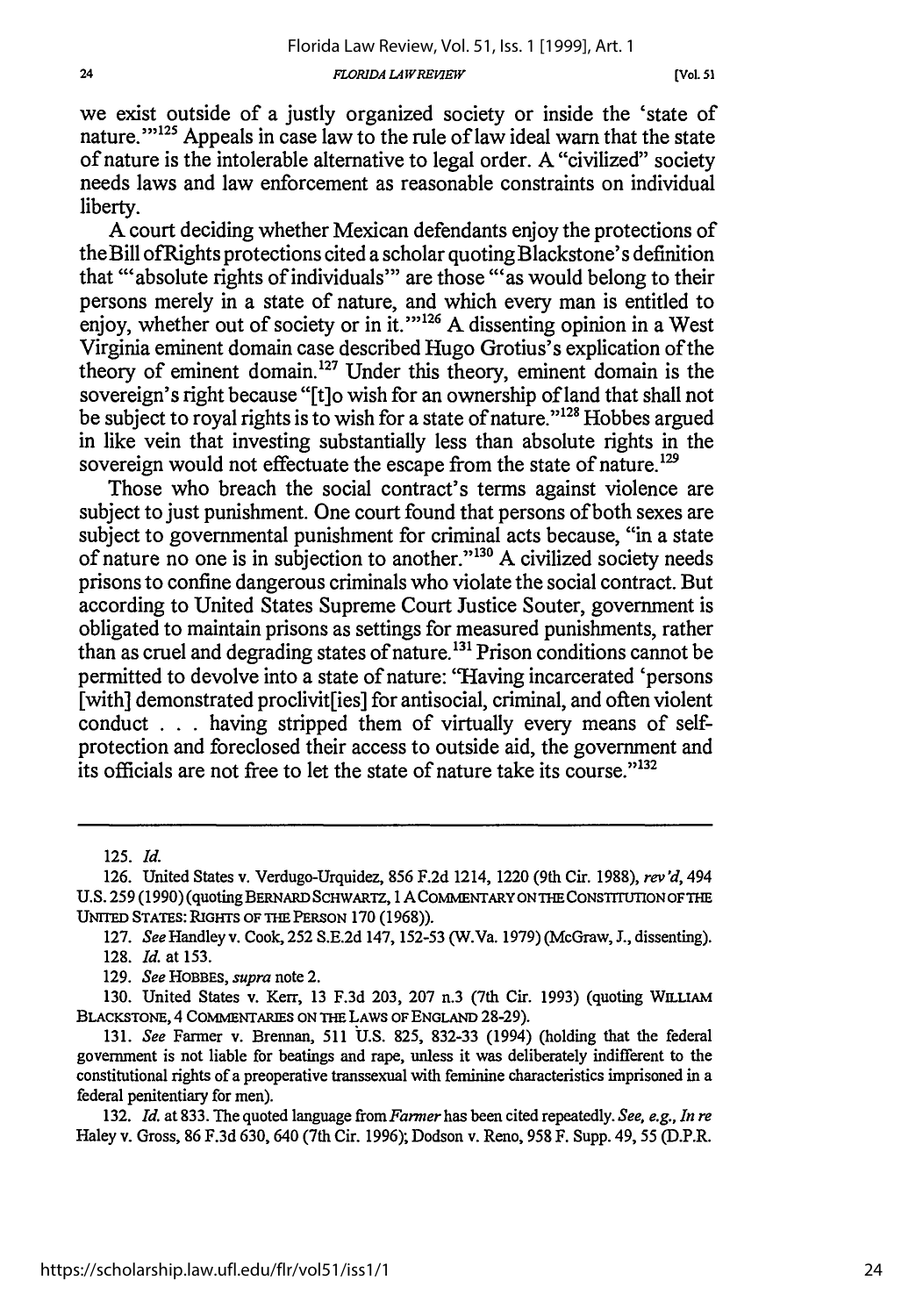Parties to the social contract yield rights of criminal enforcement to the state. Citizens must rely upon the judicial system to punish, but a person in a "state of nature" can secure his rights with justice for himself.<sup>133</sup> In a case holding that a sheriff's deputies were immune from liability for a jailhouse suicide, a dissenting judge argued that the fact that public officers are in the service of the public "does not mean, however, that they are free agents, existing in a state of nature" without duties to specific citizens to whom they should be liable in tort.<sup>134</sup> Similarly, a Wisconsin appeals court argued that an agent of the Ford Motor Credit Company entitled to repossess an automobile in the possession of a debtor is not entitled to breach the peace to accomplish his or her ends, since zealously pursued private remedies threaten to revert society to a state of nature.<sup>135</sup>

### *C. Freedom to Contract*

Thus far I have adduced examples of courts using the term "state of nature" to denote (a) characteristics of environmental attributes and (b) realms of risk to human safety. "State of nature" also denotes a judicial freedom, including the freedom to contract. An "at will" employee exists in a state of nature and is therefore free to bargain from that state with unions or employers on terms of mutual interest. A judge has asserted, however, that "[e]mployment at will is not a state of nature but a continuing contractual relation." 136 The state of affairs before a collective bargaining agreement "is not quite Hobbes's state of nature."<sup>137</sup> To say that it is not quite a state of nature may be a way to suggest the expectations of cooperation apply.

## *D. Things Without Owners*

In the law of finds, abandoned property and shipwrecks exist in a state of nature.<sup>138</sup> Anyone who finds or salvages them may legitimately claim

<sup>1997);</sup> Hadix v. Johnson, 947F. Supp. 1100,1102 (E.D. Mich. 1996); SouthernOhio Correctional Facility, 166 F.R.D. 391, 397 (S.D. Ohio 1996); *cf* Madrid v. Gomez, 889 F. Supp. 1146, 1245 (N.D. Cal. 1995) (stating that "government officials must ensure that prisons . . . do not degenerate into places that violate basic standards of decency and humanity").

<sup>133.</sup> *See* Garry v. Garry, 467 N.Y.S.2d 175, 176 n.1 (Sup. Ct 1983) (quoting Locke, *supra* note 2, at 176).

<sup>134.</sup> Wilson v. Sponable, 439 N.Y.S.2d 549, 557 (App. Div. 1981).

<sup>135.</sup> *See* Hollibush v. Ford Motor Credit Co., 508 N.W.2d 449,453 (Wis. Ct App. 1993).

<sup>136.</sup> McKnight v. General Motors Corp., 908 F.2d 104, 109 (7th Cir. 1990).

<sup>137.</sup> *See* Merk v. Jewel Food Stores, 734 F. Supp. 330, 332 (N.D. **Ill.** 1990).

<sup>138.</sup> See, e.g., Lathrop v. Unidentified, Wrecked & Abandoned Vessel, 817F. Supp. 953, 965 (M.D. Fla. 1993) (observing that in maritime law a found shipwreck is assumed to have returned to a state of nature).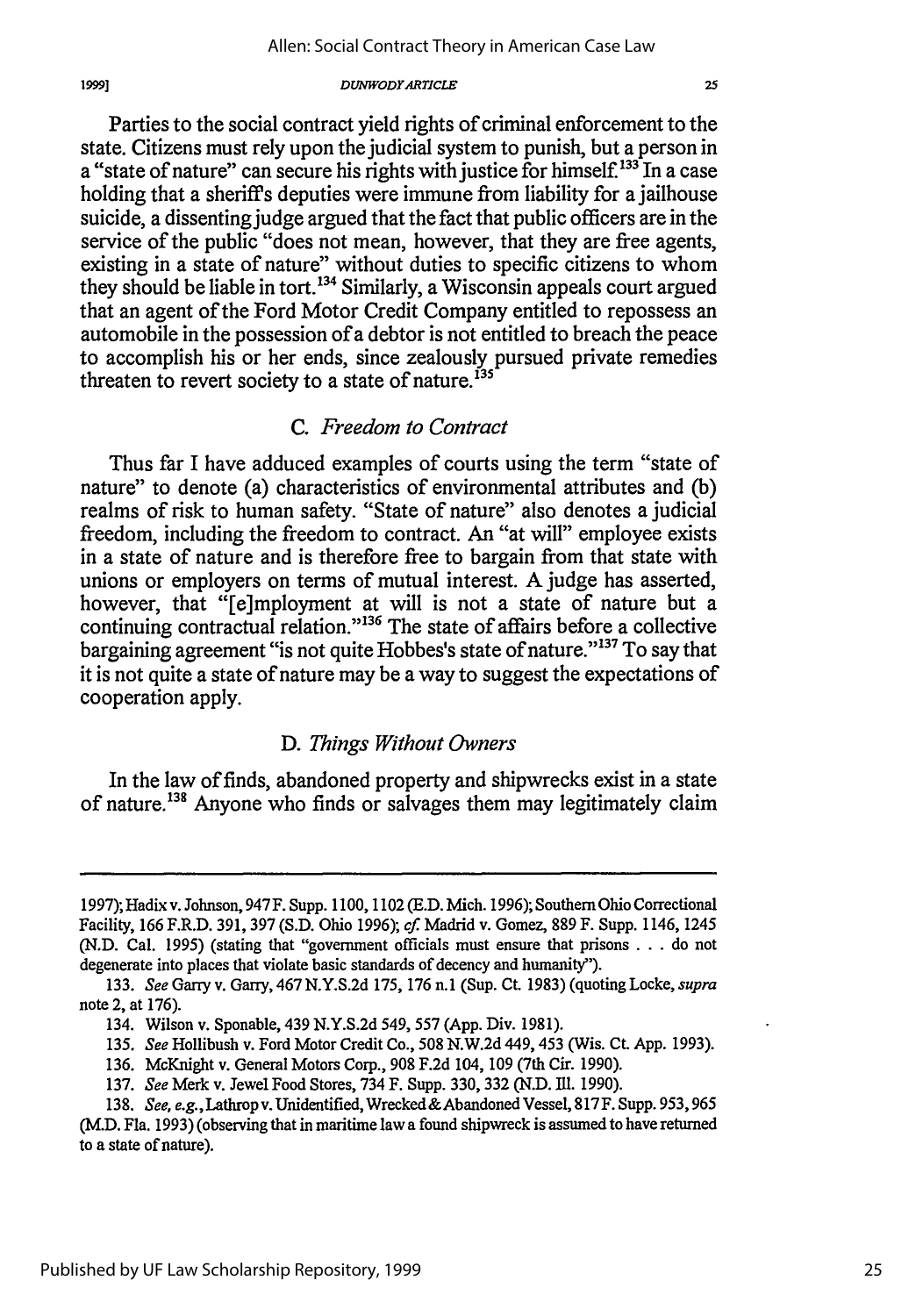#### *FLORIDA LA WREVIEW*

them as property.<sup>139</sup> A jar of money, notwithstanding all the human artifice and culture it represents, if found buried in the earth exists in a state of nature.<sup>140</sup> Implicit in the law of finds (and the law of adverse possession) is the idea that things not plainly owned are unowned and may be allocated as though they had reverted to the commons.<sup>141</sup> To award ownership to finders and salvagers is to adopt the principle that things should belong to those whose labor contributes to their value. The fiction that lost money exists in a state of nature gives courts a basis for treating the person whose effort and luck leads to recovery as its rightful owner.

### III. ThE SOCIAL CONTRACT

What is the juridical meaning of "social contract"? To what does it refer? In the dozens of cases in which it appears, the term "social contract" variously denotes, either (a) principles of just and fair government with which rational persons should agree, would agree, or have in fact agreed;<sup>142</sup> (b) the American Revolution and the United States Constitution.<sup>143</sup> (c) a polity's entire body of positive law, including its constitutional law;  $^{144}$  or (d) specific quotidian bargains, agreements, and commercial contracts struck between, for example, employers and workers.<sup>145</sup>

<sup>139.</sup> *See id.*

<sup>140.</sup> *See* Couch v. Schley, 272 S.W.2d 171, 173 (Tex. Civ. App. 1954) (stating that \$1000 in currency found while working on another's land belonged to the finder because unclaimed items revert to a state of nature).

<sup>141.</sup> *See* Hener v. United States, 525 F. Supp. 350,353 (S.D.N.Y. 1981) (stating, in a dispute over rights to salvage silver off of sunken barge "the common law of finds treats property that is abandoned as returned to the state of nature").

<sup>142.</sup> *See* Rosenberger v. University of Virginia, 515 U.S. 819, 856 (1995) (Thomas, **J.,** dissenting); California Dep't of Corrections v. Morales, 514 U.S. 499, 515 (1995) (Stevens, J., dissenting); Landgraf v. USI Film Prod., 511 U.S. 244, 267 (1994) (citing Madison's view that bills of attainder and exposit facto laws "contrary to the first principles of the social compact"); Lovelace v. Leechburg Area Sch. Dist., 310 F. Supp. 579 (W.D. Pa. 1970) (suggesting that the normative basis of the Ninth Amendment may be the social contract principle of John Locke and Thomas Jefferson "according to which individuals living in a 'state of nature' prior to the establishment of civil society enjoyed certain unalienable natural rights... and governments were established by consent of the governed for the purpose of protecting and making secure such preexisting rights"); Curtis v. Kline, 666 A.2d 265, 274 (Pa. 1995) (Montemuro, **J.,** dissenting).

<sup>143.</sup> *See* Echols v. Dekalb County, 247 S.E.2d 114, 118 (Ga. Ct. App. 1978) (Deen, P.J., dissenting) ("The people acknowledged parting of this power by the social contract of forming one United States of America."); California *ex rel.* Franchise Tax Bd. v. Gardner, No. 03A01-9508- CH-00253, 1996 WL 11394, at \*1 (Tenn. Ct. App. Jan. **10,** 1996).

<sup>144.</sup> The idea that the law is a social contract affording parties various categories of rights is suggested by, for example, Cornelius v. Benevolent Protective Order of the Elks, 382 F. Supp. 1182, 1199 (D. Conn. 1974) ("We recognize... that 'social rights' and 'civil rights' are but extremes on the broad spectrum of the 'social contract."').

*<sup>145.</sup> See supra* Part *I.e.*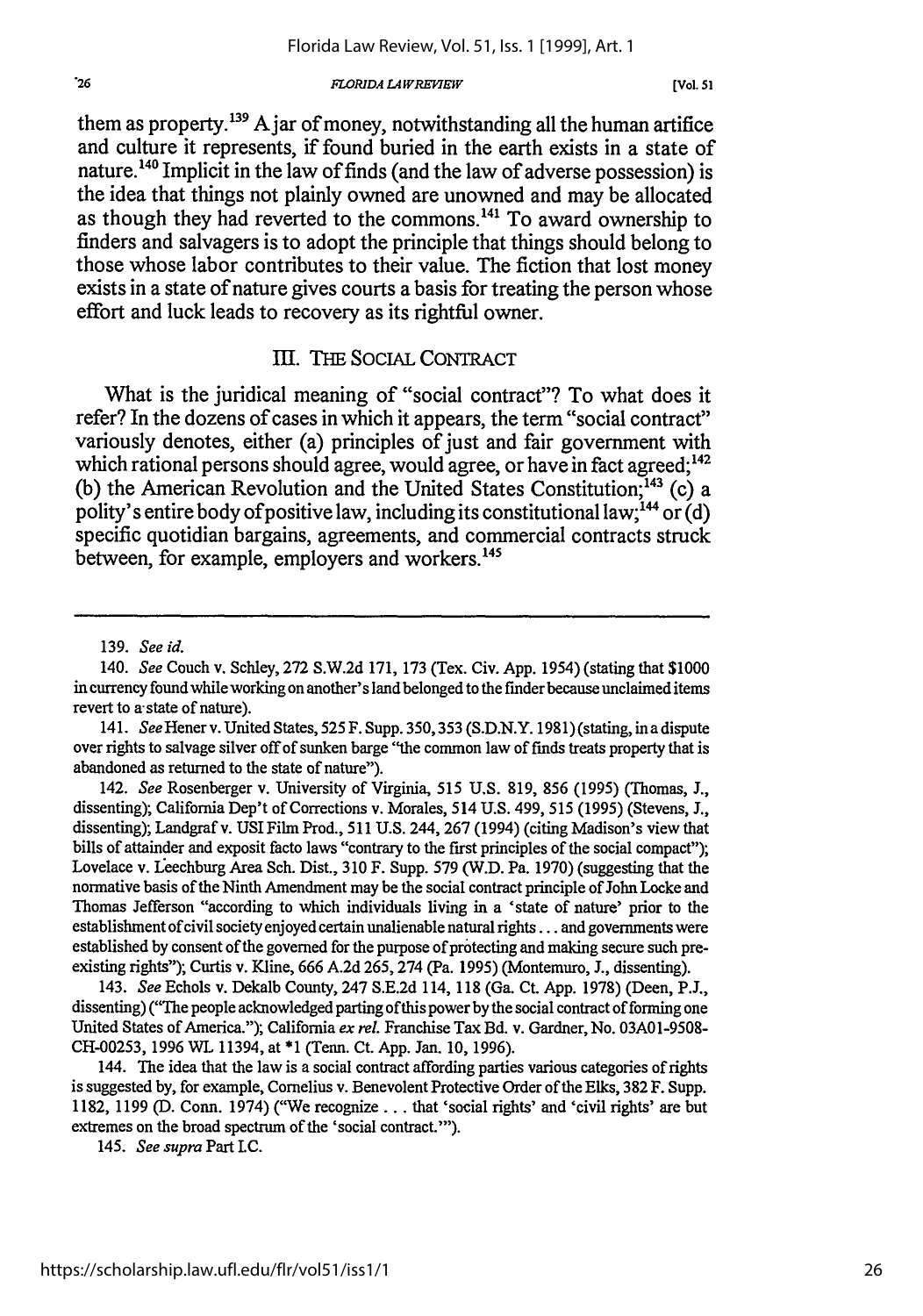#### 19991

#### *DUNWODYARTICLE*

# *A. Social Contract as Consensual, Rational Principles*

Under the first usage, judges employ the expression "social contract" to denote principles of law and government with which rational persons should, would, or do agree in exchange for greater freedom and security. Functioning as natural law, here the social contract is construed primarily as a moral reality of legal significance, rather than as a specific document or historical event. For example, in *Vanhorne 's Lessee v. Dorrance'"* the Supreme Court declared void and unconstitutional Pennsylvania's Confirming Act of 1789.<sup>147</sup> Under the Act, Connecticut settlers were permitted to claim land in Pennsylvania owned by citizens of Pennsylvania for which Pennsylvanians would be compensated.<sup>148</sup> Justice Patterson argued that "[t]he preservation of property then is a primary object of the social compact" and that "it is contrary to the principles of social alliance" to divest citizens of land without just compensation.<sup>149</sup> Justice Patterson also referred to certain legislative powers as having been "urged from the nature of the social compact." **150** Patterson's analysis treated the social compact not as a historical fact, but as a normative reality of social organization with distinct content accessible to the courts charged with resolving disputes. In *Jacobson v. Massachusetts,'5'* a major precedent in the field of public health law, the Court found that the social contract authorized the government to exercise its police powers for the protection of public health.'52 So, a private person who prefers not to submit to vaccination for a contagious disease can be justly compelled by law to submit, because protection from infectious diseases is something all rational, self-interested persons would choose.

The appeal to principles of social contract has been condemned as illegitimate by recent judges favoring more positivistic directions for jurisprudence.<sup>153</sup> It is not only in older cases, however, that courts refer to the social contract as if it were a taken-for-granted literal feature of jurispolitical normative reality. In 1986, ajudge wrote that by virtue of the social contract, the very purpose of the states is to protect the "sanctity of all human life."<sup>154</sup> Referring to a dispute over an oil drilling concession in

153. *See* Seminole Tribe v. Florida, 517 U.S. 44, 167 (1996) (Stevens, **J.,** dissenting) (rejecting claim of Justice Chase that legislation in violation "of the social compact cannot be considered a rightful exercise of legislation authority").

154. Brophy v. New England Sinai Hosp., Inc., 497 N.E.2d 626, 640 & n.1 (Mass. 1986); cf.

<sup>146. 2</sup> U.S. (1 Dall.) 304 (1795).

<sup>147.</sup> *See id.* at 320.

<sup>148.</sup> *See id.* at 306.

<sup>149.</sup> Id. at 310.

<sup>150.</sup> *Id.* at 310-11.

<sup>151. 197</sup> U.S. 11 (1905).

<sup>152.</sup> *See id.* at 27.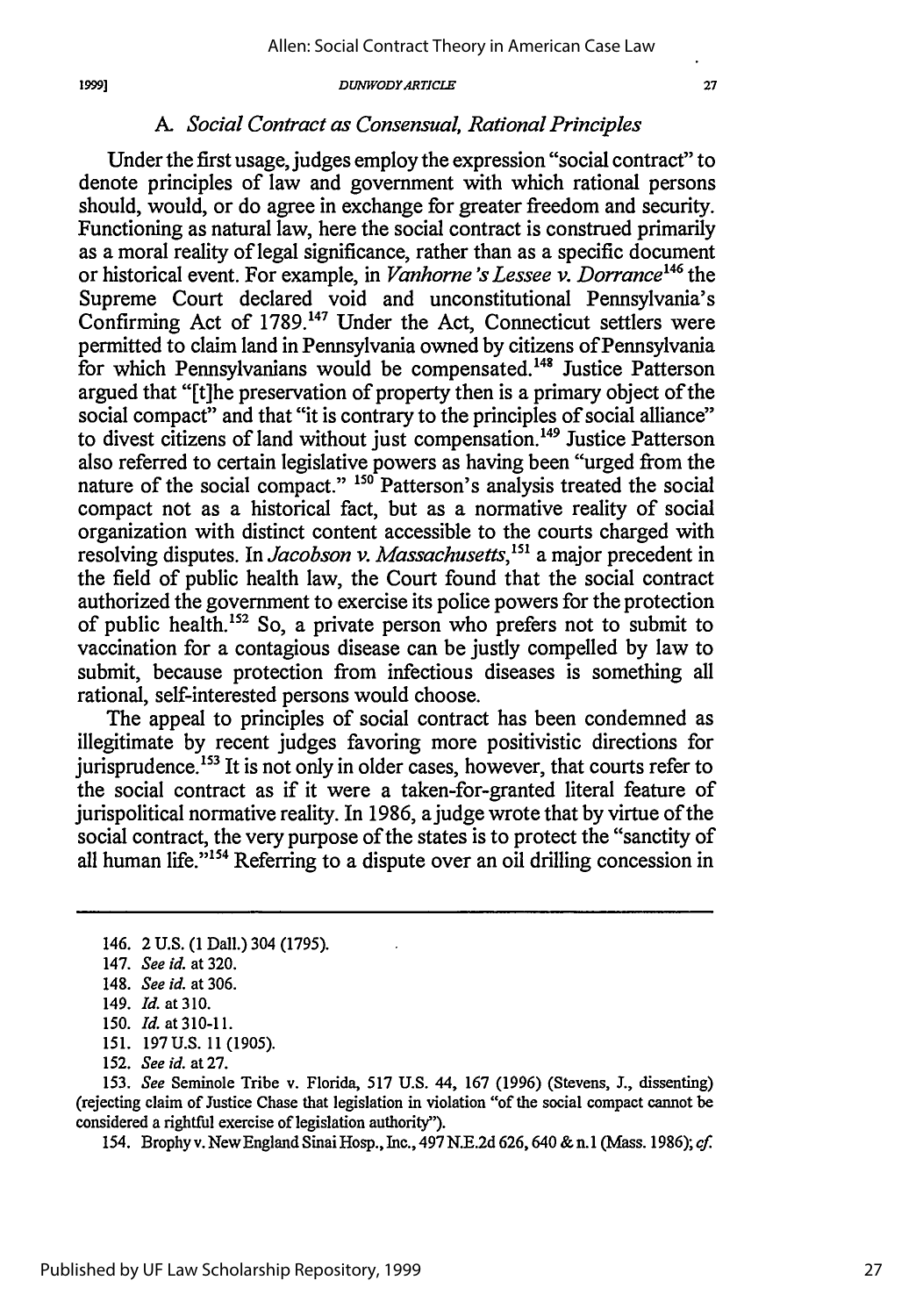#### **FLORIDA LAW REVIEW**

[Vol. *51*

the Persian Gulf as a political dispute between sovereigns, one federal court commented in *Occidental of Umm al Qaywayn, Inc. v. A Certain Cargo of Petroleum*<sup>155</sup> that "[i]n their external relations, sovereigns are bound by no law; they are like our ancestors before the recognition or imposition of the social contract."<sup>156</sup> This Hobbesian understanding of sovereignty presumes that the justification for the sovereign power of political states is that precisely this kind of power was possessed by individuals and transferred by individuals to the state through the social contract. This same court adopted John Austin's teaching that among sovereign nations there can be no genuine binding law to resolve conflicts.<sup>157</sup>

### 1. In Tort and Property Law

Tort and property law are the home of numerous examples of "social contract" used by judges to denote consensual rational principles. I have already mentioned the role an overtly natural law-based appeal to the social contract played in the Supreme Court of Georgia's landmark right to privacy decision, *Pavesich v. New England Life Insurance Co.*<sup>158</sup> Who, asked the court, would sign on to the social contract without the promise of protection for personal identity?'59 Social contract notions also played a role in the development of the fault principle in American tort law in the nineteenth century. In *Losee v. Buchanan*,<sup>160</sup> the New York state court confronted a dilemma: it could abandon seemingly relevant English precedent and appear unprincipled, or embrace it and appear unrealistic. A landowner whose personal and real property was damaged by an exploding boiler operated by a paper mill located on adjacent property sought compensation under the rule of the English case *Rylands v. Fletcher.'* That case endorsed a rule of strict liability for damages to adjacent property caused by "non-natural" uses of land and by "escaping perils."<sup>162</sup> To follow the English rule of strict liability posed a threat to the progress of American industry, which seemed dependent upon accepting a degree of commercial risk and peril. To adopt a negligence principle outright posed a threat to the

155. 577 F.2d 1196 (5th Cir. 1978).

156. *Id.* at 1204; see *also* DeRoburt v. Gannett Co. 548 F. Supp. 1370, 1376 (D. Haw. 1982) (citing *Occidental).*

157. *See Occidental,* 577 F.2d at 1204-05.

158. 50 S.E. 68 (Ga. 1905). For additional discussion *ofPavesich, seesupranotes29-30* and accompanying text.

159. *See Pavesich,* 50 S.E. at 70.

- 161. L.R. 3 H.L. 330 (1868).
- 162. *Id.*

28

Washington v. Glucksberg, 117 S. Ct. 2258, 2275 (1997) (upholding statutes banning physician assisted suicides).

<sup>160. 51</sup> N.Y. 476 (1873).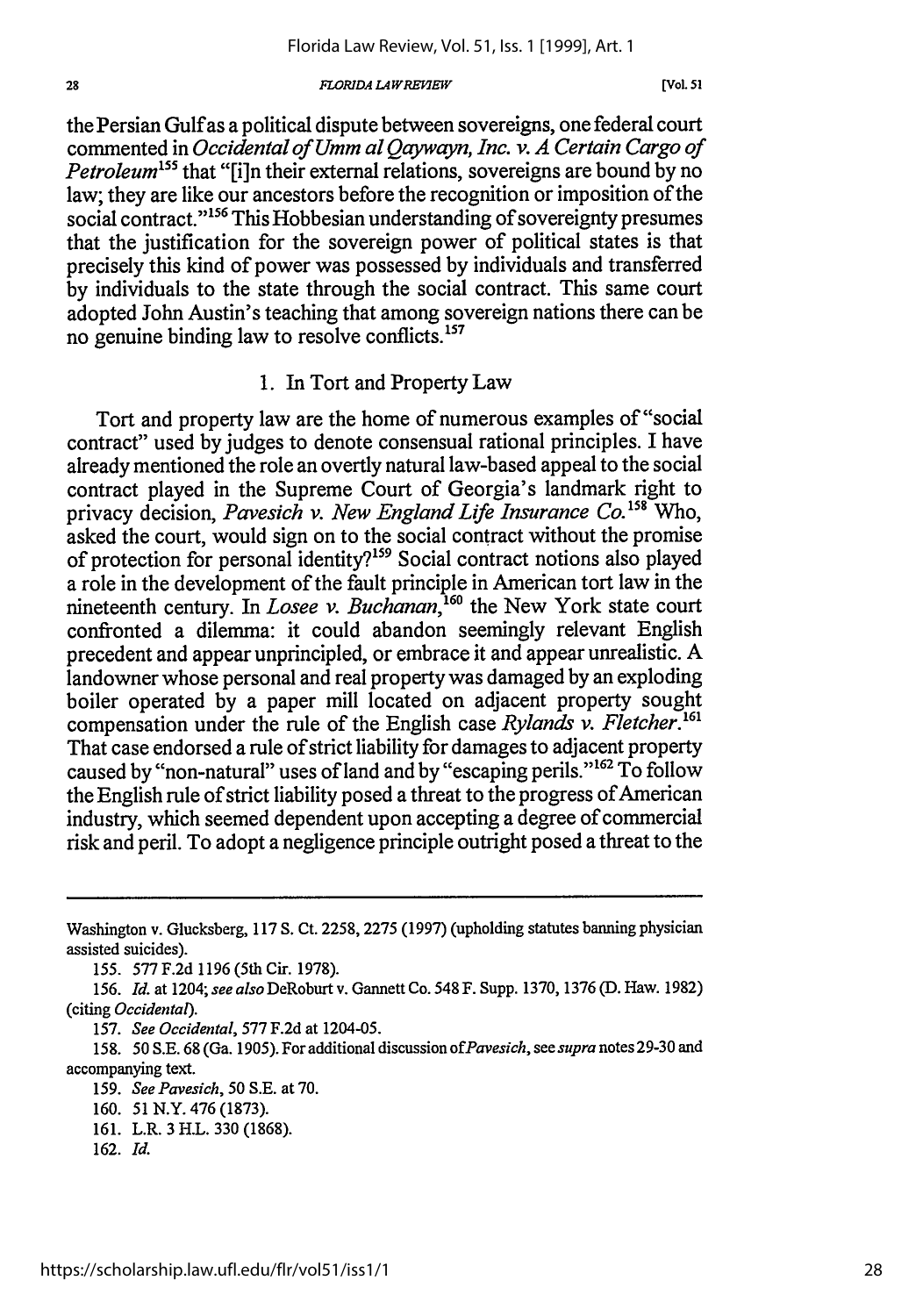model of precedent-driven adjudication.

Judge Earl's escape from the dilemma was no bold rejection ofEnglish precedent as one finds in the New Hampshire decision of *Brown v. Collins.163* In that case the court rejected the rules of trespass and strict liability validated *inRylands* as rules "introduced inEngland at an immature stage of English jurisprudence, and an undeveloped stage of agriculture, manufacture, and commerce, when the nation had not settled down to those modern, progressive, industrial pursuits which the spirit of the common law, adapted to all conditions of society, encourages and defends."<sup>164</sup> Instead, Judge Earl claimed to carve out an exception to the strict law of trespass, an area of law, he said, that had always admitted of exceptions.165 In addition, Judge Earl appealed with high rhetorical flair to an ad hoc mixture of utilitarian and social contractarian principles to support the negligence rule. "By becoming a member of civilized society," Earl wrote, hinting at government by consent, "I am compelled to give up many of my natural rights, but I receive more than a compensation from the surrender by every other man of the same rights, and the security, advantage and protection which the laws give me."<sup>166</sup> Modern enterprises that provide benefits, but also impose risks on all who would benefit, must take on the burdens of accidental injury:

We must have factories, machinery, dams, canals and railroads. They are demanded by the manifold wants of mankind, and lay at the basis of our civilization. . **.** . He receives his compensation for such damage by the general good, in which he shares, and the right which he has to place the same things upon his lands.... I hold my property subject to the risk that it may be unavoidably or accidentally injured by those who live near me.... Most of the rights of property, as well as of person, in the social state, are not absolute but relative, and they must be so arranged and modified, not necessarily infringing upon natural rights, as upon the whole to promote the general welfare. $167$ 

As Judge Earl explained it, the "manifold wants" of accident victims themselves countermand strict liability as the principle of tort compensation. Under the negligence regime, accident victims who leave court feeling like losers, are winners in a scheme of reciprocal cooperation.

Courts have employed social contract principles to illuminate the fault

167. *Id.* at 484-485.

<sup>163. 53</sup> N.H. 442 (1873).

<sup>164.</sup> *Id.*

<sup>165.</sup> *See id.*

<sup>166.</sup> Losee v. Buchanan, 51 N.Y. 476, 485 (1873).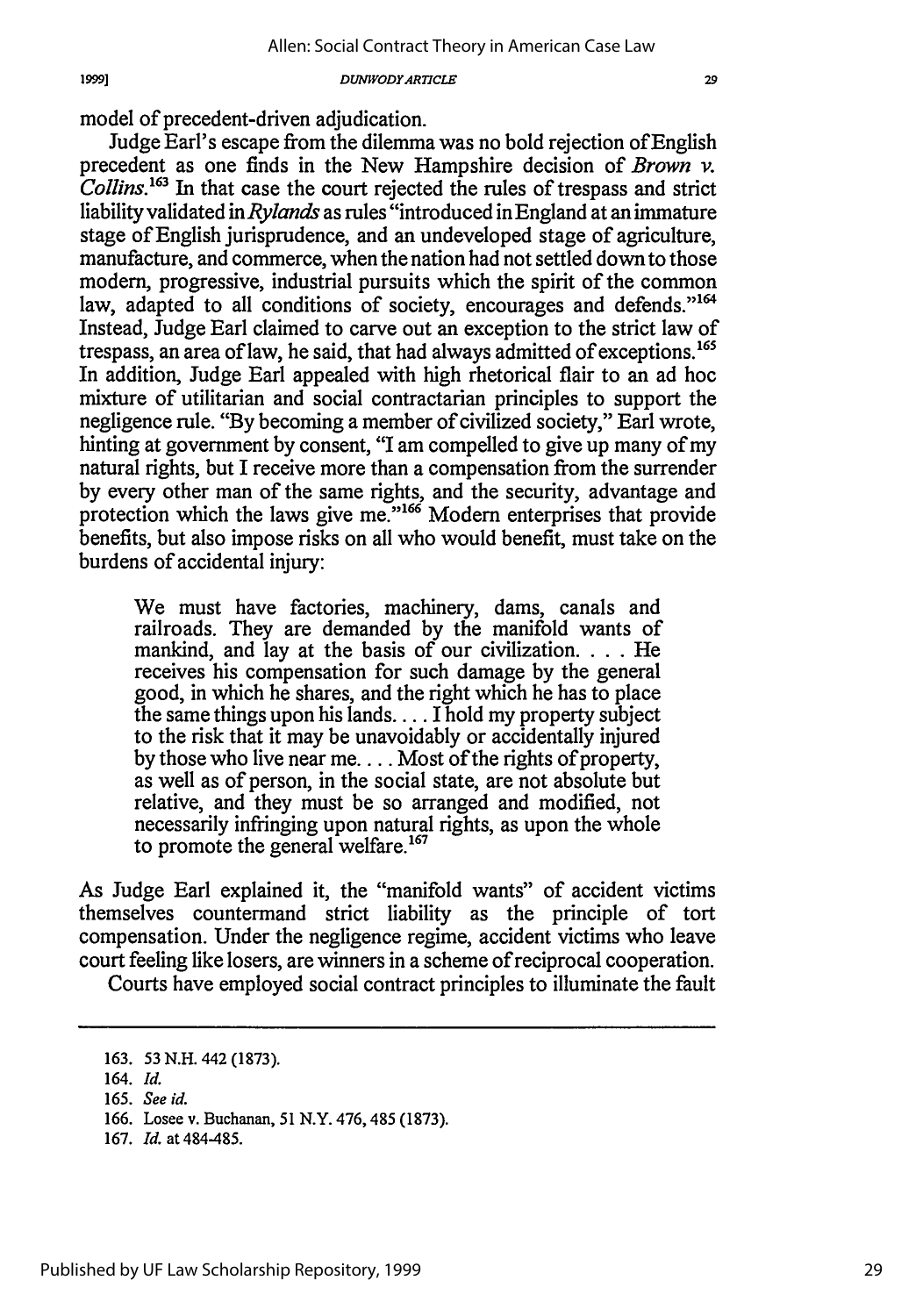#### **FLORIDA LAW REVIEW**

[Vol. 51

principle, and also to illuminate limitations on the principle, such as the doctrine that no one may recover in negligence for purely economic injuries and the doctrine known as the "fireman's rule."<sup>168</sup> In *Sandarac Ass'n, Inc. v. W.R. Frizzell Architects, Inc.*,<sup>169</sup> a condominium sought to sue an architectural firm for negligence resulting in economic losses.<sup>170</sup> In explaining the traditional bar against negligence actions for purely economic losses, the court emphasizes negligence doctrines as "allocat[ing] **...** risks among the members of society because private agreements... cannot effectively accomplish the task."<sup>171</sup> The court added in a footnote that contemporary negligence doctrines have roots in the nineteenth century when they were created by judges influenced by the "political theories of social contract" of Hobbes and Rousseau.<sup>172</sup> The court appears to have thought that the social contract case for negligence liability among strangers and neighbors would not justify liability for losses that could have been avoided had parties struck a bargain in advance.

In a case determining whether injured public safety employees can recover against a citizen, contrary to the "fireman's rule," the court noted in defense of the rule that "[i]ndeed, it would be a breach of the social contract for all of us to say to any one of us 'fire and police protection are available only at your peril." $1^{37}$  The point seems to be that emergency assistance is one of the things we enter the social contract to obtain, and it should therefore be available as inexpensively as possible.

# 2. In Criminal Law

Courts appeal to the idea of the social contract to help describe both the wrongness of criminal acts, and the rightness of criminal prohibitions<sup>174</sup> and procedures.'75 Judges explicate the genesis of criminal prosecutions and evidentiary requirements of criminal trials with the assistance of social contract ideas. For example:

From the earliest beginnings of human society, as people bound themselves together under a variety of social contracts,

175. *See* Agard v. Portondo, 117 F.3d 696,717 (2d Cir. 1997) (stating that defendant's right to be heard was one of the first principles of the compact).

<sup>168.</sup> *See* Sam v. Wesley, 647 N.E.2d 382, 384 (Ind. Ct. App. 1995).

<sup>169. 609</sup> So. 2d 1349 (Fla. 2d DCA 1992).

<sup>170.</sup> *See id.* at 1351.

<sup>171.</sup> *Id.* at 1353.

<sup>172.</sup> *Id.* atn.4.

<sup>173.</sup> Fox v. Hawkins, 594 N.E.2d 493, 496 (Ind. Ct. App. 1992).

<sup>174.</sup> *See* People v. Acuna, 929 P.2d 596, 603-04 (Cal. 1997) (upholding injunction prohibiting gang members from associating with one another); Roe v. Butterworth, 958 F. Supp. 1569, 1582 (S.D. Fla. 1997) (upholding prostitution ban on grounds that protecting morals is a compelling state interest incorporated into the social contract).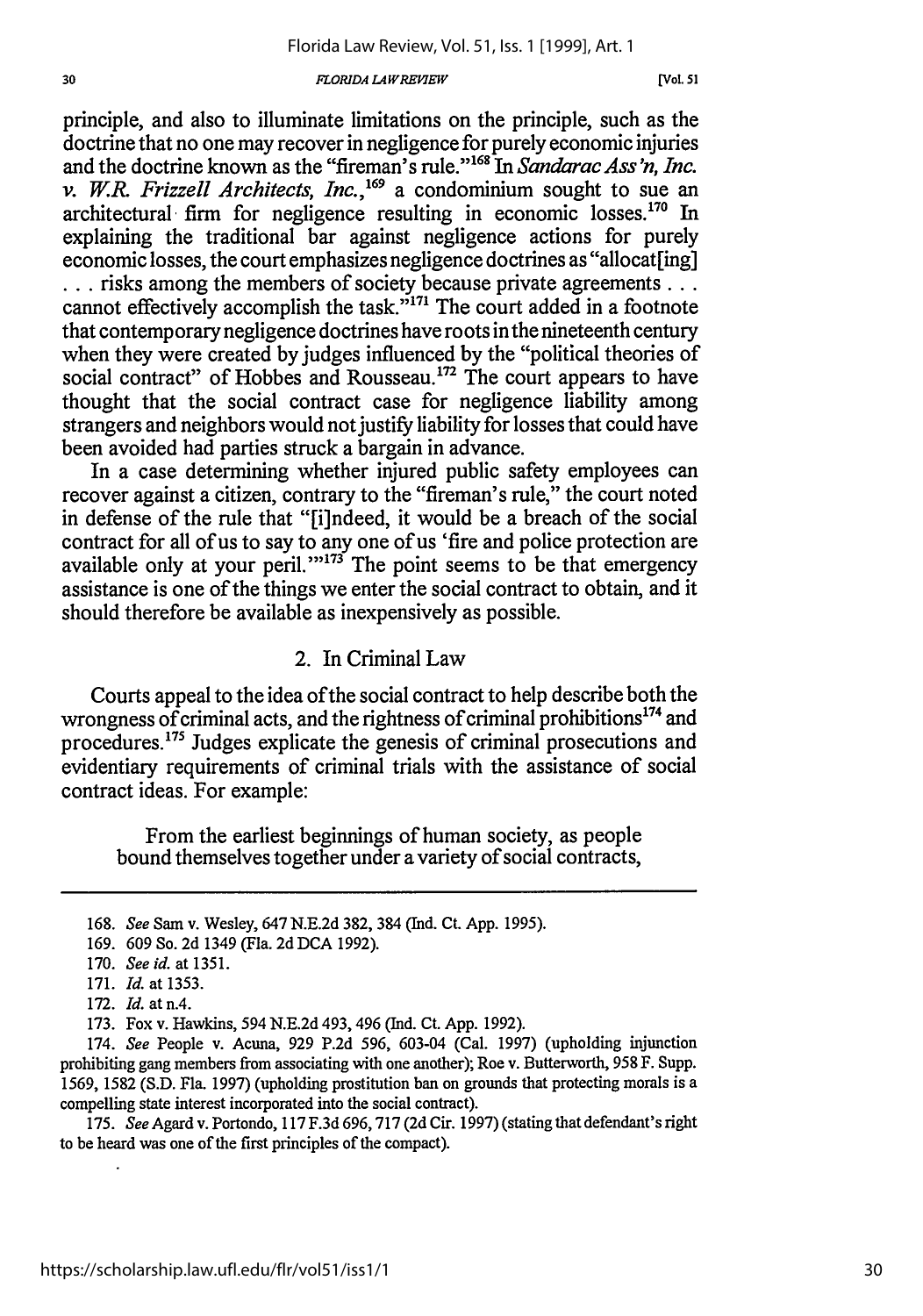#### *DUWIVODYARTICLE*

they promulgated rules of behavior for the group and they provided for the enforcement of those rules. Whenever the tenets of acceptable behavior were transgressed, men bound themselves together as *aposse comitatus...* and demanded an answer to the question, "WHODUNIT?: Who killed the boy?, Who stole the pig?, Who burned the cottage?" $176$ 

Locke's social contract theory provides for the possibility that breaking an unjust law can be justifiable. A federal judge suggested that criminal "draft dodgers" wrongly seek to justify disobeying the law on the basis of individualistic social contract theory.177

Social contract theory has served the need for providing a philosophic justification for punishment in general $178$  and for particular punishments, such as disenfranchisement<sup>179</sup> and the death penalty.<sup>180</sup> Affirming a death penalty conviction, a court opined that:

It is not vengeance for society to require the same price to be paid by one who has intentionally taken a life under circumstances where he knows the cost. It is the fulfillment of the terms of our social contract. It is the essence of general deterrence that the price *must* be paid.'

Dissenting from the majority opinion in *Roberts v. Louisiana*,<sup>182</sup> Justice Rehnquist argued that to commit a crime is to breach the social contract.<sup>183</sup> *Roberts* held that a Louisiana statute mandating the death penalty for

19991

<sup>176.</sup> Jacobs v. State, 415 A.2d 590, 596 (Md. Ct. Spec. App. 1980); *see also* People v. Wynn, 424 N.Y.S.2d 664, 667 (Sup. Ct. 1980) ("Anglo-American criminal procedure... is a corporal part of our social contract covenanted by the Constitution."); State v. Trexler, 334 S.E.2d 414,417 (N.C. **CL** App. 1985) (Becton, J., concurring) ("[l]mplicit in our criminal justice system is the social contract notion that in exchange for our inability to discover the 'absolute' truth, we assure criminal defendants that we will provide them as fair a trial as humanly possible.")

<sup>177.</sup> United States v. Moore, 356 F. Supp. 1321, 1323 (S.D.N.Y. 1972) (discussing an "individualistic adherence to some sort of personal Social Contract" alleged by defendant to extinguish criminal intent).

<sup>178.</sup> *See* State v. Perry, 610 So. 2d 746, 767 (La. 1992) (citing Immanuel Kant and Jeffrey Murphy) ("The retributory theory of punishment presupposes that each human being possesses autonomy, a kind of rational freedom which entitles him or her to dignity and respect as a person which is morally sacred and inviolate, but that an original social contract was entered by which the people constituted themselves a state.").

<sup>179.</sup> *See* Shepherd v. Trevino, 575 F.2d 1110, 1115 (5th Cir. 1978) (felons "have breached the social contract and, like insane persons, have raised questions about their ability to vote responsibly").

<sup>180.</sup> *See* Vandiver v. State, 480 N.E. 910, 915 (Ind. 1985).

<sup>181.</sup> *Id.*

<sup>182. 431</sup> U.S. 633 (1976).

<sup>183.</sup> *See id.* at 646.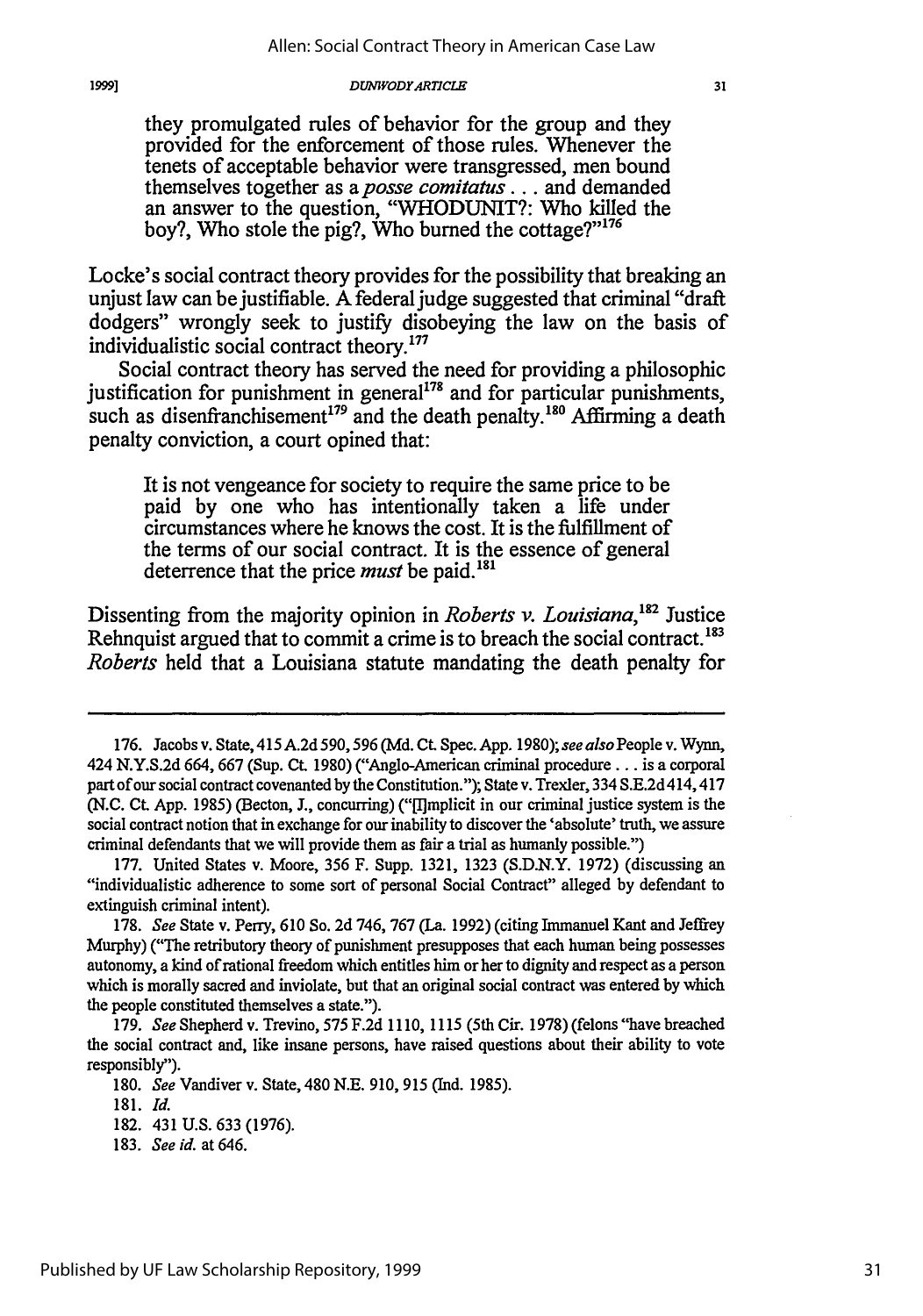#### *FORIDA L4WREKEW*

certain crimes was unconstitutional under the Eighth and Fourteenth Amendment, absent provisions for considering particularized mitigating factors that might bear on the imposition of the penalty.<sup>184</sup> Justice Rehnquist observed that: "In all murder cases, and of course this one, the State has an interest in protecting its citizens from such ultimate attacks; this surely is at the core of the Lockean 'social contract' idea."<sup>185</sup>

It is indeed a feature of Locke's social contract theory that a principal function ofthe state is to protect the physical integrity ofindividuals. Locke held that persons contract for mutual, reciprocal protection of our rights. Of course, it does not follow from social contract principles that once a murderer is apprehended, he or she must be put to death. Nor does it follow that felons should be disenfranchised, although this was urged in *Shepherd v. Trevino.'86* Those who have "manifested a fundamental antipathy to the criminal laws... have breached the social contract and. .. have raised questions about their ability to vote responsibly."<sup>187</sup> Judges also have offered the social contract to justify civil forfeiture in narcotics cases. A historical account of the origins of, and rationale for, forfeiture in *United States v. 785 Saint Nicholas Ave., <sup>88</sup>*included an appeal to Blackstone: "The true reason for permitting forfeiture, according to Blackstone, was that it is a part of the price a citizen must pay for breaking the social contract."<sup>189</sup>

Judges appeal to the flexible idea of the social contract in arguments favoring capital punishment as the just punishment of cop-killers; but, interestingly, judges also appeal to the social contract in arguments for a strict requirement that police officers exercise their powers with appropriate restraint, for the sake ofthe "rule of law."'" *InRoberts,* Justice Rehnquist argued that breaching the social contract by murdering a police officer is especially egregious since police officers "are literally the foot soldiers of society's defense of ordered liberty."<sup>191</sup> In *Briggs v. Malley*,<sup>192</sup> the court cited Locke and asserted that "[t]he exercise of police power *within* the law is the very foundation of the social contract."<sup>193</sup> Combining the invocations to Locke in *Briggs* and *Roberts,* the social contract gives

188. 983 F.2d 396 (2d Cir. 1993).

190. Stroik v. Ponseti, 683 So. 2d 1342, 1349 (La. Ct. App. 1996) (stating that the social contract confers a duty on a police officer "to exercise.., respect and concern for the well-being of those he is employed to protect and serve").

191. Roberts v. Louisiana, 431 U.S. 633, 647 (1997) (Rehnquist, **J.,** dissenting).

193. *Id.* at 719-20.

<sup>184.</sup> *See id.* at 637.

<sup>185.</sup> *Id.* at 646.

<sup>186.</sup> *See* 575 F.2d 1110, 1115 (5th Cir. 1978).

<sup>187.</sup> *Id.*

<sup>189.</sup> *Id.* at 402.

<sup>192. 748</sup> F.2d 715 (1st Cir. 1984), *aff'd,* 475 U.S. 335 (1986).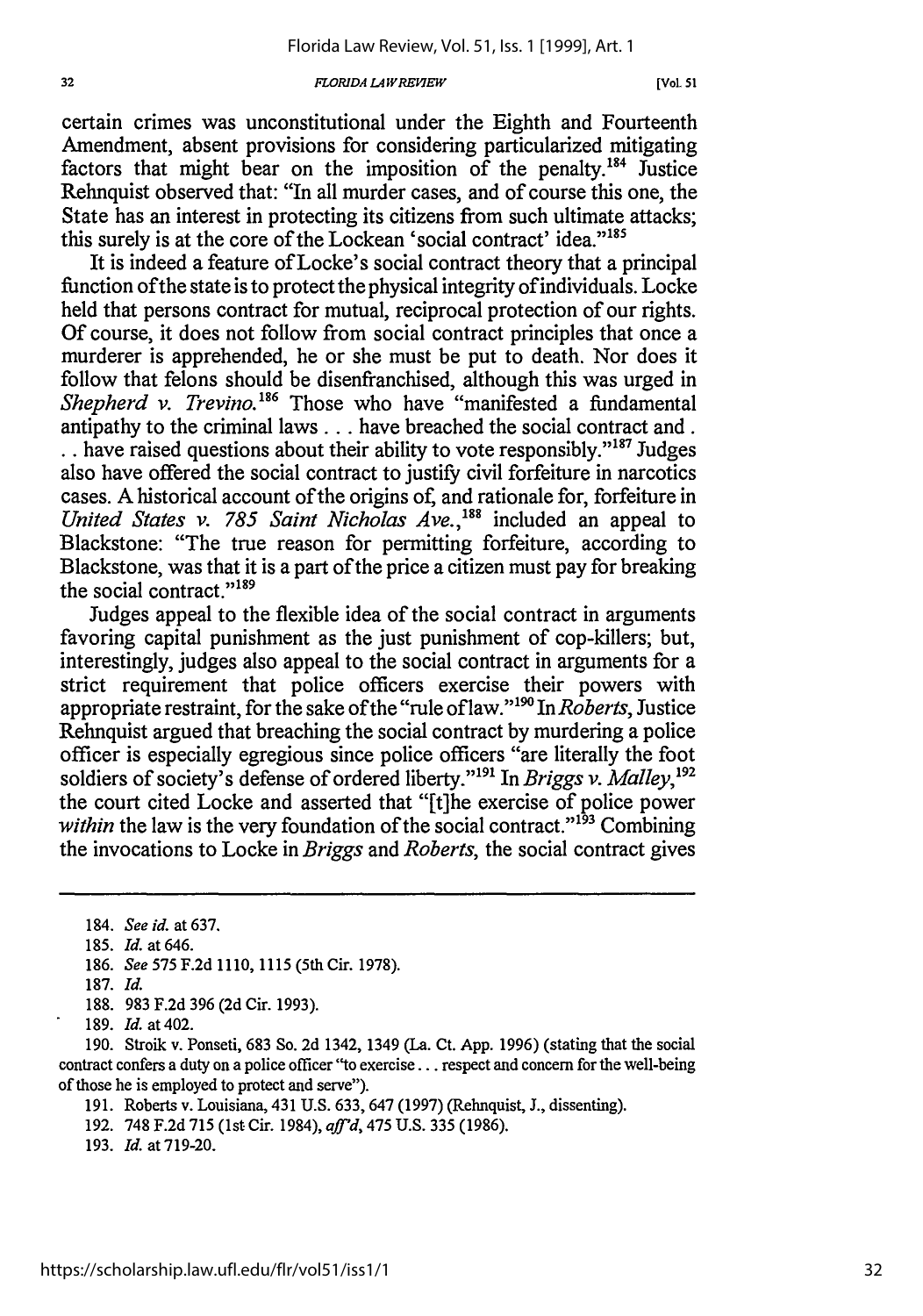Other cases characterize criminal wrongs as breaches of the social contract. In a case involving possible government entrapment of a narcotics dealer, the court characterized criminal harms as a "violation of the social contract."<sup>194</sup> Similarly, another court stated that criminals and juvenile delinquents have, by their wrongdoing, breached the social contract.<sup>195</sup> In one case, a pro se criminal defendant humbly described his own criminal transactions and others' as having "broke our social contracts [sic]."196

Parties to the social contract bargain with one another or the state for protection from serious harms. Individuals give up a measure of liberty for a measure of protection. The social contract authorizes society to limit the liberty of persons who interfere with the very interests whose protection motivates rational persons to consent by contract to collective authority. A corollary of this understanding is the further understanding that the liberty of persons whose conduct does not injure the essential rights and interests of others may not be infringed. For David A.J. Richards and like-minded contractarians advocating constitutional protection of privacy, it seems to follow that even dangerous and immoral conduct cannot be prohibited by criminal regulation, if no one else's rights and interests are violated; and that neither homosexual nor heterosexual consensual adult sex can be legitimately prohibited by criminal laws. One court observed that the right to privacy has antecedents in Rousseau and Locke, but nonetheless concluded the regulation of sexual conduct is permissible "even **...** [in a nation] founded upon notions of social contract, as ours was."<sup>197</sup>

# *B. Social Contract as Revolution and Constitution*

Judges have written about the social compact as though it were an actual historical event. Very early references to the "social contract" in American case law sometimes seem to presuppose the literal existence of a binding agreement with determinate terms forged between either specific individuals or groups, or between individuals, groups, and government.<sup>198</sup>

<sup>194.</sup> People v. Juillet, 475 N.W.2d 786, 811 n.5 (Mich. 1991) (Boyle, J., concurring in part & dissenting in part).

<sup>195.</sup> See Doe v. New Jersey Division of Youth & Family Servs., 429 A.2d 596, *600 (N.J.* Super. Ct. App. Div. 1981).

<sup>196.</sup> Alexander v. State, 447 A.2d 880, 886 (Md. Ct. Spec. App. 1982).

<sup>197.</sup> Schochet v. State, 541 A.2d 183,205 (Md. Ct. Spec. App. 1988)(Wilner, **J.,** dissenting).

<sup>198.</sup> See, e.g., Vanhorne's Lessee v. Dorrance, 2 U.S. (1 Dall.) 304,310-11 (1795). It is not only early cases that imply that the American Revolution created a social contract. See, e.g., Lusch v. State, 387 A.2d 306, 309 (Md. Ct. Spec. App. 1978) ("It was in the very act of ratifying a new social contract in 1788 that we perceived the need for a set of fundamental protections **.... ).**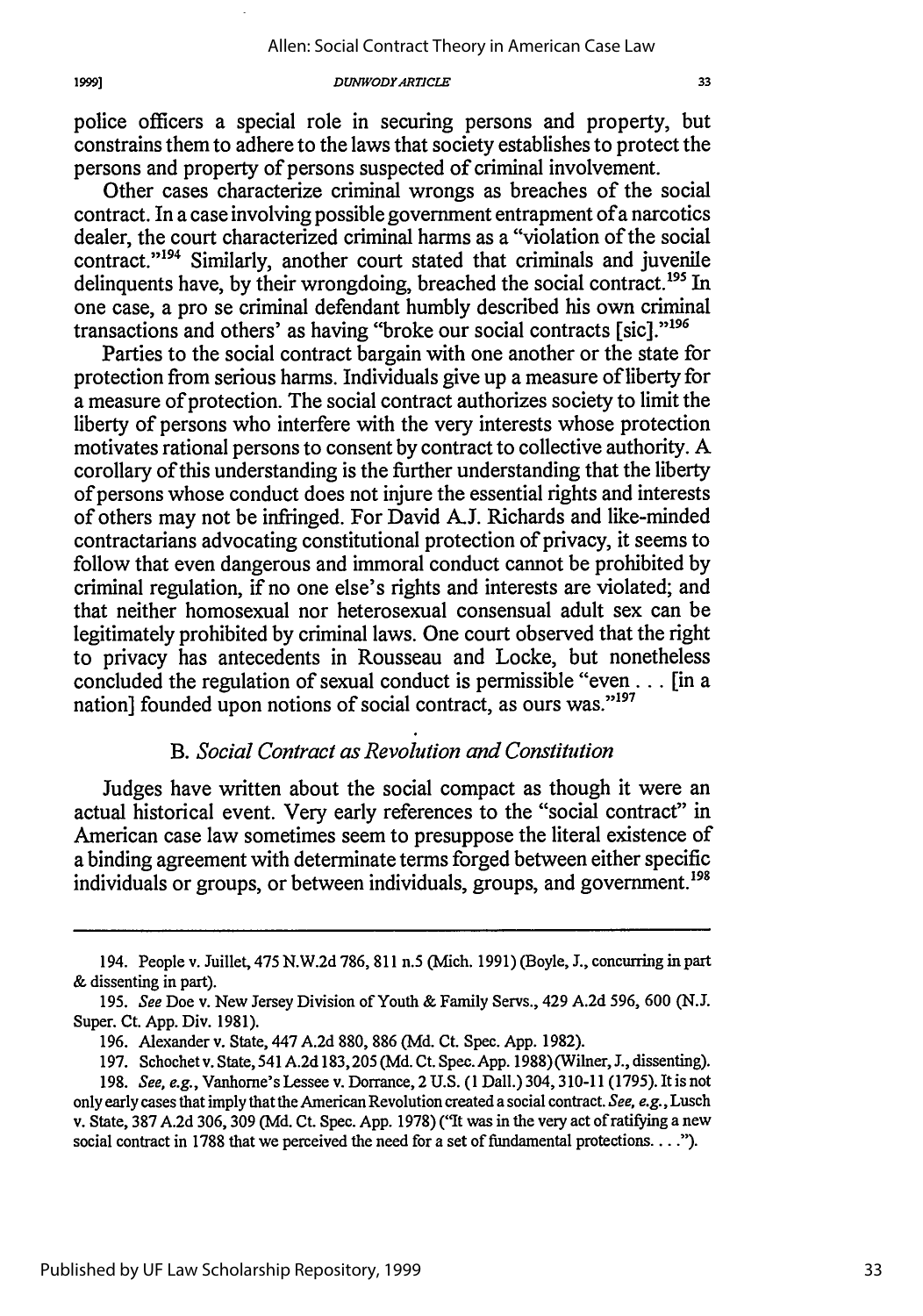#### *F 'LORIDA LAWREIP7EW*

In *Calder v. Bull,'99* Supreme Court Justice Chase associated the erection of the United States Constitution with the formation of a "social compact," whose "nature and terms" depended upon the "purposes for which men enter into society."2" In *Dawson's Lessee v. Godfrey, 0'* a Supreme Court case upholding a Maryland law depriving a British citizen from inheriting land in the state, Justice Johnson refers to aliens as "never having been a party in our social compact."<sup>202</sup> While not strictly identifying the compact as the United States Constitution, Johnson's reference to the social compact seems to imply a pact among actual persons, with a knowable content. The idea of the social contract would be used similarly to exclude aliens in other cases, in which the rights of citizens and the (inferior) rights of non-citizens would be controverted. *Cooper v. Telfair"3* concerned the disposition of property belonging to someone who had been banished for treason.<sup>204</sup> The Court upheld the power of the state to confiscate the personal property of a traitor, asserting that the power of government to banish and confiscate "grows out of the very nature of the social compact **...** inherent in the legislature." <sup>205</sup>

In recent decades, as in the eighteenth and nineteenth century, judges have sometimes expressly depicted the formation of the American government as a social contract.<sup>206</sup> Judges have depicted ratification of the United States Constitution in 1788 as a social contract, whose Bill of Rights is "a set of built-in limitations" on government.<sup>207</sup> One court's hightoned characterization of popular elections appealed to the social contract. In this case, which was brought by a defeated contender in a county government election, the court declared that "[e]ach election sees a convergence in space-time when each of us by law is as equal as when we were created" and that election day is more than a "ritual renewal of the social contract."<sup>208</sup> However appealing it might be to view the centuries-old Constitution as a social contract, it seems more plausible to regard government institutions created by a contemporary democratic electorate as a "renewed" social contract.

- 203. 4 U.S. (4 Dall.) 14 (1800).
- 204. *See id.* at 14-15.
- 205. *Id.* at 19.

206. *See* Echols v. Dekalb County, 247 S.E.2d 114, 118 (Ga. Ct. App. 1978) (Dean, **J.,** dissenting) (dissenting from a decision upholding the immunity of a county from a suit by a county employee seeking back wages, and signaling general opposition to the idea of sovereign immunity by citing article entitled "Hobbes, Holmes and Hitler").

207. Von Lusch v. State, 387 A.2d 306, 309 (Md. Ct. Spec. App. 1978).

208. Wilbourn v. Hobson, 608 So. 2d 1187, 1196 (Miss. 1992) (Robertson, J., concurring).

<sup>199. 3</sup> U.S. (3 Dall.) 386 (1798).

<sup>200.</sup> *Id.* at 388.

<sup>201. 8</sup> U.S. (4 Cranch) 321 (1808).

<sup>202.</sup> *Id.* at 323.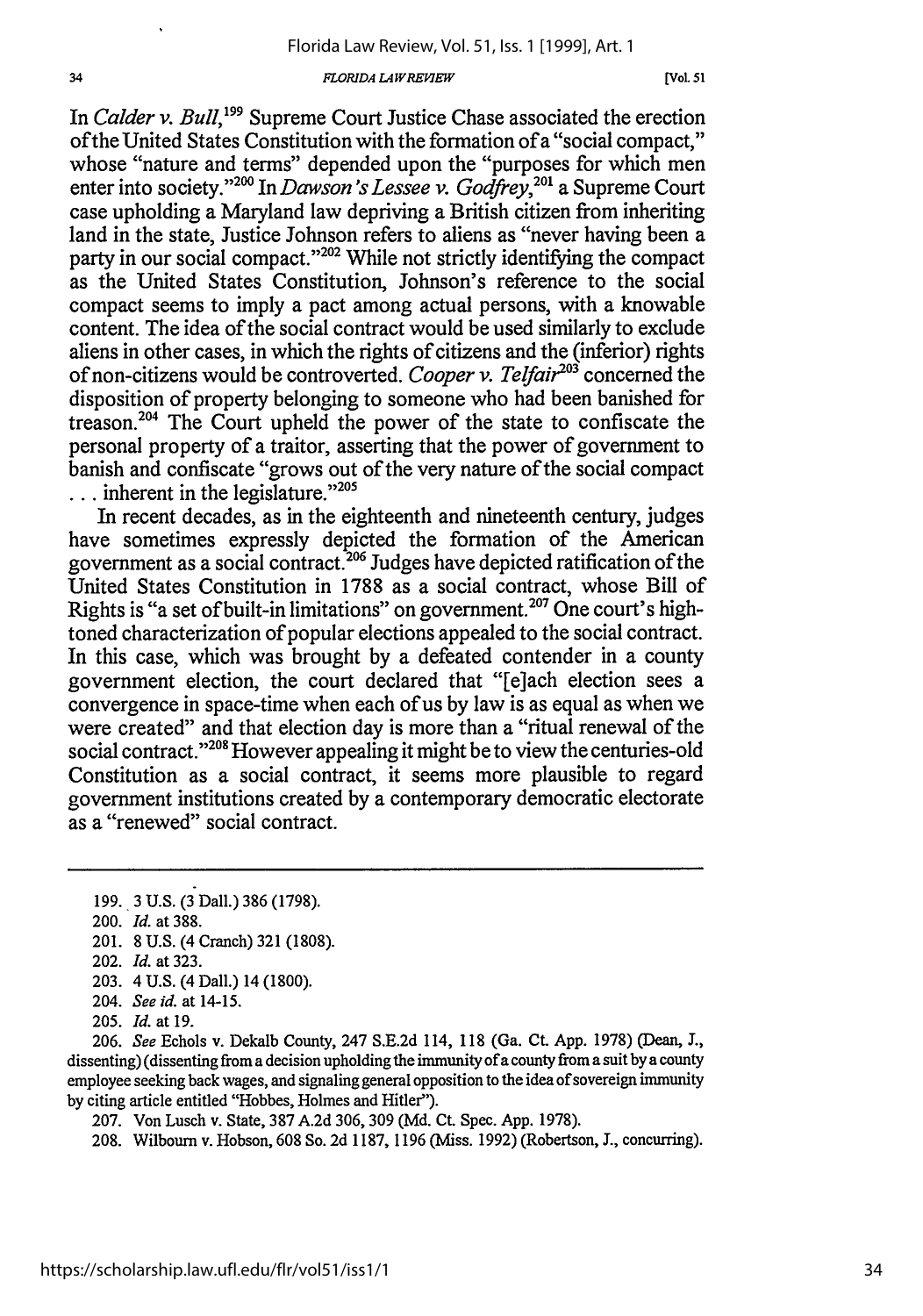Nineteenth-century jurists employed an arsenal of arguments in defense of slavery, some of which owed a debt to social contractarian philosophy.<sup>20</sup> One argument stated that the United States Constitution was a white-only social compact, designed to protect slavery as a social and economic institution. Justice Taney, authored the Supreme Court's opinion in the notorious 1856 *Dred Scott* decision denying federal citizenship to free blacks and slaves.<sup>210</sup> Taney thus vindicated the opinion of the Court in *Prigg v. Pennsylvania*<sup>211</sup> who defended slave holding "as a cherished right, incorporated into the social compact, and sacredly guarded by law." $^{212}$  A second contractarian argument judges used to support slavery posits a hypothetical contract under whose terms blacks rationally agree to subordinate themselves to whites in exchange for protection. In *State v. Post*,<sup>213</sup> the New Jersey Supreme Court argued along these lines in an effort to show that slavery is not logically inconsistent with liberal egalitarian principles.214 The court argued that slavery was the best deal blacks could get in their quest to escape the state of nature, given their limited natural endowments.<sup>215</sup> Rational persons of African ancestry chose slavery, we are

## *C. The Legal System as a Social Contract*

It is one thing to view the American Revolution or federal Constitution as social contracts, and something else to view the positive legal system as a whole as a social contract. A number of judges have characterized the United States' legal system as a social contract. Judge Blumenfeld does so twice in a case dating from the 1970s.<sup>216</sup> The first time, he describes the American system of law as a "social contract" of social and civil rights.<sup>217</sup> His use of scare quotes around the term "social contract" implies self-

urged to believe.

215. *See id.* at 385-86.

<sup>209.</sup> See generally 12 PROSLAVERY THOUGHT, IDEOLOGY, AND POLITICS (Paul Finkelman ed., 1989); Anita L. Allen & Thaddeus Pope, *Social Contract Theory, Slavery, and the Antebellum Courts, in* A COMPANION TO AFRICAN AMERICANPHILOSOPHY (Tommy Lott **&** John Pittman eds., forthcoming 1999) (manuscript on file with author).

<sup>210.</sup> *See* Scott v. Sandford, 60 U.S. (19 Howe) 393, 404-05; Anthony R. Chase, *Race, Culture, and Contract Law: From the Cottonfield to the Courtroom,* 28 **CONN.** L. REV. 1, 21 (1995) (finding that Justice Taney in *Scott* based his argument on the social contract theory of government); cf. **CHARLES** W. MiLls, **THE** RACiAL CoNTRAcT (1996) (arguing that a global agreement among whites insures blacks' subordination).

<sup>211. 41</sup> U.S. 539 (1842).

<sup>212.</sup> *Id.* at 660.

<sup>213. 20</sup> N.J.L. 368 (1845).

<sup>214.</sup> *See id.*

<sup>216.</sup> *See* Cornelius v. Benevolent Protective Order of the Elks, 382 F. Supp. 1182, 1199, 1200 n.26 (D. Conn. 1974).

<sup>217.</sup> *Seeid.* at 1199.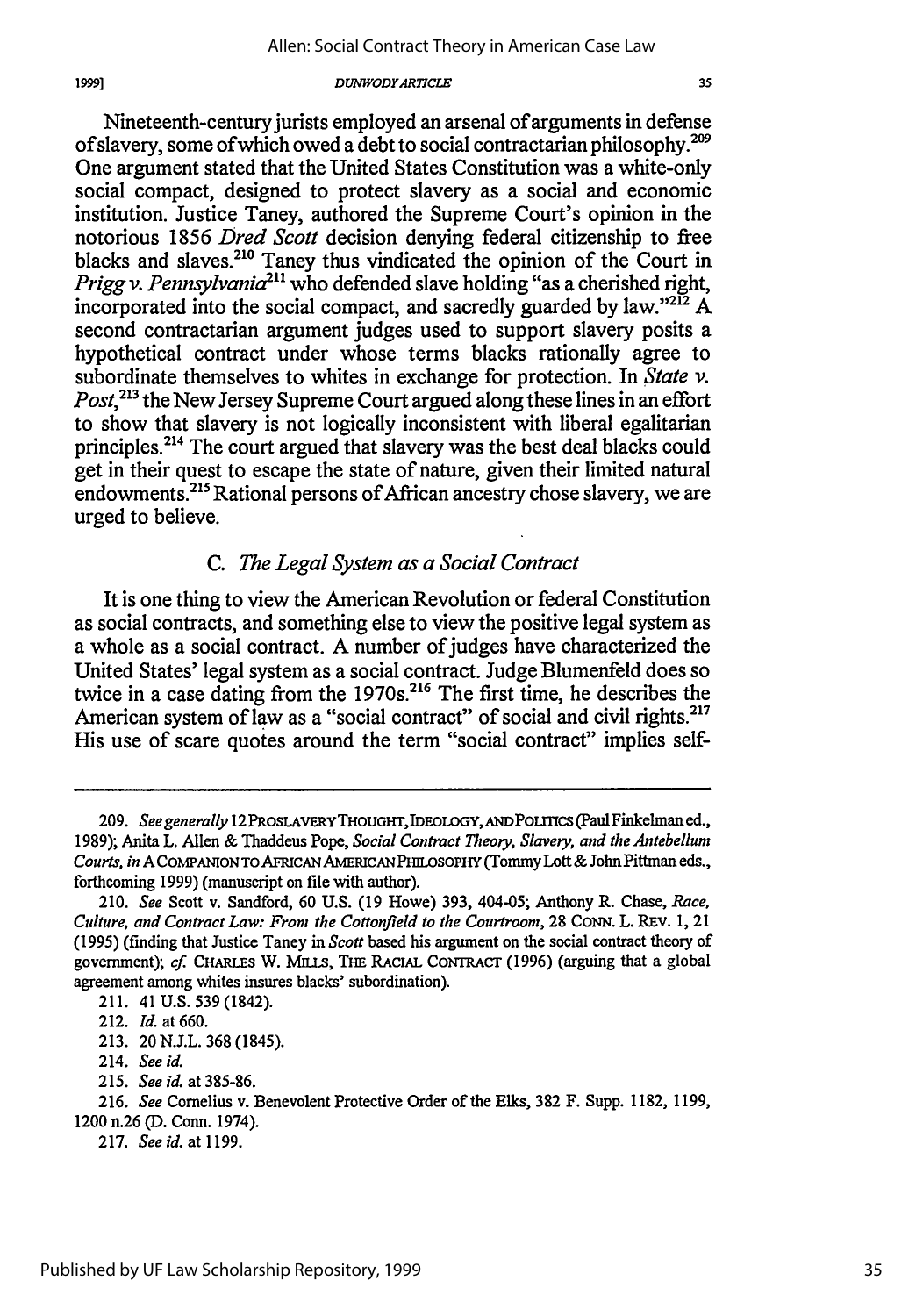**(Vol. 51**

awareness of the fictional nature of the social contract. The second time, the judge uses the term without scare quotes in a footnote referring to "histories which emphasize the 39th Congress' ideological perspective and its perception that it was fundamentally changing the social contract."<sup>218</sup>

Federal judges have implied that the governments and laws of other nations are social contracts, subject to birth and death with the political tides. 219 (It stands to reason that if the people of the United States are parties to a social contract, so are the people of other nations.)

*InMonarch Insurance Co. v. District of Columbia,"0* the federal district court rejected a plaintiff's claim that government has a duty, "arising from the common law and ancient English statutes," to compensate for losses that resulted from race riots in the District of Columbia.<sup>221</sup> Such a duty, plaintiff argued, was "epitomized in the notion of a 'social contract' between the state and its citizens to preserve social order and the property of the citizens against mob violence.<sup> $3222$ </sup> A technical question raised by this plaintiff's perspective is whether the social contract is a citizen-to-state pact or a pact among individuals to form a state with particular powers and duties. In another case, the characterization of the social contract clearly assumed that the contract is an individual-to-individual pact, an "agreement between the members of society by which each member undertakes duties in consideration for the benefit received when all members fulfill similar duties."223

# *D. Contracts and Reliance Interests as Social Contracts*

The relationship between social contract theory and the law of contracts holds special interest.<sup>224</sup> Contemporary legal theorists commonly point at the large role the idea of contract came to play in the jurisprudence of the nineteenth century, following the demise of status-based legalism.<sup>225</sup> Nineteenth century formalist judges were unwilling to ascribe legal duties in the absence of contractual relations, and upheld the terms of contracts

<sup>218.</sup> *Id.* at 1200 n.26.

<sup>219.</sup> *See* Associated Imports, Inc. v. International Longshoremen's Ass'n, 609 F. Supp. 595, 597 (S.D.N.Y. 1985) (finding that whether Soviet labor was "forced" depends on the "social contract between the Soviet state and its citizens"); Banco Nacionale de Cuba v. Chase Manhattan Bank, 505 F. Supp. 412, 447 (S.D.N.Y. 1980), *aff'd in part,* 658 F.2d 875 (2d Cir. 1981) (detailing a dispute between Cuba and Chase Manhattan Bank).

<sup>220. 353</sup> F. Supp. 1249 (D.D.C. 1973).

<sup>221.</sup> *Id.* at 1259.

<sup>222.</sup> *Id.*

<sup>223.</sup> Sandarac Ass'n v. W.R. Frizzell Architects, Inc., 609 So. 2d 1349, 1353 n.4 (Fla. 2d DCA 1992).

<sup>224.</sup> *See* Boyle, *supra* note 53, at 373.

<sup>225.</sup> *Cf. id.* at 388.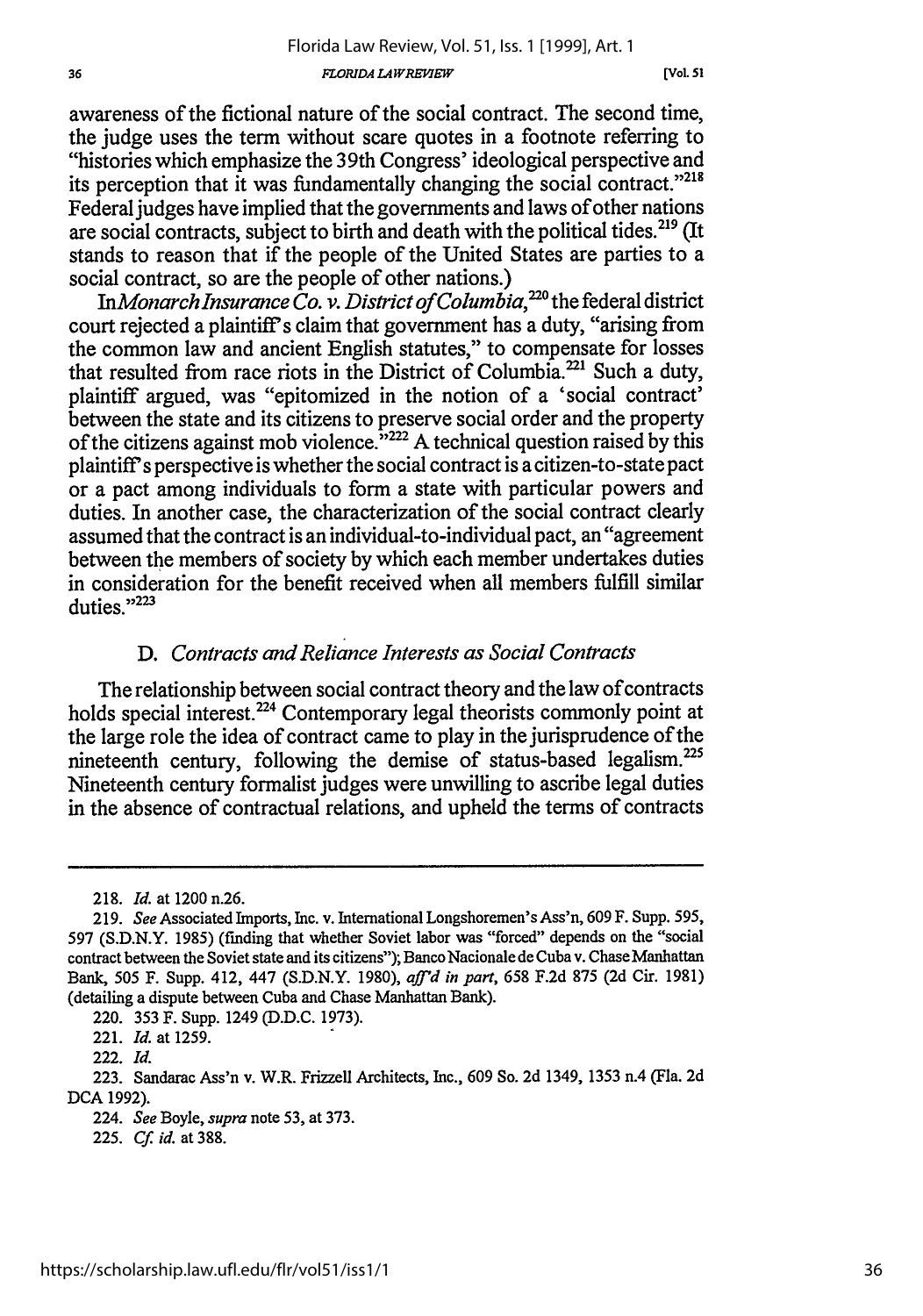strictly, as final expressions of the will of the parties.<sup>226</sup> If these judges had a view about the requirements of the social contract, it was that the social contract required strict enforcement of actual, everyday contracts.

Modern judges do not always assume that the social contract compels the enforcement of actual contracts. Holding that the landlord of a limitedprofit apartment complex was entitled to a higher rent ordered by a housing commissioner rather than the rent set out in the oldest tenants' original lease, a New York court stated: "As Rousseau recognized in his theory of the social contract, the individual living in society relinquishes certain of his liberties, including absolute freedom to contract, in return for the benefits of living in an organized society."<sup>227</sup> A legal system based on the social contract may, ironically, need to limit freedom of contract.<sup>228</sup><br>The relevance of the social contract to contract law is not limited to any

special status that actual contracts may or may not have within a legal system conceived to be a product of a social contract. In a couple of contexts the courts have chosen to characterize actual contracts as social contracts or compacts. Thus in *Edwards v. Leopoldi*,<sup>229</sup> a judge asserted that labor union collective bargaining agreements are not mere contracts, but social compacts.<sup>230</sup> In S.D. Warren Co. v. United Paperworkers, *International Union Local 1069,231* the court was asked to decide whether an employer could overturn the decision of an arbitrator to reinstate employees terminated for possession of marijuana in the workplace.<sup>232</sup> Emphasizing the cost and emotional intensity of labor negotiations, and the "balance of rights and obligations.., essential to the administration of the enterprise," the court characterized the management-union contract as a social contract "[d]ealing with the economic survival of all concerned."<sup>233</sup> Thus, "the wills ofthe parties are tempered and accommodated to the point where the meeting of the minds is forged into a social contract, the collective will of all."<sup>234</sup> In *Rodgers v. Workers' Compensation Appeals Board*,<sup>235</sup> Justice Reynoso, dissenting in an action upholding the determination ofa California workers' compensation appeals board, argued that the workers compensation statutes create a social contract between the

**<sup>226.</sup> Cf.** *id.* (analyzing competing formalist and realist conceptions of contract liability).

<sup>227.</sup> Lafayette Morrison Housing, Inc. v. Patterson, 292 N.Y.S.2d 785,789 (Civ. Ct. 1968). 228. *See id. But* cf. DuPont v. Admiral Ins. Co., No. 89 C-AU-99, 1996 WL 769627 at \*2

<sup>(</sup>Del. Super. Ct. Dec. 24, 1996) ("It is not for the court to rewrite the parties' insurance agreement **...** under the pretense of promoting an alternative social contract.").

<sup>229. 89</sup> A.2d 264 (N.J. Super. Ct. App. Div. 1952).

<sup>230.</sup> *See id.* at 267.

<sup>231. 815</sup> F.2d 178 (1st Cir. 1987).

<sup>232.</sup> *See id.* at **181.**

<sup>233.</sup> *Id.*

<sup>234.</sup> *Id.*

<sup>235. 682</sup> P.2d 1068 (Cal. 1984).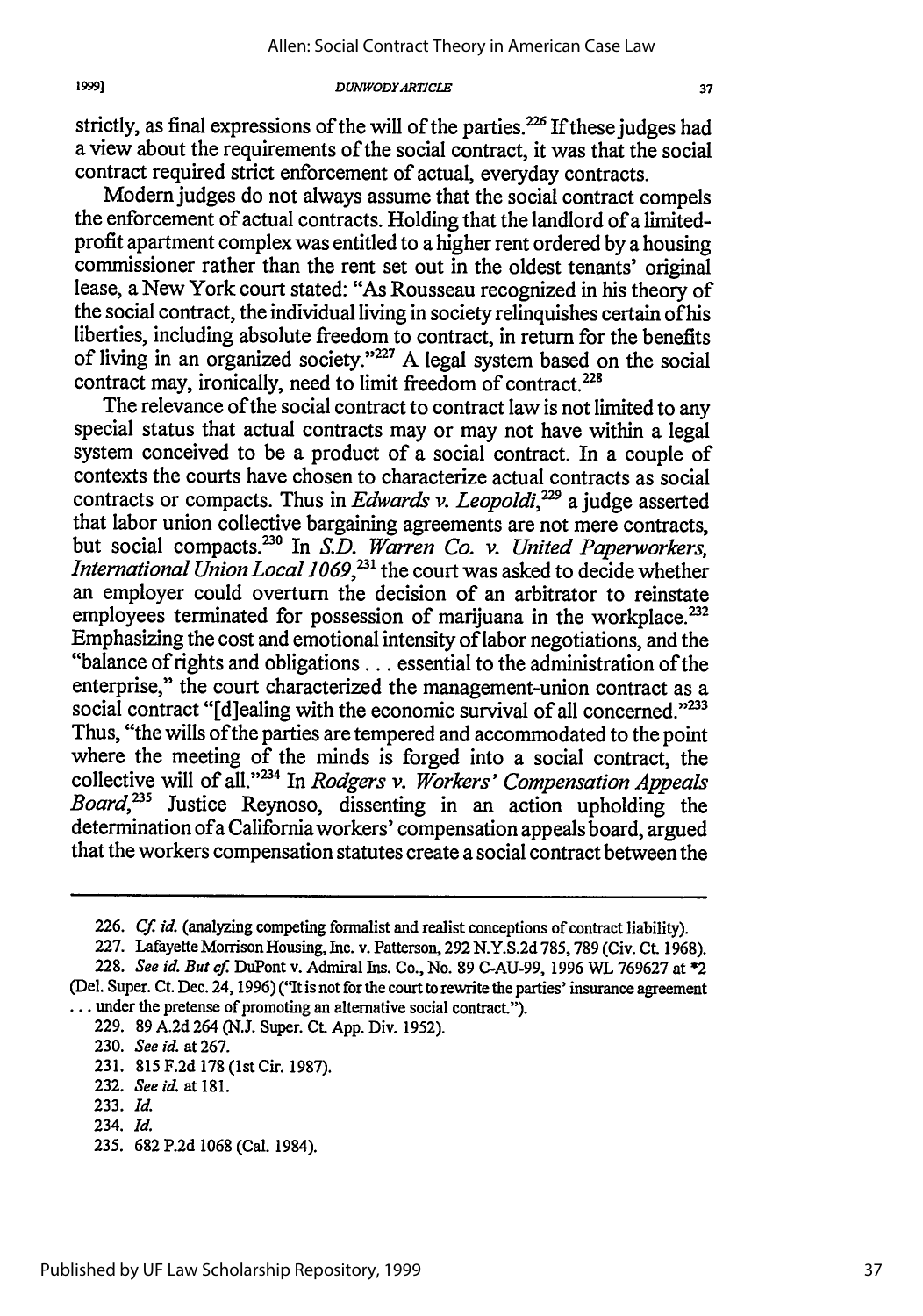*FLORIDA LA WREMfEW*

employer and the employee. $236$  Curiously, having so elevated the effect of the statutes, the judge went on to simply emphasize the familiar, traditional understanding that injured workers have a right to recover without regard to the fault of the employer, and that the employer's duty to pay damages is limited by the terms of the statute.<sup>237</sup> A number of other courts have described the workers' compensation statute as a social contract.<sup>238</sup>

In *Staub v. Harris*,<sup>239</sup> the court acknowledged an argument made by the parties that a "social contract" between taxpayers and state taxing authorities invalidated the use of private collection agencies to collect taxes.<sup>240</sup> Hinting at disappointment, the court wrote that "[i]n order to fall within the statutory language, they creatively evoke the concept of the social contract between the people and the government to show a quasicontractual transaction between the taxpayer and the local taxing units."<sup>241</sup> Citizens dependent on municipal services and beneficiaries of government welfare programs enjoy a social contract with government, it is sometimes alleged.<sup> $242$ </sup> Personal relationships and commitments are sometimes classified as social contracts. Ajudge described marriage as a social contract in a sad case involving parents alleged to have killed one child by force and another, who died of pneumonia, by neglect.<sup>243</sup>

## IV. CONCLUSION

Whether one takes a sympathetic<sup>244</sup> or an unsympathetic<sup>245</sup> philosophical view of social contract theory, one must admit the possibility that the intellectual foundations of American law include social contract theory.

38

<sup>236.</sup> *See id. at* **1076** ("The worker's compensation statutes created a'social contract' between the employer and the employee."); *accord* Great Atlantic & Pacific Tea Co. v. Imbraguglio, 697 A.2d 885, 890 (Md. 1997).

<sup>237.</sup> *See Rodgers,* 682 P.2d at 1076 (Reynoso, J., dissenting).

<sup>238.</sup> *See* Archer v. Roadrunner Trucking, 930 P.2d 1155, 1158 (N.M. 1996); Milwaukee County v. Labor & Indus. Review, 556 N.W.2d 340, 342 (Wis. Ct. App. 1996).

<sup>239. 626</sup> F.2d *275* (3d Cir. 1980).

<sup>240.</sup> *See id.* at 278.

<sup>241.</sup> *Id.*

<sup>242.</sup> *Butsee* Reedy v. Mullins, 456 F. Supp. 955,957 (W.D. Va. 1978) (rejecting plaintiffs' reliance on the social contract as establishing a property right to fire protection).

<sup>243.</sup> Westerville v. Kalamazoo CountyDep'tofSoc. Servs., 534 F. Supp. 1088, 1102 (W.D. Mich. 1982).

<sup>244.</sup> See generally DAVID GAUTHER, MORAL DEALING (1986); DAVID GAUTHER, MORALS BY **AGREEMENT (1986);** DAVID **A.J.** RICHARDS, **TOLERATION AND THE** CoNsTrTmoN **(1986);** BRIAN SKYRMS, EVOLUTION OF THE SOCIAL CONTRACT (1997).

<sup>245.</sup> *See generally* CHRiSTOPHER G. TiEDEMAN, **THE** UNwRrrrEN CONSTITUTION OF THE UNrTED STATES: A PILOSOPICAL INQUIRY INTO **THE** FUNDAMENTALS OF AMERICAN CONSTITUIIONALLAW 70 (Roy M. Mersky **& J.** Myron Jacobstein eds., William **S.** Hein & Co., reprint 1974) (1890) (stating that natural law "doctrine reaches the extreme limits of absurdity in the social contract").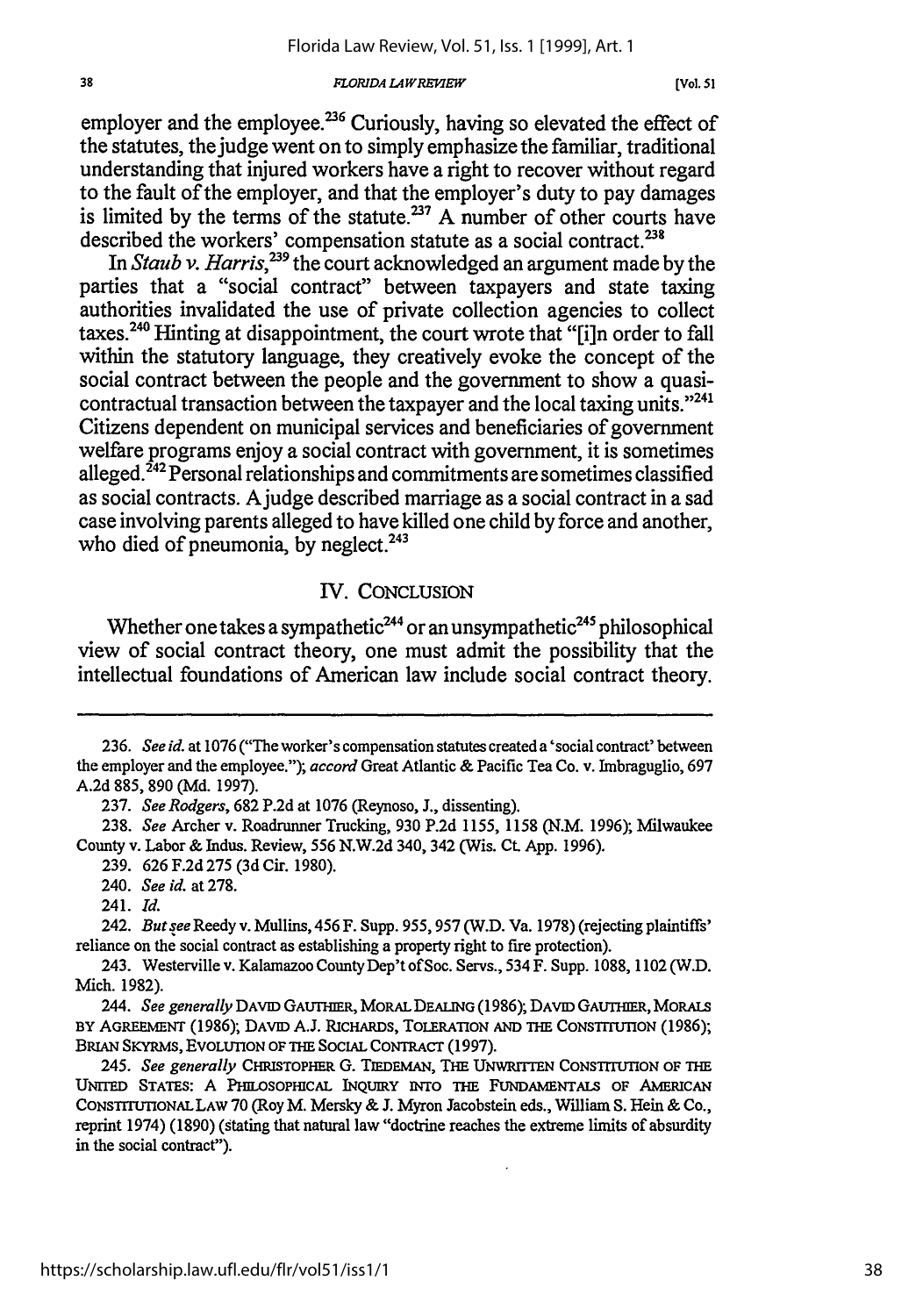#### *DUMVODYARTICLE*

Assuming, as a matter of history, that the nation and its Constitution have arguable social contractarian foundations, it is worth understanding the extent to which the courts may rest on those foundations in applying, interpreting, and making law. Moreover, examining the place of social contractarian thought in the rhetoric of judicial opinions illuminates the overall significance of an idea that has been, and remains, a major cultural phenomenon, particularly in legal, political, and philosophical circles.<sup>246</sup> The rewards of an improved understanding of the social contract legacy include a more complete portrait of American jurisprudence, and a more complete intellectual history of one rhetorical strand in American legal thought.

Appeals to social contract theory—premised as they so often are on the assumption that our law has a special relationship to the social contractarian tradition-frame unavoidable judicial discretion in a familiar normative vocabulary that many people continue to find reassuring. It is pointless to quarrel with a judge who appeals to social contract theory merely to add literary flourish to his or her written opinion. My real concern is with judicial opinion writers who adduce social contract theory seemingly to determine, corroborate, or justify their conclusions. Social contract theory is too flexible to point with certainty in any one direction, particularly where the right answer is a matter of controversy, and particularly in the absence of detailed argument and analysis of the sort associated with the discipline of academic philosophy rather than the pragmatic discipline of law. As the examples of flexibility cited throughout this article show, using the apparatus of social contract theory, one can make the case for individual rights against government and likewise the case for government authority over individuals. Social contract theory must be interpreted in some detail before it can be applied with any confidence and rigor.

Nearly six hundred years old, the early modem idea of the "social contract" is going strong.<sup>247</sup> I have described and illustrated judicial uses of

247. *See* Gordon A. Christenson, *UsingHumanRightsLaw toInformDueProcess andEqual*

<sup>246.</sup> The popular vitality ofthe moden idea of the social contract is in evidence in the realms of public law. It was in evidence in 1994 when Republicans in Congress signed what they termed a "Contract with America," exploiting the pervasive habit of conceiving good and legitimate government as the product of political bargains. The idea was in evidence in 1995 when Congressional Telecommunications Sub-Committee Chair Ed Markey said he wanted "to reinvigorate the social compact between broadcasters and the American people." Kim McAvoy, *Markey Lays Out Legislative Agenda,* BROADCASTtNG& CABLE, Oct. 10, 1994, at 22. Materials for a continuing legal education course introduced a "social contract interpretation of the powers of eminent domain." Gavin M. Erasmus, Eminent Domain Jurisprudence, ALI-ABA Course of Study, Eminent Domain and Land Valuation Litigation, Scottsdale, Ariz., Jan. 6-8, 1994. A 1997 report of the Council for Aid to Education argued that the Morrill Act of 1862 creating the land grant university guarantees that "all citizens who can profit from higher education will have access to it," but that "there are signs this far-sighted social contract may soon be broken."